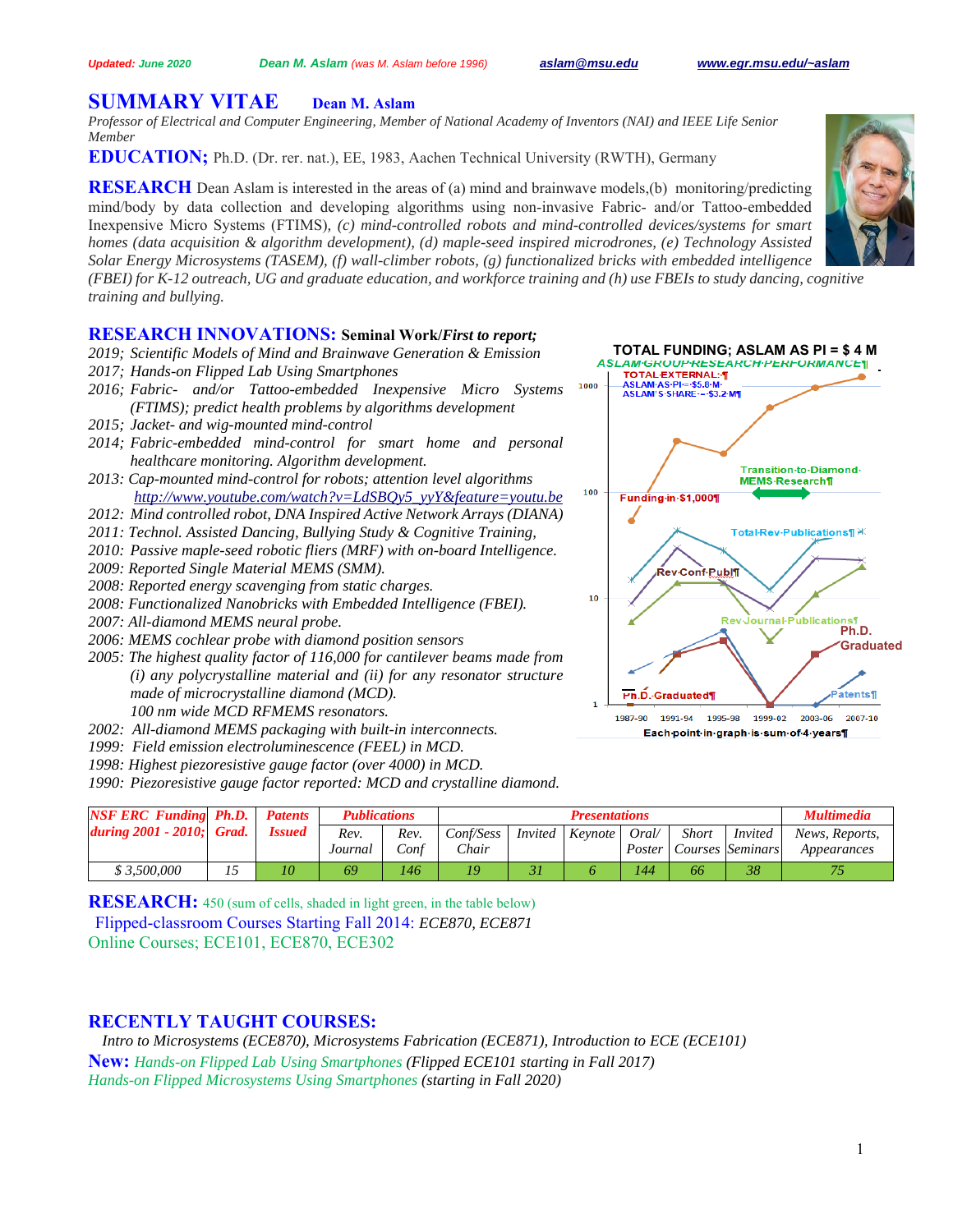**Address:** Electrical and Computer Engineering Department, 328 S. Shaw Lane, Michigan State University, E. Lansing, MI 48824, USA Phone: 517-353-6329; Fax: 517-353-1980

## **1. EDUCATION**

**Ph.D. (Dr. rer. nat.)** 1983, Electrical-Engineering, Aachen Technical University (RWTH), Germany. **Thesis Title**: "Annealing Behavior of Electron and Hole Traps in SiO2 of MOS Devices". Thesis Adviser: Pieter Balk

**M.S. (Dipl. Phy.)** 1979, Physics, RWTH Aachen, Germany. **Thesis Title:** "Temperature Dependence of Mobility and Concentration of Electrons in Ion-Implanted Si-MOSFETs". Thesis Adviser: Pieter Balk

**PROFESSIONAL EXPERIENCE: See section 8, PROFESSIONAL & PUBLIC SERVICE: See section 9** 

# **2. TEACHING**

## *Current:*

*Online Courses Using Smartphones ECE 870; offered in Spring 2020 ECE 101; in progress*

# *Teaching*

*ECE 870 (Intro. MEMS)\*, ECE 871 (Microsystems Fab)\*, ECE101 (Introduction to ECE for freshmen), ECE302, Electronic Circuits.* 

*Flipped ECE101; Hands-on Flipped Lab Using Smartphones (Introduction to ECE- started in Fall 2017)*

## *UG Lab Development:*

- *1. ECE101: Flipped Hands-on Lab Using Smartphones: currently being offered at MSU starting in Fall 2017.*
- *2. ECE101, Introduction to ECE for freshmen, was totally redesigned and further developed in Spring of 2011. It has become an extremely popular course and is now offered in Fall and Spring (enrollment in Spring'12 was 30). New experiments are introduced every semester (windmill and solar car introduced in Spring 2012).*

## *Non-Credit/Outreach Teaching*

- **Concepts Introduced: KPD (**From Kindergarten to Ph.D.**); TASEM (***Technology Assisted Science, Engineering and Mathematics);* **FBEI** *(Functionalized Bricks with Embedded Intelligence)***.**
- *Summer, In/After School Courses and Workshops; over 1,650 K-12 children served during 2003 2015 through 60 short courses* **; Remote sessions provided to schools through live Internet-based video by MSU faculty.**

*Past: 1988 – 2003 Solid State Devices and MEMS; ECE 474 (Solid State Dev.: UG level), ECE 874 & 875 (Solid State Dev.: Grad Level), Others (Adv. MEMS, Societal Impact, Adv. Topics Courses, Circuits Courses)* 

## **3. RESEARCH AND INNOVATIONS 3.1 Research Areas**

**Active:** (a) Mind and Brainwave Models, (b) Monitoring/Predicting mind/body health by data collection and algorithms development using non-invasive Fabric- and/or Tattoo-embedded Inexpensive Micro Systems (FTIMS) equipped with singlesensor EEG (brain) and multi-sensor EGG (gut)*, (c) mind-controlled robots and smart homes;* predict health problems by algorithms development*, (d) maple-seed inspired microdrones (a joint MSU U of Michigan [Prof. Liang] project), (e) functionalized bricks with embedded intelligence (FBEI) for K-12 outreach, UG and graduate education, and workforce training.* 

**Recent Past:** *(f) fabrication* of c*arbon-based single-material BioMEMS using EEG/ECG/EMG sensors, (g) energy scavenging from static charges, (h) wall-climber robots, and (i) use FBEIs to study dancing, cognitive training and bullying..* **3.2 Researchers (recent):** 

# **Past Postdoctoral:**

|             | Started       | Unique Research Aspect |
|-------------|---------------|------------------------|
| Mike Varney | $2015 - 2016$ | Neural Engineering     |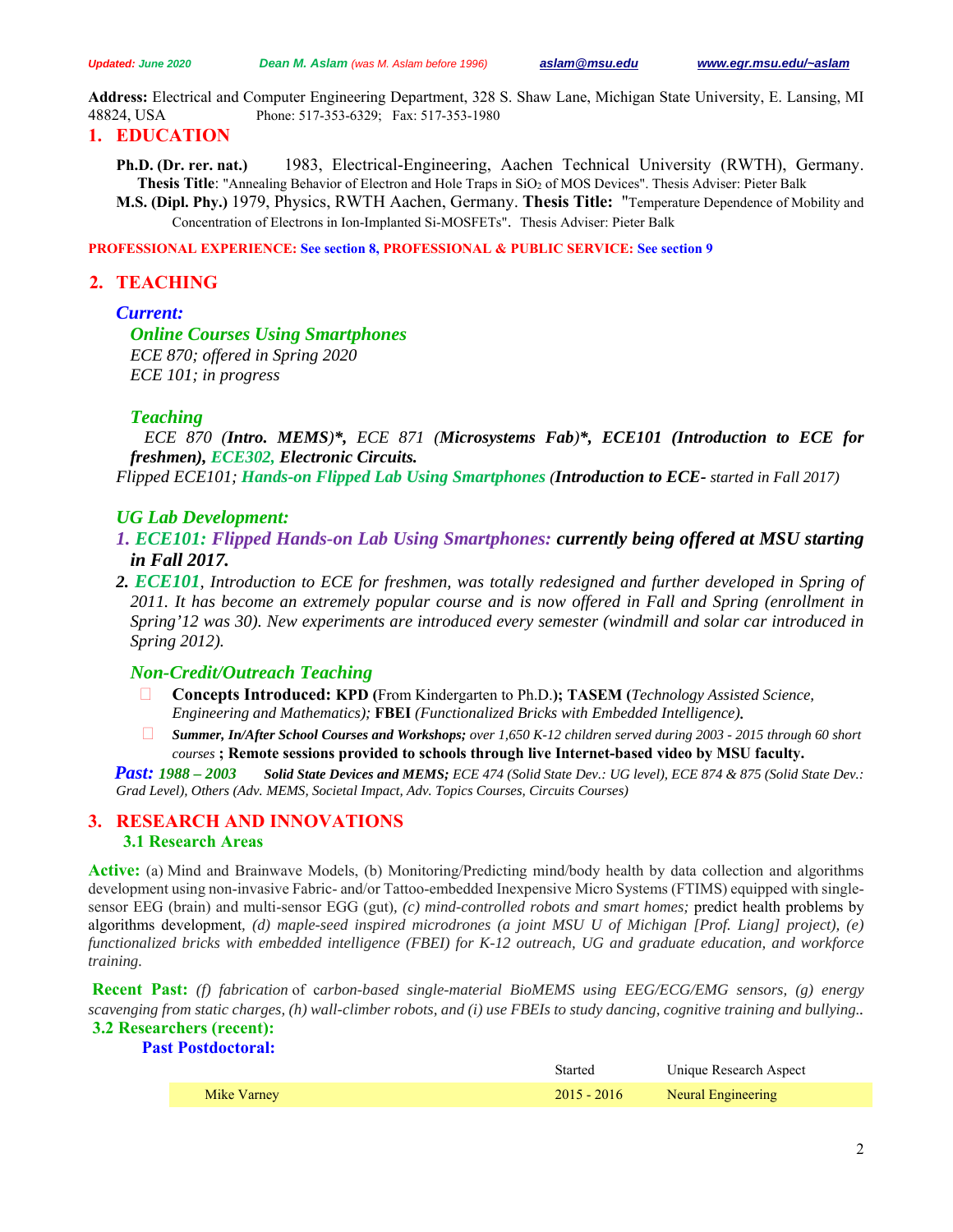# **Current Researchers:**

## *Table 1: Current Researchers*

| #  | Name            | Research Area                 | Expect. Grad.                    | Unique Research Aspect                                     |
|----|-----------------|-------------------------------|----------------------------------|------------------------------------------------------------|
|    | He-Chuan        | <b>Smart Solar Systems</b>    | (Taiwan)<br>Remote<br>Researcher |                                                            |
|    | Aseel Al-Inaizi | Migraine Headache Algorithms  | (Saudi Arabia)                   | Remote Researcher Algorithms for Migraine Headache         |
| 3. | Gubi Ganguly    | <b>EEG</b>                    | <b>UG</b>                        | Smartphone-programmed<br>$\&$<br><b>Controlled Systems</b> |
| 5. | Hamza Magsood   | Mind Model to Avoid Cancer    | Remote Researcher New Mind Model |                                                            |
| 6  | Bansari Chaun   | <b>Personality Prediction</b> | Remote Researcher New Mind Model |                                                            |
|    |                 |                               |                                  |                                                            |

8 9.

Expected to join in the near future:

# **Graduated; 1993-2019: 15** Ph.D., 8 M.S., 10 undergraduates, 18 High School, 8 postdocs

*Table 2:* 

| #              | <b>Name</b>         | Ph.D./M.S. Thesis Title<br>Year                                                                       |      | <b>Unique Research Result</b>                                                         |
|----------------|---------------------|-------------------------------------------------------------------------------------------------------|------|---------------------------------------------------------------------------------------|
| 1              | adv.: Prof. Zapp)   | H.H Tzeng (co- VLSI Smart Logic Modeling and Design for 1993<br>Optimum Chip Feature Characterization |      | Miniaturization if instrumented sphere                                                |
| 2              | I. Taher            | CVD Diamond Piezoresistive Microsensors                                                               |      | Piezoresistivity in diamond                                                           |
| 3              | A. Masood           | CVD Diamond Temperature Microsensors                                                                  |      | Diamond microchip T-sensor $(80 - 1300 \text{ K})$                                    |
| $\overline{4}$ | N. Abu-Ageel        | Temperature Depend. of Conductivity and 1996<br>Mobility of b- and a-SiC for Temp. Sensors            |      | Seebeck coefficient of alpha & beta SiC reported for<br>the first time                |
| 5              | G.W Yang            | Diamond Seeding, Sensors and Heaters                                                                  | 1996 | Single-structure diamond sensor-heater                                                |
| 6              | D.S. Hong           | Diamond Field Emission Displays                                                                       | 1997 | Diamond gated-field-emitter display reported 1 <sup>st</sup> time                     |
| 7              | S. Sahli            | Diamond Inter- and Intra-Grain Piezoresistive 1997<br>Microsensors                                    |      | Piezoresistive gage factor of 4000 in poly-C                                          |
| 8              | Conrad<br>Pawlouski | <b>High Temperature Superconductors</b>                                                               |      | MS Completed                                                                          |
| 9              | Gary Myers          | <b>Evaporated Si Field Emitters</b>                                                                   |      | MS Completed                                                                          |
| 10             | U. Kim              | Field Emission Electro-luminescence (FEEL) 2002<br>in Diamond and Carbon Nanotubes                    |      | FEEL discovered in diamond                                                            |
| 11             | N. Sepulveda-A      | Diamond RFMEMS Resonators                                                                             | 2005 | Highest quality factor in cantilever beam resonators<br>reported 1 <sup>st</sup> time |
| 12             | X Zhu               | All-Diamond MEMS Packaging                                                                            | 2006 | Built-in interconnects, fast growth                                                   |
| 13             | Y. Tang             | Diamond 2006<br>Cochlear Implant Probe with<br>microsensors and electrodes                            |      | Incorporation of diamond sensors in Si cochlear probe<br>for $1st$ time               |
| 14             | Ho-Yin Chan         | Diamond Neural Probes                                                                                 | 2008 | All-diamond neural probes demonstrated 1 <sup>st</sup> time                           |
| 15             | Zongliang Cao       | Diamond Piezoresistive RFMEMS                                                                         | 2011 | Single Material MEMS Using Diamond                                                    |
| 16             | Mike Varney         | Single-material BIOMEMS Probes                                                                        | 2014 | Single-material neural MEMS using MCD                                                 |
| 17             | He-Chuan            | <b>Smart Solar Systems</b>                                                                            | 2017 | MS completed                                                                          |
| 18             | Ahmad Alforidi      | Tech. Assist Smart Solar-Systems (TASS)                                                               | 2016 | MS completed                                                                          |
| 19             | Aseel Alinazi       | Migraine Headache                                                                                     | 2017 | MS completed                                                                          |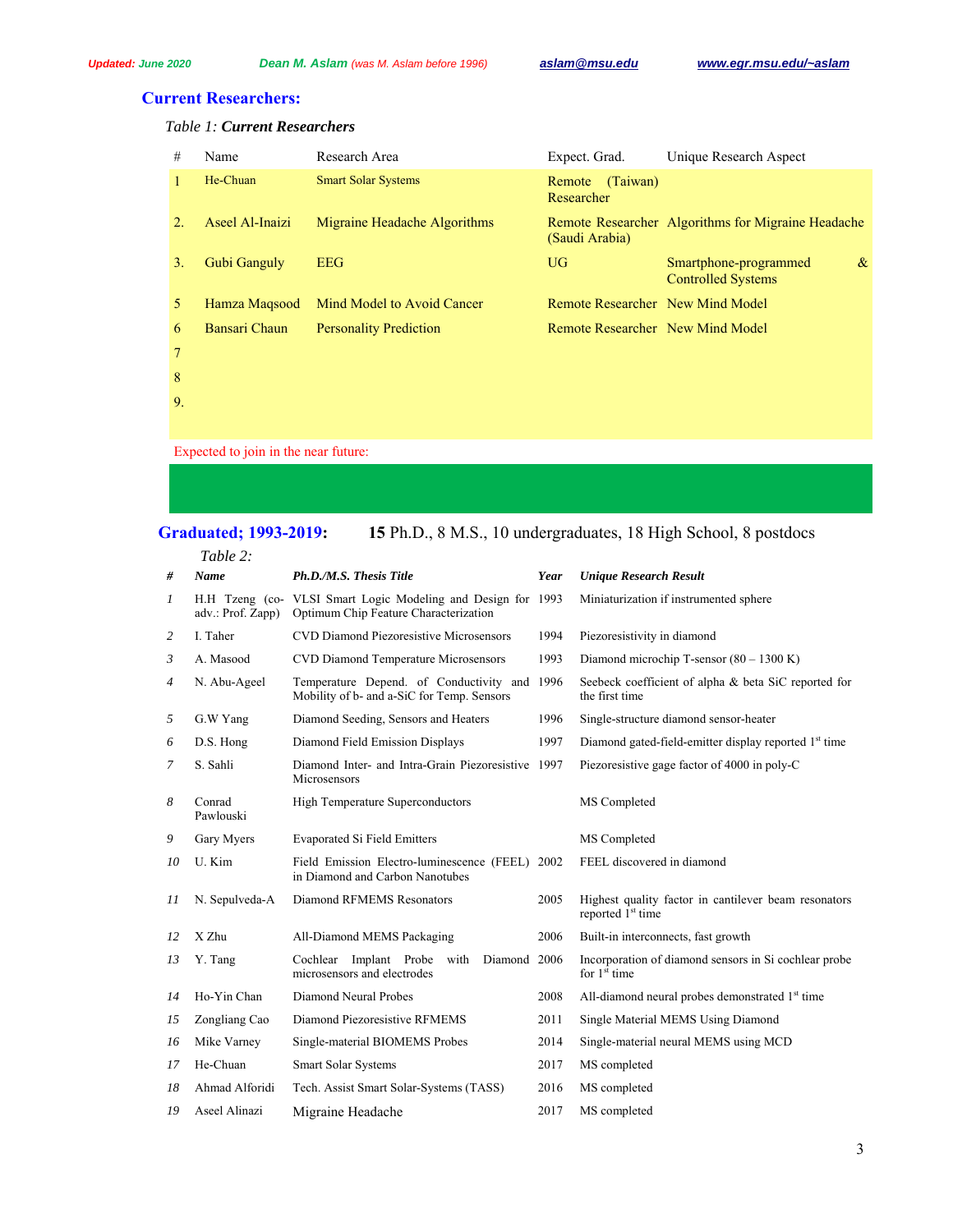| 20  | Kevin<br>Burghardt  | <b>Optical Switches</b>              | 2017 MS Completed                              |
|-----|---------------------|--------------------------------------|------------------------------------------------|
| 2.1 | Ahmad<br>Alforidi   | Printed<br>3D<br>Microsystems for    | EEG/ECG/EMG 2019 3D Printed Multilayer BIOMEMS |
| 22  |                     | Bansari Chuan Personality Prediction | 2019 M.S Completed                             |
| 23  | Pradyumna<br>Domata | Autonomous Vehicles                  | 2019 M.S. Completed                            |

#### **3.3 Innovations:**

#### **Recent**

- *1. Scientific Model of Mind and model of brainwave generation/emission, 2019, Seminal Work*
- *2. Fabric- and/or Tattoo-embedded Inexpensive Micro Systems (FTIMS); Personality Prediction, 2018*
- *3. Flipped Hands-on Lab Using Smartphones, 2017*
- *4. Fabric- and/or Tattoo-embedded Inexpensive Micro Systems (FTIMS); predict health/disease by data collection and algorithms development, 2016, Seminal Work*
- *5. Jacket- and wig-mounted mind-control, 2015, Seminal Work*
- *6. Fabric-embedded mind-control for smart home appliances; predict health/disease by data collection and algorithms development, 2014*
- *7. Fabric-embedded mind-control for personal healthcare monitoring/prediction by algorithms, 2014. Seminal Work*
- *8. Cap-mounted mind-control for robots 2013; http://www.youtube.com/watch?v=LdSBQy5\_yyY&feature=youtu.be*
- *9. Mind-controlled LEGO robots, 2012.*

#### *Past*

- *10. DNA Inspired Active Network Arrays (DIANA), 2012. Seminal Work*
- *11. Technology-Assisted Brain MEMS Interfaces (TBMI), 2012*
- *12. Technology Assisted Dancing, Study of Bullying & Cognitive Training, 2011*
- *13. Passive maple-seed robotic fliers (MRF) with onboard sensors, microcontroller and wireless interfaces, 2010. Seminal Work*
- *14. Single material MEMS and NEMS using diamond, 2009. Seminal Work*
- *15. Energy scavenging from static charges including those on human body, 2008. Seminal Work*
- *16. Fabrication and testing of all-diamond MEMS neural probes for the first time, 2007. Seminal Work*
- *17. Reported cochlear BioMEMS probe with diamond position sensors and electrodes, 2006.*
- *18. Reported the highest quality factor of 116,000 for cantilever beams made from (i) any polycrystalline material and (ii) for any resonator structure made of polycrystalline diamond, 2005.*
- *19. Fabricated 100 nm wide polycrystalline RFMEMS resonators, 2005.*
- *20. All-diamond MEMS packaging with built-in interconnects, 2002. Seminal Work*
- *21. Reported field emission electroluminescence (FEEL) in diamond for the first time in 2001.*
- *22. Application of diamond sensors and MEMS technologies in wireless integrated Microsystems (WIMS) in 2000.*
- *23. Field emission induced light emission from poly-C and carbon nanotubes in 1999.*
- *24. Implementation of the concept "Elementary School to Ph.D." in K-12 education at Okemos High School (located near MSU) and other schools in Lansing area in 1998.*
- *25. Measured an intra-grain piezoresistive gauge factor of above 4,000 in poly-diamond in 1998. Seminal Work*
- *26. Developed diamond MEMS technology compatible with Si microfabrication process in 1996.*
- *27. Demonstrated gated diamond field emission display in 1995.*
- *28. Used Spindt process to fabricate evaporated Si field emitters for displays in 1992.*
- *29. A Michigan State and Ford team headed by Dean Aslam was the first to measure and report piezoresistivity in vapor-deposited p-type diamond in 1990. Seminal Work*

#### **4. COLLABORATIONS**

#### **Current:**

- 1. **2011-present:** "*Microdrones for Weather/Other Applications*", U of Michigan (Prof. Xiaogan Liang, ME)
- 2. **2018 2019:** Autonomous Vehicle Algorithms, GM (Luis Lopez, Dhyan Murugosam)

#### **Past:**

**2011-17:** UNCD for FTIMS, U of Texas Dallas (Prof. Orlando Auciallo).

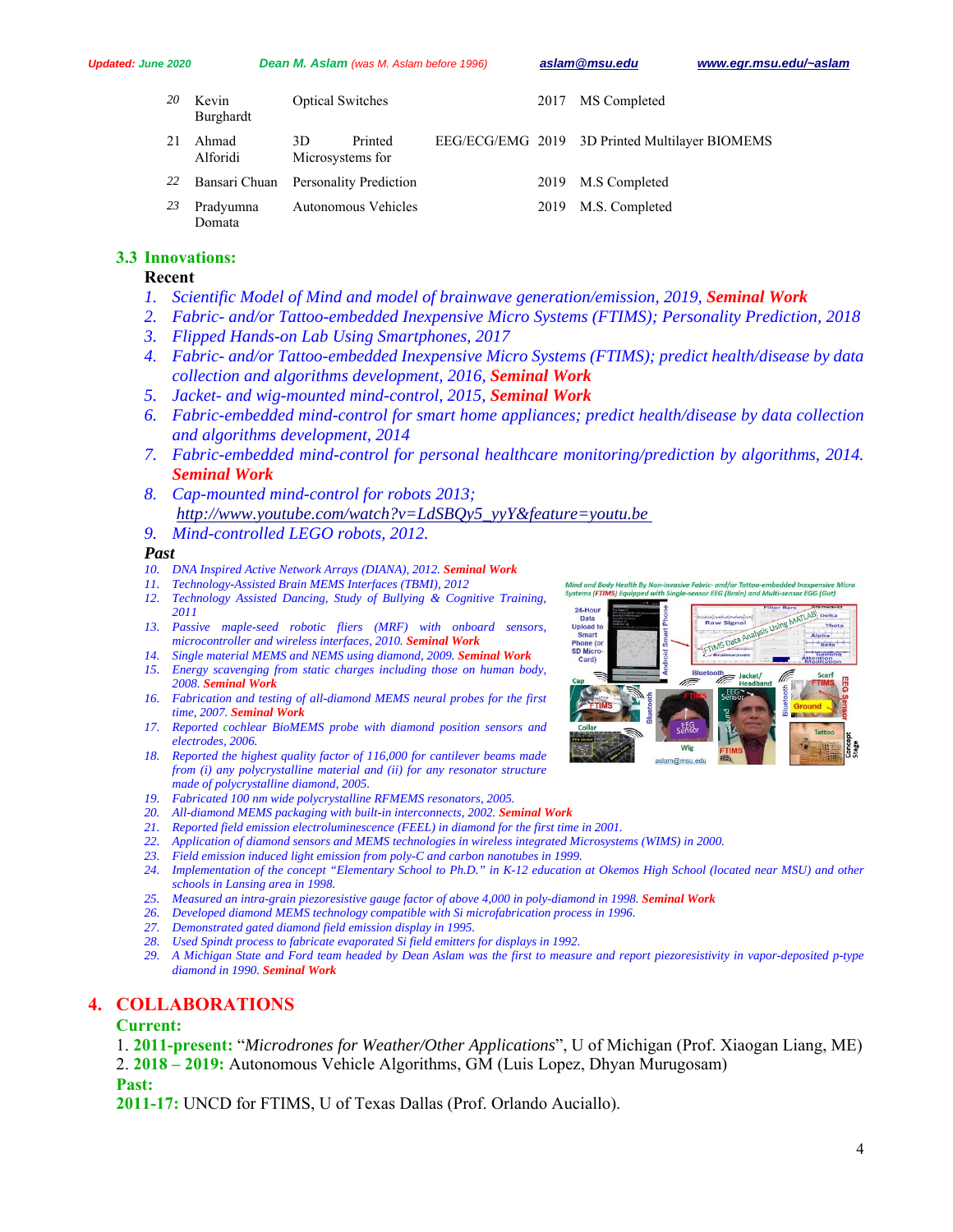**2002-10:** *RFMEMS and nanotechnology with Sandia & Los Alamos, BioMEMS with UM Hospital and Galt LLC, NSF ERC-related collaborations with Professors Sylvester and Wise of University of Michigan Technology Assisted Business Innovations (TABI), Prof. Anthony Ross, Micro Gas Chromatograph Studies using CNTs, Prof. Aurus.* **C***ollaborations with MSU faculty from departments of physics (superconductors, sensors), chemistry (sensors), mechanical engineering (thermal conductivity, microrobots, temperature sensors), and computer science (microrobot) has resulted in publications, patents and joint funding from DARPA, NSF, Ford.* 

**1987-96:** *Collaborative research with industry has resulted in a number of joint patents, publications, cash and in-kind funding, and in interaction of MSU graduate students with the scientists from industry. My students and I have used lab facilities in the departments of physics and sensors & actuators in Ford Scientific Research Laboratories (FSRL) in Dearborn, Michigan (Drs. B. Artz, S. McCarthy, E.M.. Logothetis, M. Tamor and L. Rimai). This interaction has resulted in new results in diamond sensors, field emission displays and microelectromechanical systems. A collaborative interaction with Dr. M. Olinger of Smiths Industries led to patents and publications in accelerometers.* 

# **5a. PATENTS 10 issued**

- 1. Patent  $\#$  4,912,087; "Rapid Thermal Annealing of Superconductor Oxide Precursor Films on Si and SiO<sub>2</sub> Substrates," **M. Aslam**, E.M. Logothetis, R.E. Soltis, Ford Motor Co., March 1990.
- 2. Patent # 4,943,558; "Preparation of Superconducting Oxide Films Using Pre-oxygen Nitrogen Anneal," R.E. Soltis, E.M. Logothetis, **M. Aslam,** Ford Motor Co., July 1990.
- 3. Patent # 5,413,668; "Method for Making Mechanical Devices and Micro-Electromechanical Systems", **M. Aslam**, M.A. Tamor, Ford Motor Company, May 1995.
- 4. Patent # 5,424,241; "Force Detecting Sensor and Method of Making..", **M. Aslam**, M. Olinger, J. Page, Smiths Industries, June, 1995.
- 5. Patent # 5,474,808; "Method of Seeding Diamond", **M. Aslam**, Michigan State University, Dec, 1995.
- 6. Patent # 5,488,350; "Diamond Film Structures and Methods Related to Same", "**M. Aslam** and Jim Beck, Michigan State University, January, 1996.
- 7. Patent # 5,526,703; "Detecting Sensor and Method of Making --", **M. Aslam**, M. Olinger, J. Page, Smiths Industries, June, 1996.
- 8. Patent #6,082,200; **D.M. Aslam** and S. Sahli, "Ultra-High Sensitivity Intra-grain Piezoresistive CVD Diamond Sensors", Michigan State University, 2000.
- 9. Patent # 6,868,736; "Ultra-Miniature Optical Pressure Sensing System", Takeo Sawatari, Alex Klooster, **Dean M. Alsam**, Yuping Lin, and James Marks , Sentec Corporation, March 22, 2005.
- 10. Patent # 7,615,189, "Analyte Accumulation Device", **D.M. Aslam,** Ted Zellers, Yang Lu, 2009 (November 10th).

# **5b. Recent Invention Disclosures; 9**

# **6a. EDITORSHIPS AND EDITORIAL BOARDS**

- 1. Guest Editor for special issue on 'Mind-controlled Devices', Journal of Micromachines, MPDI, 2014.
- 2. Guest Editor for special issue on 'Technology and Applications of Carbon Based MEMS', Journal of Micromachines, MPDI<sup>1</sup>, 2010.
- 3. Founding Editor-in-Chief of **Journal of Nano Systems and Technology (JNST)**, A.J. Boggs, Ann Arbor, MI (USA); first issue published in November 2009 (www.jnst.org).
- 4. Member of editorial board of **Micromachines**, an open-access web journal published by Molecular Diversity Preservation International (MDPI), Basel, Switzerland 2009 – 2015.
- 5. Proceeding Co-Editor (along with Mike Tamor), Diamond Film Semiconductors, SPIE Proceedings Vol 2151, 1994. ISBN 0-8194-1446-8.

 $\overline{a}$ 

## **6b. PUBLICATIONS 218 (71 Journal + 147 conference papers)**

# **In Progress/Review**

- 1. *D.M. Aslam, "Mindcontrolled LEGO Robots for Brain/Body Health Applications", in preparation.*
- **2.** *D.M. Aslam, "Mind and Brainwave Models", in review by IEEE Trans Biomedical.*

## **Refereed Journal Articles 71**

<sup>&</sup>lt;sup>1</sup> http://www.mdpi.com/journal/micromachines/special\_issues/carbon-mems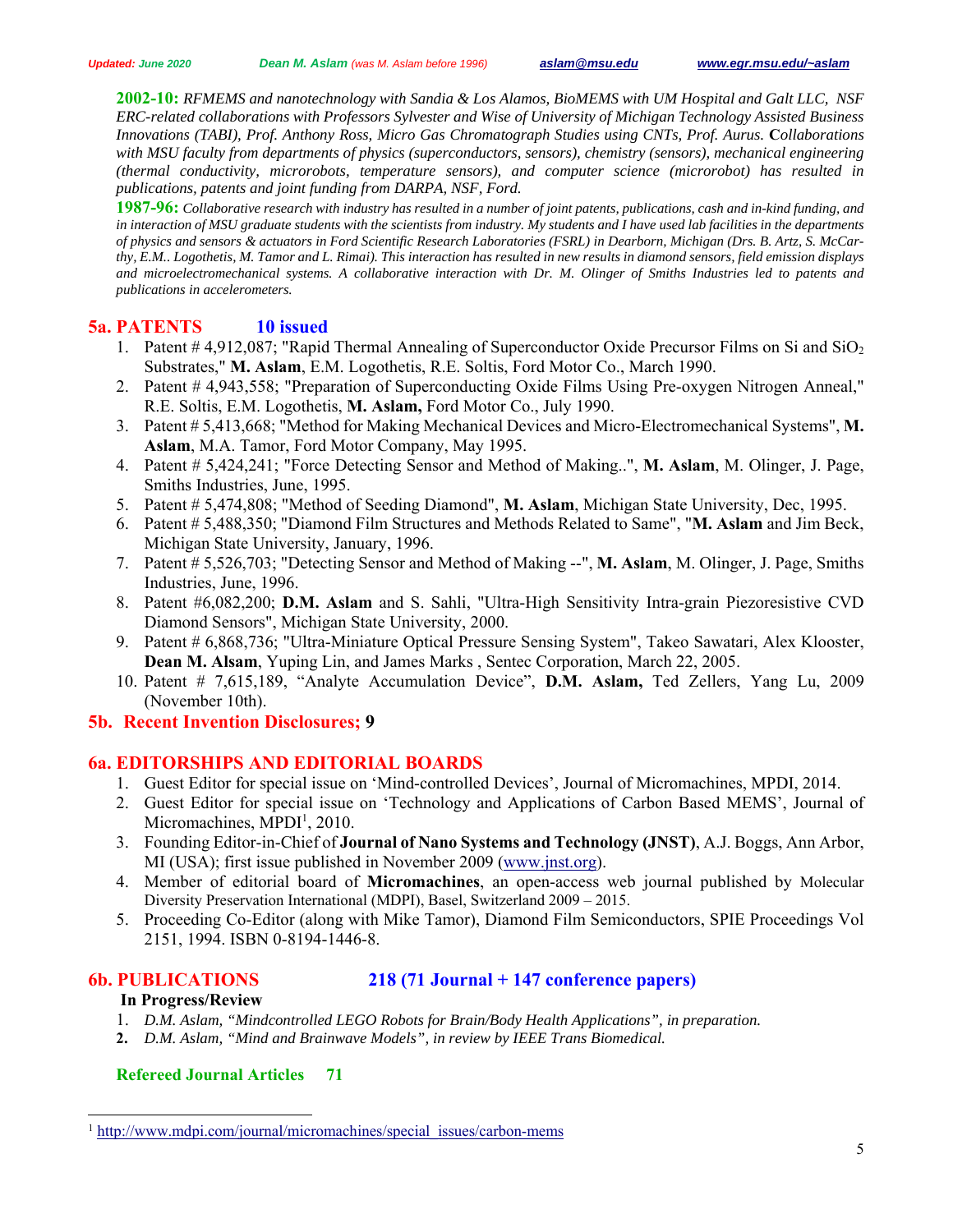- 1. **D.M Aslam**, "Intriguing Aspects of New Scientific Mind Model as EEG Data Based Algorithm", IJARCCE, *Vol. 8 (12), 79-86, 2019; https://ijarcce.com/papers/intriguing-aspects-of-new-scientificmind-model-as-eeg-data-based-algorithm/; DOI:* 10.17148/IJARCCE.2019.81217.
- 2. A. Alforidi, **D.M. Aslam**, D. Li and X. Liang, "3D Printed Multilayer Processes for Lightweight Wearable and Flexible Microsystems", IJAR, vol. 7, 742-745, 2019, *DOI URL: http://dx.doi.org/10.21474/IJAR01/10203;* DOI: 10.21474/IJAR01/10203.
- *3.* **D.M Aslam**, "Mind as EEG Data Based Algorithm is Decision Maker not Brain", Science e-letter, October 4, 2019: https://science.sciencemag.org/content/313/5787/684/tab-e-letters
- 4. **D.M Aslam**, "Dipole Antenna Scientific Model of Brainwave Emission Frequencies of 0.05 500 Hz", Science e-letter, October 18, 2019: *https://science.sciencemag.org/content/313/5793/1626/tab-e-letters*
- *5. H. Cheng,* A. Alforidi *and D.M. Aslam, "Inexpensive Mass-Producible Nightlight System" IJAR, ISSN No. 2249-555X, Vol 8 (9), September, 2018.*
- 6. A. Alforidi and **D.M Aslam**, "Design, 3D Printed packaging, fabrication and testing of a Technology Assisted Smart Solar-system (TASS)", Int. J. Software & Hardware Res. Eng., ISSN-2347-4890, Vol 5 (6) June, 2017.
- 7. *Z. Cao, M. Varney and D.M. Aslam, "Optimization of Reactive Ion Etching of Polycrystalline Diamond for MEMS Applications", IEEE JMEMS, vol. 24, 2015.*
- 8. N. Abu-Ageel and **D.M. Aslam,** "Laser-driven Visible Solid-state Light Source for Etendue-limited Applications", IEEE J. Displ. Techn., Vol: pp, Issue 99, 2014. [16 citations, 2018]
- 9. **D.M. Aslam**, A. Abu-Ageel, M. Alfatlawi, M.W. Varney, C.M. Thompson & S.K. Aslam, "Passive Maple-seed Robotic Fliers for Education, Research and Entrepreneurship", J. Edu Training Studies, vol. 2, 206-216, 2014; http://redfame.com/journal/index.php/jets/article/view/318/308
- 10. M.Varney, A. Janoudi, **D.M. Aslam,** D. Graham, "Building Young Engineers: TASEM for Third Graders in Woodcreek Magnet Elementary School"**,** *IEEE Trans. Edu, Issue 99, 2012. [*28 citations, 2018]
- 11. M. W. Varney, **D.M. Aslam,** A. Janoudi, H-Y Chan, and D.H. Wang, *"*Polycrystalline-Diamond MEMS Biosensors Including Neural Microelectrode-Arrays" Biosensors, **1**, 118-133, 2011. https://www.mdpi.com/2079-6374/1/3/118/htm [28 citations, 2018]
- 12. Z. Cao and **D.M. Aslam**, "Fabrication technology for single-material MEMS using polycrystalline diamond"**,** *Diamond and Related Materials, Volume 19, Issue 10, 1263-1272, 2010. 18 citations, 2018*
- 13. Ho-Yin Chan, **Dean M. Aslam,** James Wiler and Brendan Casey, "A novel diamond micro probe for Neuro-chemical and -electrical recording in neural prosthesis", IEEE J. Micro Electro Mech. Sys, Vol. 18, pp. 511-521, 2009. [59 citations, 2018]
- 14. N. Sepulveda, Jing Lu, **Dean Aslam** and John Sullivan, "High-Performance Polycrystalline Diamond Micro- and Nano-resonators", IEEE J. Micro Electro Mech. Sys, Vol. 17, No. 2, pp. 473-482, April 2008. [40 citations, 2018]
- 15. F. Iancu, X. Zhu, Y. Tang, **D. M. Aslam**, and N. Muller, "Design and Fabrication of Microchannel Test Rig for Ultra-Micro Wave Rotors," Microsystem Technologies, Vol. 14 (1), pp. 79-88, January 2008. [9 citations, 2018]
- 16. J. P. Sullivan, N. A. Modine, D. A. Czaplewski, T. A. Friedmann, J. R. Wendt, N. Sepulveda, and **D. M. Aslam**, "Defect-Related Internal Dissipation in Mechanical Resonators and the Study of Coupled Mechanical Systems", SANDIA REPORT (SAND2006-7937), January 2007.
- 17. N. Sepulveda, **D.M. Aslam**, J.P. Sullivan, "Polycrystalline Diamond MEMS Resonator Technology for Sensor Applications" Diamond and Related Materials, Volume 15, Issues 2-3, 398-403 (2006). [57 citations, 2018]
- 18. X. Zhu and **D.M. Aslam**, "CVD diamond thin film technology for MEMS packaging", Diamond & Rel. Mat. 15, 254-258(2006). [37 citations, 2018]
- 19. Y. Tang and **D.M. Aslam,** J. Wang and K.D. Wise, "Study of polycrystalline diamond piezoresistive position sensors for application in cochlear implant probe", Diamond and Related Materials, Volume 15, Issues 2-3, 199-202 (2006). [21 citations, 2018]
- 20. Y. Tang, *D.M. Aslam,* "Technology of polycrystalline diamond thin films for microsystems applications"*,* J. Vac. Sci. Technol. B23(3), 1088-1095(2005). [26 citations, 2018]
- 21. **D.M. Aslam** and G.D. Dangi, "Design, Fabrication and Testing of a Smart Robotic Foot", Robotics and Autonomous Sys., **vol. 51** (2,3), July 31, 207-214(2005). [14 citations, 2018]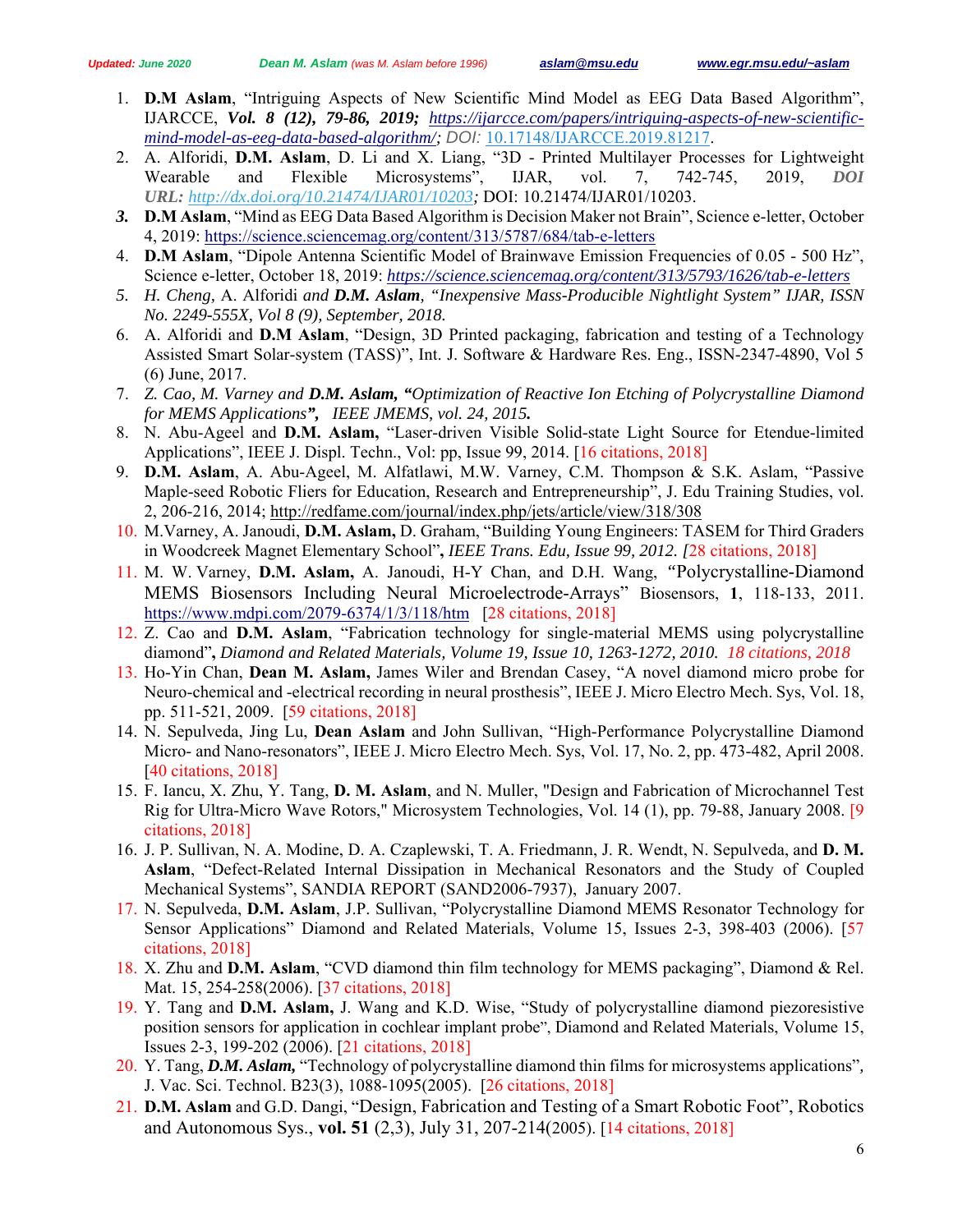- 22. N. Supelveda-Alancastro and **D. M. Aslam**, "Polycrystalline Diamond Technology for RFMEMS Resonators", Microelectronic Engineering, 73-74, 435-440 (2004). [16 citations, 2018]
- *23. X. Zhu, D. M. Aslam, Y. Tang, B. Stark, and K. Najafi, "The Fabrication of All Diamond Packaging Panels With Built-in Interconnects For Wireless Integrated Micro-Systems", IEEE J. Micro Electro Mechan. Sys,. Vol. 13, 396-405 (2004). [28 citations: Dec 2018]*
- 24. **D.M. Aslam**, "Electroluminescence in Diamond", in Handbook of Electroluminescent Materials", edited by D. R. VIJ, Institute of Physics Publishing, U.K. (2004).
- 25. **D.M. Aslam**, "Optical Properties of Diamond", Encyclopedia of Optics, Elsvier Publ., 2004.
- 26. U. Kim and **D.M. Aslam**, "Field emission electroluminescence on diamond and carbon nanotube films", J. Vac. Sci. Technol. **B 21**(4), 1291-1296 (2003). [7 citations; Dec 2018]
- 27. S. Guillaudeu, X. Zhu and **D.M. Aslam**, "Fabrication of 2-µm Wide Poly-crystalline Diamond Channels Using Silicon Molds for Micro-fluidic Applications", Diamond & Rel. Mat., 12, 65-69 (2003). [29 citations: Dec 2018]
- 28. L Tummala, R. Mukherjee, N. Xi, **D.M. Aslam**, H. Dulimarta, J. Xiao, M. Minor and G. Dangi, "Climbing the Walls", IEEE Robot. Autom. Magazine, vol. 9, 10-19 (2002). [159 citations: Dec 2018]
- 29. U. Kim, R. Pcionek, **D.M. Aslam** and D. Tománek, "Synthesis of high-density carbon nanotube films by microwave plasma chemical vapor deposition", Diamond & Related Materials (10), pp. 1947-1951 (2001). [39 citations, 2018]
- 30. Nayef Abu-Ageel, **D.M. Aslam**, R. Ager, L. Rimai, "The Seebeck coefficient of monocrystalline alpha-SiC and polycrystalline beta-SiC measured at 300-533 K", Semicond. Sci. Technol., 15, 32-33 (2000). [12 citations]
- 31. S. Hong and **D.M. Aslam**, "Poly-Diamond Gated Field Emitter Display Cells", IEEE Trans. Electron Dev., vol. 46(4), 787-791(1999). *[16 citations: Dec 2018]*
- 32. S. Sahli and **D.M. Aslam**, "Ultra-high Sensitivity Intra-Grain Poly-Diamond Piezoresistors", Sensors and Actuators: A, vol. 71/3, 193-197 (1998). *[55 citations: Dec 2018]*
- 33. S.J. Kwon, Y.H. Shin, **D.M. Aslam** and J.D. Lee, "Field emission properties of polycrystalline diamond film prepared by microwave-assisted plasma chemical vapor deposition", J. Vac. Sci. Technol. B 16(2), 712-714(1998). [[17 citations, 2018]
- 34. D.S. Hong and **D.M. Aslam**, "Technology and Characterization of Diamond Field Emitter Structures", IEEE Trans. Electron Dev., vol. 45(4), 977-985(1998). [12 citations Feb 2019]
- 35. N. Abu-Ageel, **D. M. Aslam** and L. Rimai, "Temperature-dependence of conductivity and Hall concentration of poly-SiC deposited on fused silica by laser ablation", J. Vac Sci. Technol. B16(1), 142- 146(1998).
- 36. S. Sahli and **D.M. Aslam**, "Piezoresistive pressure sensors using p-type poly-crystalline diamond films", Sensors and Actuators A vol 69/1, 27-32(1998). [55 citations, 2018]
- 37. S. Sahli and **D. M. Aslam**, "Nonuniform Conduction in B-Doped Cemical Vapor Deposited Diamond Studied by Inter- and Intra-grain Measurements", Appl. Phys. Lett. 70 (16), 2129-2131(1997). [14 citations]
- 38. G. Yang, **D.M. Aslam** and J. McGrath, "The Characterization of Single Structure Diamond Heater and Temperature Sensor", Diamond and Related Materials 6, 394-397(1997). [17 citations, 2018]
- 39. S. Sahli and **D. M**. **Aslam**, "Effect of Post-Deposition Anneal on the Resistivity of P-Type Polycrsytalline Diamond Films", Appl. Phys. Lett., **69** (14), 2051-2052(1996). [8 citations, 2018]
- 40. G. Yang and **D.M. Aslam**, "Single-Structure Heater and Temperature Sensor Using a p-Type Polycrsytalline Diamond Resistor", IEEE Electron Dev. Lett. **17(5)**, 250-252 (1996). *[25 citations: Dec 2018]*
- 41. S. Bhargava, H.D. Bist, S. Sahli and **M. Aslam**, H.B. Tripathi, "Diamond polytypes in the chemical vapor deposited diamond films", Appl. Phys. Lett., 67(12), 1706-1708(1995). *[48 citations: Dec 2018]*
- 42. S. Herr, J. Beck, J. McGrath, S. Sahli and **M. Aslam**, "An optimized Experimental Method for Measuring Thermal Conductivity of Thin, Boron-doped Diamond Films", Rev. Sci. Instrum., 66(10), 4967- 4971(1995).
- 43. G.S. Yang, **M. Aslam**, K.P. Kuo, D.K. Reinhard and J. Asmussen, "Effect of Ultra-High Nucleation Density on Diamond Growth at Different Growth Rates and Temperatures", J. Vac. Sci. Technol. **B**, vol. 13, 1030-1036(1995). *[31 citations: Dec 2018]*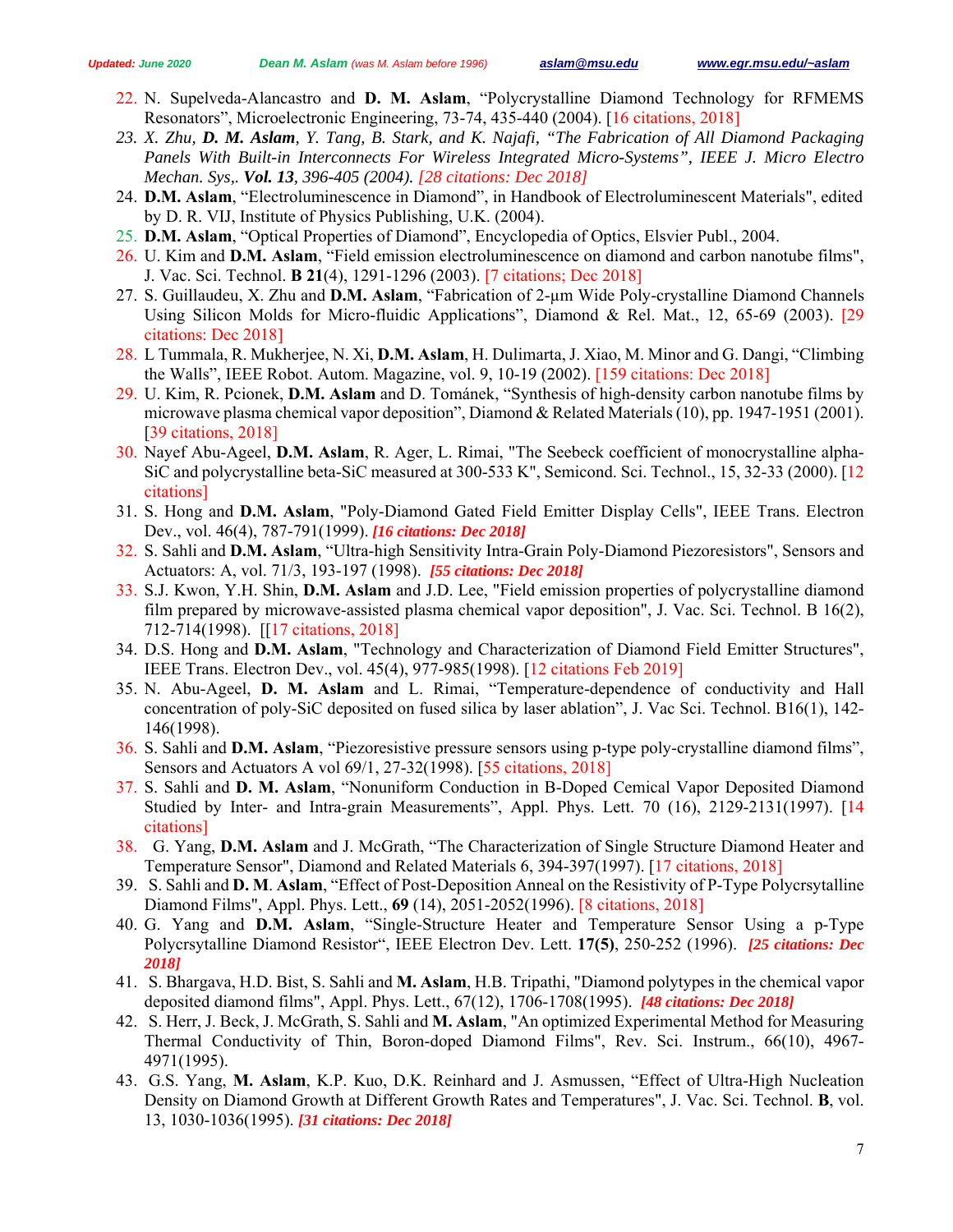- 44. G.S.Yang and **M. Aslam**, "Ultra-High Nucleation for Growth Smooth Diamond Films", Appl. Phys. Lett., **66** (3), 311-313(1995). *[43 citations: Feb 2019]*
- 45. D.S. Hong and **M. Aslam**, "Field Emission From p-Type Polycrystalline Diamond Films", J. Vac. Sci. Technol., **B 13(2)**, 427-430(1995). *[99 citations: Dec 2018]*
- 46. **M. Aslam**, G.S. Yang and A. Masood, "Boron-Doped Vapor-Deposited Diamond Temperature Microsensors", Sensors and Actuators A, vol. 45 (2), pp. 131-138, 1994. *[48 citations: Dec 2018]*
- 47. I. Taher, **M. Aslam**, M. Tamor, "Piezoresistive Microsensors using p-type CVD Diamond Films", Sensors and Actuators A, vol. 45 (1), 35-43, 1994. *[86 citations: Dec 2018]*
- 48. H.D. Bist, S. Bhargava, T.S. Little, J.K. Gardner, Jr., J.R. Durig, S. Sahli and **M. Aslam**, "Fourier Transform Raman Spectroscopy and Scanning Electron Microscopic Studies of Chemical Vapor Deposited Diamond Films", J. Raman Spect., 25, 67-73(1994). *[10 citations: Feb 2019]*
- 49. S. Tseng, R. Zapp, **M. Aslam** and G. Brown, "Miniaturization of the Instrumented Sphere Using Smart Logic", Appl. Engin. Agriculture, vol. 10(4), 567-72, 1994.
- **50.** D.S. Hong, **M. Aslam**, M. Olinger and M. Feldmann, "Simulations of Fabricated Field Emitter Structures", J. Vac. Sci. Technol. B 12(2), 764-769(1994). *[52 citations: Dec 2018]*
- 51. S. Bhargava, H.D. Bist, H. Joshi, J.R. Durig and **M. Aslam**, "Micro-Raman Analysis of Thin-Film Diamond Temperature Sensors", J. Raman Spect., 24, 419-422(1993). *[11 citations: Feb 2019]*
- 52. L. Rimai, R. Ager, J. Hangas, C. Peters, E.M. Logothetis, N. Abu-Ageel and **M. Aslam**, "Pulsed Laser Deposition of SiC on Fused Silica and Sapphire Substrates", J. Appl. Phys., **73**, 8242-8249(1993). *[29 citations: Dec 2018]*
- 53. C. Pawlowski, M. Aslam, and L. Rimai, "Laser Ablation Deposition of YBa<sub>2</sub>Cu<sub>3</sub>O<sub>7-x</sub> Thin Films Using a Microwave Plasma Disk Reactor Oxygen Source", J. Appl. Phys., 74, 6430-6431, 1993.
- 54. **M. Aslam**, P. Klimecky, G. Myers, H. Busta, L. Cathey, R. Elder and B. Artz, "Triode Characteristics and Vacuum Considerations of Evaporated Si Microdevices", J. Vac. Sci. Technol., **B** 11(2), 422- 425(1993). [15 *citations: Feb 2019]*
- 55. G. Myers, **M. Aslam**, P. Klimecky, L. Cathey, R. Elder and B. Artz, "Si Cold Cathodes Using Electron Beam Evaporation", J. Vac. Sci. Technol., **B**, 11(3), 642-646(1993). *[7 citations: Feb 2019]*
- 56. **M. Aslam**, B. Artz, T. J. Pratter, and S. Kaberline, "A Comparison of Cleaning Procedures for Removing Potassium from Si Wafers Exposed to KOH", IEEE Trans. Electron Dev., 40, 292-295(1993). *[7 citations: Feb 2019]*
- 57. Masood, A., Aslam, M., Tamor, M. A., & Potter, T. J., "Synthesis and electrical characterization of borondoped thin diamond films", Applied Physics Letters, 61(15), 1832-183 (1992). DOI: 10.1063/1.108389
- 58. **M. Aslam**, I. Taher, A. Masood, M.A. Tamor and T.J. Potter, "Piezoresistivity in CVD Diamond", Appl. Phys. Lett., 60, 2923-2925(1992). *[119 citations: Dec 2018]*
- 59. A. Masood, M. Aslam, M. Tamor, T. Potter, "Patterning of CVD Diamond Films on Si, Si<sub>3</sub>N<sub>4</sub> and SiO<sub>2</sub>," J. Electrochem. Soc. 138, L67-67(1991). *[66 citations: April 2019]*
- 60. **M. Aslam**, R.E. Soltis, E.M. Logothetis, and D. Chase, "Technology of Superconducting Films on Si, SiO2, and Si3N4 Substrates for Vacuum Microelectronics", IEEE Trans. Electron Devices, ED-36, 2693- 2696(1989).
- 61. R. Soltis Re, Donlon Wt, Shinozaki S, Ager Rm, Peters Cr, Logothetis Fm, Aslam M, Wenger Le, Chen Jt, Nelson R, "Properties Of Bisrcacuo Films Prepared By Rf Triode Sputtering", Physica C, 162: 649- 650, Part 1 (1989).
- 62. **M. Aslam**, R.E. Soltis, E.M. Logothetis, R. Ager, M. Mikkor, W. Win, J.T. Chen and L.E. Wenger "Rapid Thermal Annealing Behavior of YBaCuo Films on Si and SiO2 Substrates", Appl. Phys. Lett. 53, 153-155 (1988). *[33 citations: Feb 2019]*
- 63. **M. Aslam,** "Electron Mobility in B-implanted Si Inversion Layers of MOSFETs", IEEE Trans. Electron Devices, ED-35, 1563-1564 (1988).
- 64. **M. Aslam**, "Common Origin for Electron and Hole Traps in MOS. Devices", IEEE Trans. Electron Devices, vol. ED-34, No. 12, pp. 2535-2539, 1987. *[37 citations: Dec 2018]*
- 65. M. Aslam, "Electron Self-Trapping in SiO<sub>2</sub>", J. Appl. Phys., 62, 159-162, 1987. [12 citations: Feb 2019]
- 66. Do Thanh, **M. Aslam** and P. Balk, "Defect Structure and Generation of Interface States in MOS System", Solid Stat. Electron, 29, 829-840 (1986). *[55 citations: Feb 2019]*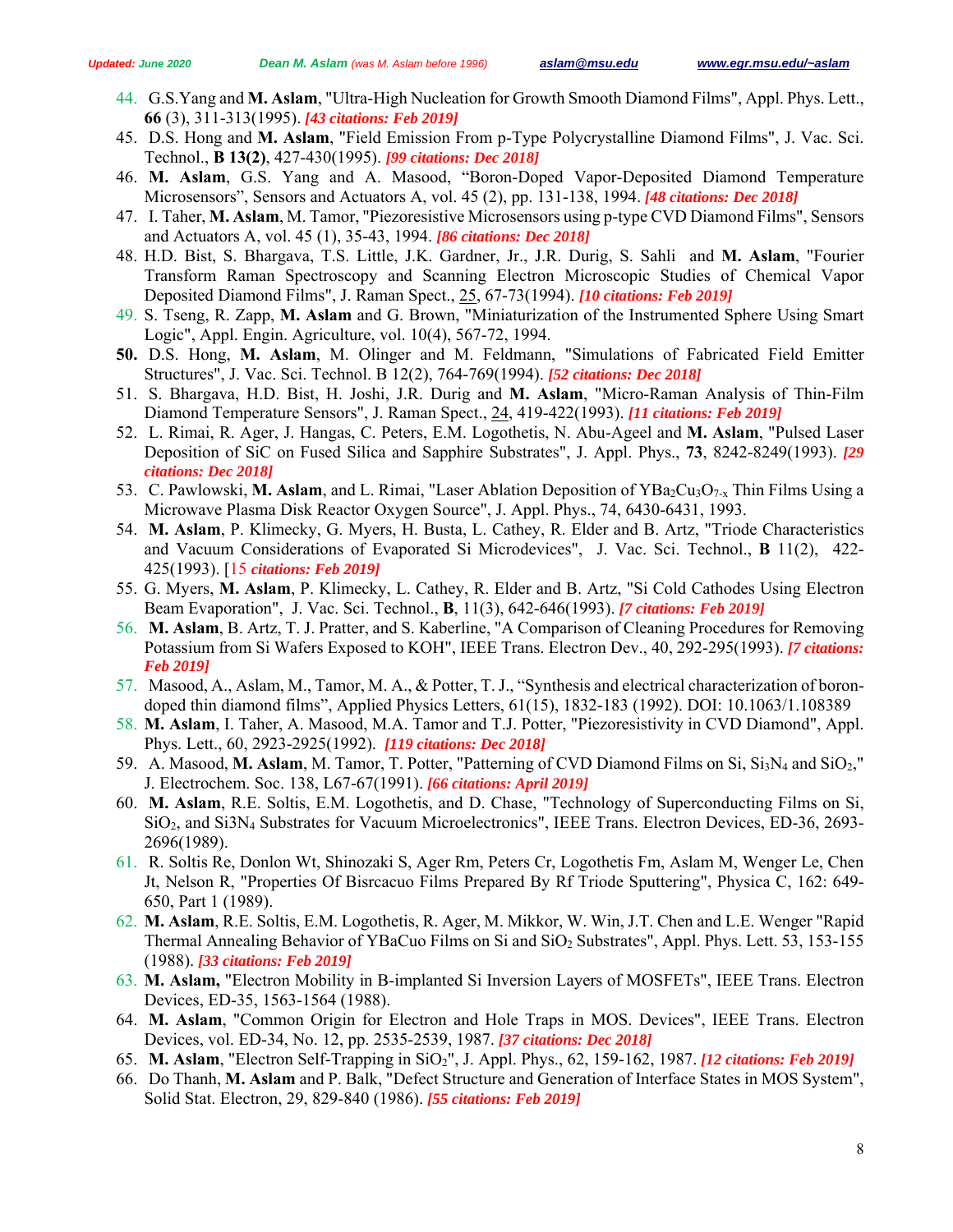- 67. M. Offenberg, T. Johannson, M. Aslam and P. Balk, "Electron Traps in B<sup>+</sup> Implanted SiO<sub>2</sub>", Physica, 129b, 240-244(1985). *[8 citations: Feb 2019]*
- 68. **M. Aslam**, R. Singh, and Balk, "Nature of Electron and Hole Traps in MOS Systems with Poly-Si Electrode", Phys. Status Solidi, vol. 84, pp. 659-668, 1984. *[18 citations: Dec 2018]*
- 69. **M. Aslam**, P. Balk and D.R. Young, "High Temperature Annealing Behavior of Electron Traps in Thermal SiO2", Solid Stat. Electron., 27, 709-719 (1984). *[63 citations: Dec 2018]*
- 70. **M. Aslam** and P. Balk, "Insulating Films on Semiconductors", Electrochem. Soc. Ext. Abst. 1983, 103(1983).
- 71. **M. Aslam** and P. Balk, "Processing Dependence and Structure of Hole Traps in SiO2", Insulating Films on Semiconductors, eds. V.J. Verwey and Wolters, North Holland Publishing Co. (1983),

#### **Reviewed Conf. Proceedings 147**

- 1. Y. Chu, H. R.Chowdhury, A. Mitul, N. Uddin, M. J. Hossain, Jobayer Hossain, **Dean Aslam,** "Nature of Distracted Driving in Various Physiological Conditions", Proc. SPIE Conf., 2019; https://www.researchgate.net/publication/333433954\_Nature\_of\_distracted\_driving\_in\_various\_physiological\_condition s#privateFullTextFileContent .
- 2. A. Alforidi and **D.M. Aslam**, "Fabric-embedded EEG/ECG/EMG Micro-Systems to Monitor Health/disease of people in Smart Homes using smartphones for data collection and analysis", 2018 IEEE International Conference on Electro/Information Technology (EIT),
- 3. A. Alforidi and **D.M. Aslam**, SEM Spring Conference, May 5, 2018.
- 4. A. Alforidi and **D.M. Aslam**, "Fabric-embedded EEG/ECG/EMG Micro-Systems Monitoring Smart-Home-Occupants' Health/Disease by Smartphones" IEEE International Conference on Electro Information Technology (EIT), May, 2018.
- 5. A. Alforidi, **D.M. Aslam,** "Partial-Resonant Flyback Converter Analysis and Comparison to the Standard Flyback Converter", Int. Conf. on Recent Advances in Engineering and Technology (ICREAT), December 2016, Miami, USA.
- 6. A. Alforidi, **D.M. Aslam** "TASS" IEEE SEM, 2015.
- 7. A. Alinaizi, **D.M. Aslam** "TASS" IEEE SEM, 2015.
- 8. C. Yu, D.**M. Aslam, D. Posselt "Microdrones"** IEEE SEM, 2015.
- 9. A. Alforidi, **D.M. Aslam,** "Solar Tracking Systems", IEEE SEM, Best poster award, 2013
- 10. H. Cheng, "Inkjet Printed Packaging of IC and MEMS". IEEE SEM, 2013
- 11. N. Abu-Ageel and **D.M. Aslam**, "Laser-driven solid-state light source for automotive applications," Poster Session, IEEE Southeastern Michigan Spring Section Conference, Dearborn, Michigan, April 25, 2013.
- 12. He-Chuan Cheng, Ahmad Alforidi, N. Abu-Ageel and **D.M. Aslam** "Technology Assisted Solar Systems (TASS) with Multiple Tracking Capabilities," Poster Session, IEEE Southeastern Michigan Spring Section Conference, Dearborn, Michigan, April 25, 2013.
- 13. N. Abu-Ageel, **D.M. Aslam**, M. Alfatlawi and A. Abu-Ageel, "Functionalized Bricks with Embedded Intelligence," Poster Session, The R&D Project Brokerage Event, Istanbul, Turkey, March 23, 2013.
- 14. N. Abu-Ageel, **D.M. Aslam**, M. Alfatlawi and A. Abu-Ageel, "Commercialization of Functionalized Bricks with Embedded Intelligence," The second R&D Project Brokerage Event, Istanbul, Turkey, March 22, 2013.
- 15. S. Khan, S.A. Bazaz, **D.M. Aslam**, H.Y. Chan, "Electrochemical interface characterization of MEMS based brain implantable all-diamond microelectrodes probe", Proc. Electronics, Communications and Photonics Conference (SIECPC), ISBN: 978-1-4673-6196-5, Saudi International, 2013
- *16.* M. Varney and **D. M. Aslam**, "Single-material MEMS Neural Probes", MRS Fall Conference, Boston, 2012.
- *17.* M. Varney, O. Auciello, M. Alfatlawi, and **D. M. Aslam**, "Carbon-based Probes for Neural Recording and Electrochemistry Applications", Proc. of IEEE SEM Spring Conf., Dearborn, MI, 2012. Abstract
- 18. *M. Alfatlawi, A. Abu-Ageel, J. Gardocki, J. Roe, S. Gur and D.M. Aslam", "Passive Maple-seed Robotic* Fliers (MRF) with On-board Accelerometer & Microcontroller", Proc. of IEEE SEM Spring Conf., Dearborn, MI, 2012. Abstract
- *19.* H. Cheng, A. Abuageel and **D. M. Aslam**, "Technology Assisted Solar Systems (TASS)", Proc. of IEEE SEM Spring Conf., Dearborn, MI, 2012. Abstract
- *20. Z. Cao and D.M. Aslam,"* Single Material RFMEMS*", Proceedings IEEE MEMS, 2011.*
- 21. *D.M. Aslam,* Z, Cao, M Varney and S. Gur," Outreach and Workforce Training using Maple-Seed Robotic Fliers (MRF)", Proc. of IEEE SEM Fall Conf., Dearborn, MI, 2010. Abstract
- *22. M. Varney, D.M. Aslam, and Z. Cao, "Diamond Electrochemical MEMS Probes", Proceedings IEEE NEMS, 2010.*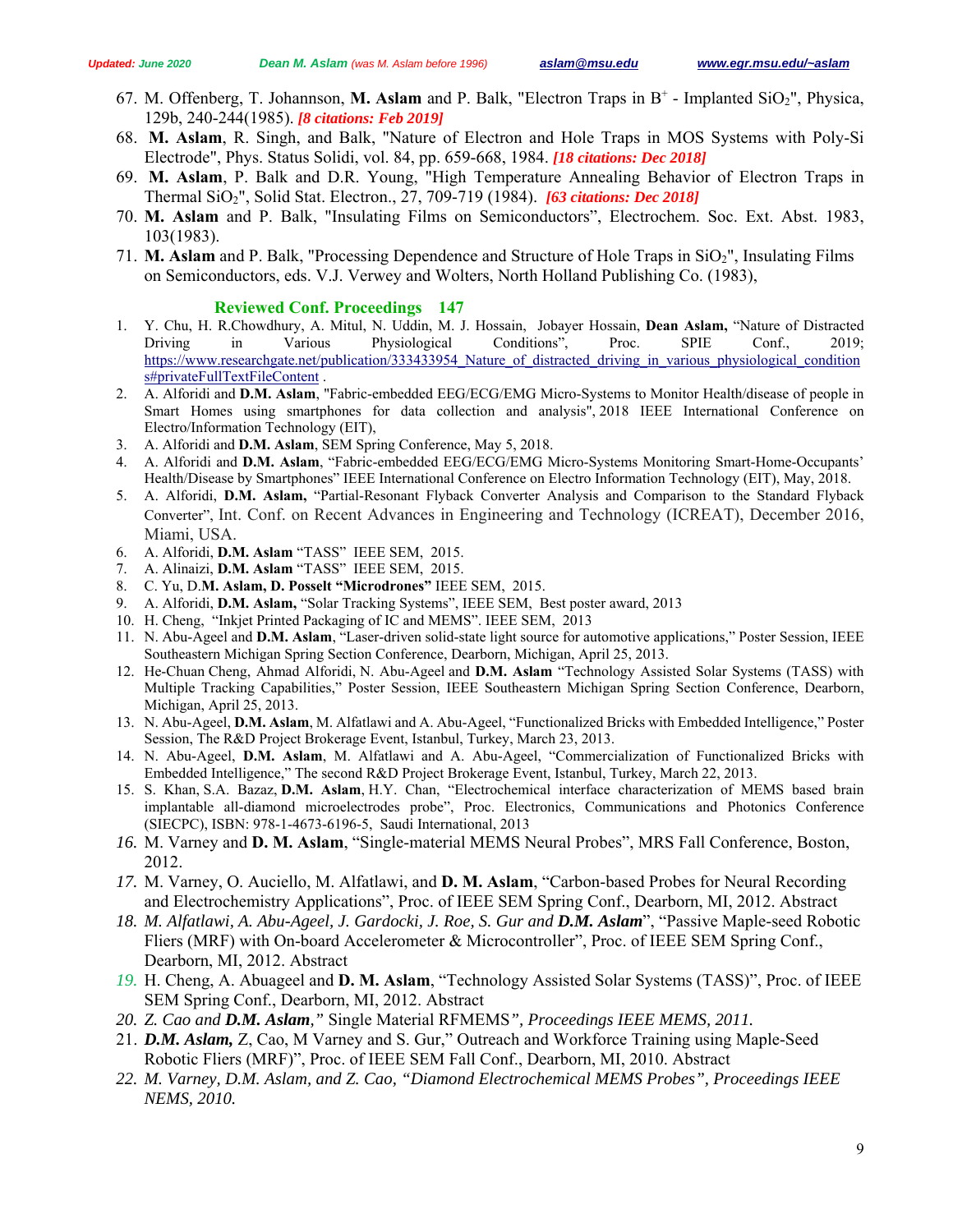- *23. Z. Cao and D.M. Aslam,"* SINGLE-MATERIAL MEMS USING POLYCRYSTALLINE DIAMOND*", Proceedings IEEE MEMS, 2010.*
- *24. Z. Cao and D.M. Aslam," Polycrystalline Diamond MEMS Using Single-Material Technology", Proceedings IEEE NEMS, 2010.*
- *25. Z. Cao and D.M. Aslam," All-Diamond Field Emission Device with a Micro-tip Array Cathode", Proceedings IEEE NEMS, 2010.*
- *26. Z. Cao and D.M. Aslam," Thin Film Packaging Process for MEMS Device Using Polycrystalline Diamond", Proceedings IEEE NEMS, 2010.*
- *27. Ahmad Naeem, Shafaat A. Bazaz, Dean M. Aslam, "A Low-Power and Low-Noise Neural Amplifier for All-Diamond Neural Probes" 6th IEEE International Conference on Emerging Technologies, Islamabad, Pakistan, October 18-19, 2010.*
- *28. D.M. Aslam, S. Heatch, A. Basit, and R. Raza, "Energy Scavenging from Static Charges", Proc. COMS 2009, pp. , 2009.*
- *29. D.M. Aslam and Z. Cao, "Single Material MEMS and NEMS", Proc. COMS 2009, pp. , 2009.*
- *30. Z. Cao and D.M. Aslam," Fabrication technology challenges for single-material MEMS using polycrystalline diamond", Proceedings of EEE International Vacuum Nanoelectronics Conf. (IVNC), Japan, 2009.*
- *31. Z. Cao and D.M. Aslam," Piezoresistive sensor technology for RFMEMS using p-type polycrystalline diamond", Proceedings of the 2009 IEEE Nanotechnology Materials and Devices Conference Traverse City, 2009.*
- *32. Z. Cao and D.M. Aslam," Fabrication technology challenges for single-material MEMS using polycrystalline diamond", Proceedings of the 2009 Diamond Sci Techn & Nano Techn Conference, Traverse City, 2009.*
- *33. H-Y Chan, D. Aslam, S. Hatch, J. Wiler, and B. Casey, "Implantable Diamond Neural Probe For In Vivo And In Vitro Physiological Recording", Proc. IEEE Transducers Conf., Denver, Co, 2009.*
- *34. D.M. Aslam, S. Hatch, and C. Rostamzadeh, "On the Diverse Educational Applications of Van de Graaff Generators", Proc. ASEE North Central Section Conf., pp., 2009.*
- *35. Mike Varney, Abed Janoudi, Sean Hatch, D.M. Aslam, Diane Graham, "Hands-on TASEM Modules for Third Graders in Woodcreek Magnet Elementary School", Proc. ASEE North Central Section Conf., pp., 2009.*
- *36. D.M. Aslam, Z. Cao, and C. Rostamzadeh, "Hands-on Micro and Nano Learning Modules Using Programmable*  Lego<sup>®</sup> Robotic Van de Graaf Generators and Their Commercialization", Proc. COMS 2008, pp., 2008. **Best Paper** *Award*
- *37. H-Y Chan, D. Aslam, S. Hatch, J. Wiler, and B. Casey, "In vitro and In vivo Neural Recordings using Diamond Neural Probes", Proc. COMS 2008, pp. , 2008.*
- *38. D.M. Aslam and A. Shao, "Nanotechnology Learning Modules Using Technology Assisted Science, Engineering and Mathematics", Proc. ASEE Zone 1 Conf., pp., 2008.*
- *39. D.M. Aslam, Z. Cao, and C. Rostamzadeh "Innovative Engineering Education Using Programmable Lego Robotic VD Graaf Generators", Proc. ASEE Zone 1 Conf., pp., 2008.*
- *40. Najamuddin, Shafaat A. Bazaz, H.Y.Chan, D.M.Aslam, "Impedance Characterization of MEMS based All Diamond Neural Probe", 20th IEEE International Conference on Microelectronics, pp 424-429, 2008.*
- *41. H. Chan, M. Varney, D.M. Aslam and K.D. Wise, "Fabrication and Characterization of All-diamond Microprobes for Electrochemical Analysis", Proc. IEEE NEMS, China, 2008; 10 best papers finalist.*
- *42. J. Lu, Z. Cao, D.M. Aslam, N. Sepulveda and J.P. Sullivan, "Diamond micro and nano resonators using laser, capacitive or piezoresistive detection", 3th IEEE International Conference on Nano/Micro Engineered and Molecular Systems, Sanya, China, 2008.*
- *43. H. Chan, D.M. Aslam and K.D. Wise, "Fabrication and Characterization of All-diamond Microprobes for Electrochemical Analysis", Proc. IEEE MEMS-08, 244-247, 2008.*
- *44. G. Wile and D.M. Aslam, "Design, Fanrication and Testing of a Miniature Wall Climbing Robot Using Smart Robotic Feet", Proc. International Conference on Cybernetics and Information Technologies, Systems and Applications, Edited by M. Saavoie et al.,Vol. III, 87-92 (2007).*
- *45. D.M. Aslam, Invited, "Carbon Based Micro- and Nano-Technologies; Materials, Devices and Systems", Proc. 6th International Workshop & Training Course on Microelectronics; Micro- and Nano-electronics & Photonics, Islamabad, Pakistan, pp. 3, 2007. Abstract*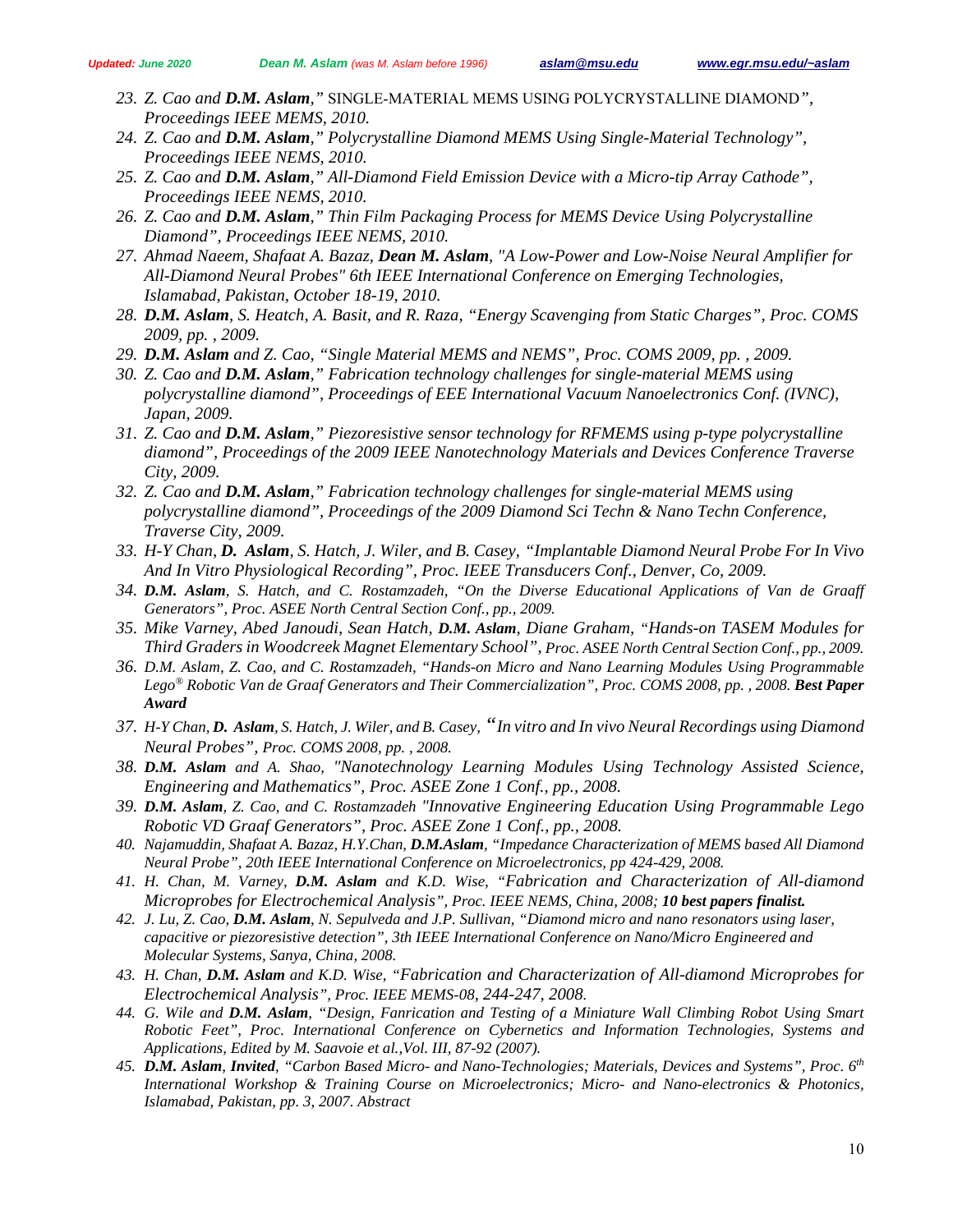- *46. D.M. Aslam and A. Ross, Invited, "Microsystems, RFID Technology and Supply Chain Management; Research and Education", Proc. 6th International Workshop & Training Course on Microelectronics; Micro- and Nano-electronics & Photonics, Islamabad, Pakistan, page 34, 2007. Abstract*
- *47. Y. Lu, Y. Tang and D.M. Aslam, "CNT on Cochlear Probes for Biomedical Applications", proc. 2006 Nanomedicine Symposium, MSU, 2006. Abstract*
- *48. Y. Tang and D.M. Aslam, "Diamond Cochlear Probes", Proc. 2006 Nanomedicine Symposium, MSU, 2006. Abstract*
- *49. N. Sepúlveda, D.M. Aslam, J.P. Sullivan, J.R. Wendt and B.B. McKenzie, "Fabrication and Testing of Polycrystalline Diamond Nanoresonators" Proc. Material Research Society Spring 2006 Meeting, San Francisco CA. Session Z6.3: Mechanics of Small-scale Devices. 2006. Abstract*
- *50. N. Sepulveda-Alancastro, D.M. Aslam and J. Sullivan, "Polycrystalline Diamond Micromachanical Resonators with Nanometer Dimensions", Proc. 1st IEEE NEMS, China, pp. 107, 2006.*
- *51. Y. Tang and D.M. Aslam, "New Design Cochlear Implant Probe with Polycrystalline Diamond Piezoresistive Position Sensors", Proc. 1st IEEE NEMS, China, pp-144, 2006.*
- *52. X. Zhu and D.M. Aslam, "Diamond Thin Film Micro-Package for MEMS Resonator", Proc. 1st IEEE NEMS., China, pp-158, 2006.*
- *53. Y. Tang and D.M. Aslam, "3rd generation Diamond Cochlear Probes", Proc. ADC Conf., North Carolina, 2006.*
- *54. X. Zhu and D.M. Aslam, "Thin Film Diamond Packaging", Proc. ADC Conf., North Carolina, 2006.*
- *55. L. C. McAfee, K. Najafi, Y. Gianchandani, K. D. Wise, and M. M. Maharbiz, D.M. Aslam, P. Bergstrom, C. Friedrich,, "MEMS and Microsystems Courses with National and International dissemination", Proc. ASEE Annual Conference, Chicago, pp-84, 2006.*
- *56. D.M. Aslam, "Technology Assisted Science, Engineering and Mathematics (TASEM) Education at all Levels Using K-Ph.D. Concept", Proc. ASEE Annual Conference, Chicago, pp-92, 2006.*
- *57. L. C. McAfee, K. Najafi, Y. Gianchandani, K. D. Wise, and M. M. Maharbiz, D.M. Aslam, P. Bergstrom, C. Friedrich, "A MEMS/MICROSYSTEM CURRICULUM WITH INTERNATIONAL DISSEMINATION ", Proc. Hilton Head, 2006.*
- *58. N. Sepúlveda, D.M. Aslam, J.P. Sullivan, "Polycrystalline diamond RF MEMS resonators with the highest quality factors" Proc. 19th IEEE International conference on MEMS , 238-241, 2006.*
- 59. J. Ren, T. Li and **D.M. Aslam**, "A Power Efficient Link-layer Security Protocol (llsp) for Wireless Sensor Networks", Proc. IEEE Milcom 2005.
- 60. Y. Tang, **D.M. Aslam,** J. Wang, K.D. Wise, "Diamond Position Sensors for Cochlear Probe", Proc. IEEE Int. Conf. Sensors and Actuators (Transducrs' 05), Seoul, S. Korea, 2005.
- 61. X. Zhu and **D.M. Aslam,** , "All-Diamond Thin Film Packaging", Proc. IEEE Int. Conf. Sensors and Actuators Transducrs' 05, Seoul, S. Korea, 2005.
- 62. Y. Tang, D.M. Aslam, J. Wang and K.D. Wise, "Fabrication and Test of Polycrystalline Diamond Piezoresistive Position Sensors for Cochlear Implant Probe", Proc. 8<sup>th</sup> Applied Diamond Conference NanoCarbon 2005, Session 3, 2-page, 2005.
- 63. X. Zhu and D.M. Aslam., "CVD Diamond Thin Films Technology for MEMS Packaging", Proc. 8th Applied Diamond Conference NanoCarbon , Argonne,Sess-11, 2-page, 2005. Y. Lu, D.M. Aslam and T. Zellers, "Carbon Nanotube Technology for Micro Gas Chromatograph and Chemical Sensors", Proc. 8<sup>th</sup> Applied Diamond Conference NanoCarbon, Argonne, P-Sess 2, 2-page, 2005.
- 64. N. Sepulveda-Alancastro, **D.M. Aslam**, D.A. Czaplewski, J.P. Sullivan and T.A. Friedmann, "Polycrystalline Diamond MEMS Resonator Technology for Sensor Applications", Proc. 8<sup>th</sup> Applied Diamond Conference NanoCarbon , Argonne, P-Sess 2, 2-page, 2005.
- 65. **D. M. Aslam** and Y. Lu, "CNT for Micro GC and Chemical Sensors ", Proc. Sensors Expo 2004, ed., Roger Grace, June, Detroit, 2004.
- 66. N. Supelveda-Alancastro and **D.M. Aslam,** "Polycrystalline Diamond Technology for RFMEMS Resonators", Proceedings of Micro and Nano Engineering 2003, Cambridge, UK, 2003.
- 67. M. Baur and D.M. Aslam, "A Suction-Cup Based Miniature Climber Robot with Smart Feet", Proc. SCI 2003 (7<sup>th</sup> Multiconference on Systemics, Cynetics and Informatics), Orlando (FL), pp- , 2003.
- 68. X. Zhu, S. Guillaudeu, **D. M. Aslam**, Ungsik Kim, Brian Stark, and Khalil Najafi, "All Diamond Packaging For Wireless Integrated Micro-Systems Using Ultra-Fast Diamond Growth," *Proceedings of the 16th IEEE International Conference on Micro Electro Mechanical Systems (MEMS 2003)*, pp. 658-661, Kyoto, Japan, 2003.
- 69. Edward T. Zellers, K. D. Wise, K. Najafi, **D.M. Aslam**, R. B. Brown, Q. Y. Cai, J. Driscoll, M. Flynn, J. Giachino, R. Gordenker, M. D. Hsieh, C. T.-C. Nguyen, P. Bergstrom, J. Drelich, C. Friedrich, E. Gamble, M. Kaviany, C. J. Lu, A. Matzger, M. Oborny, S. Pang, J. Potkay, R. Sacks, W.-C. Tian, W. Steinecker, J. Whiting, Q. Zhong, "*Determinations of Complex Vapor Mixtures in Ambient Air with a Wireless Microanalytical System: Vision,*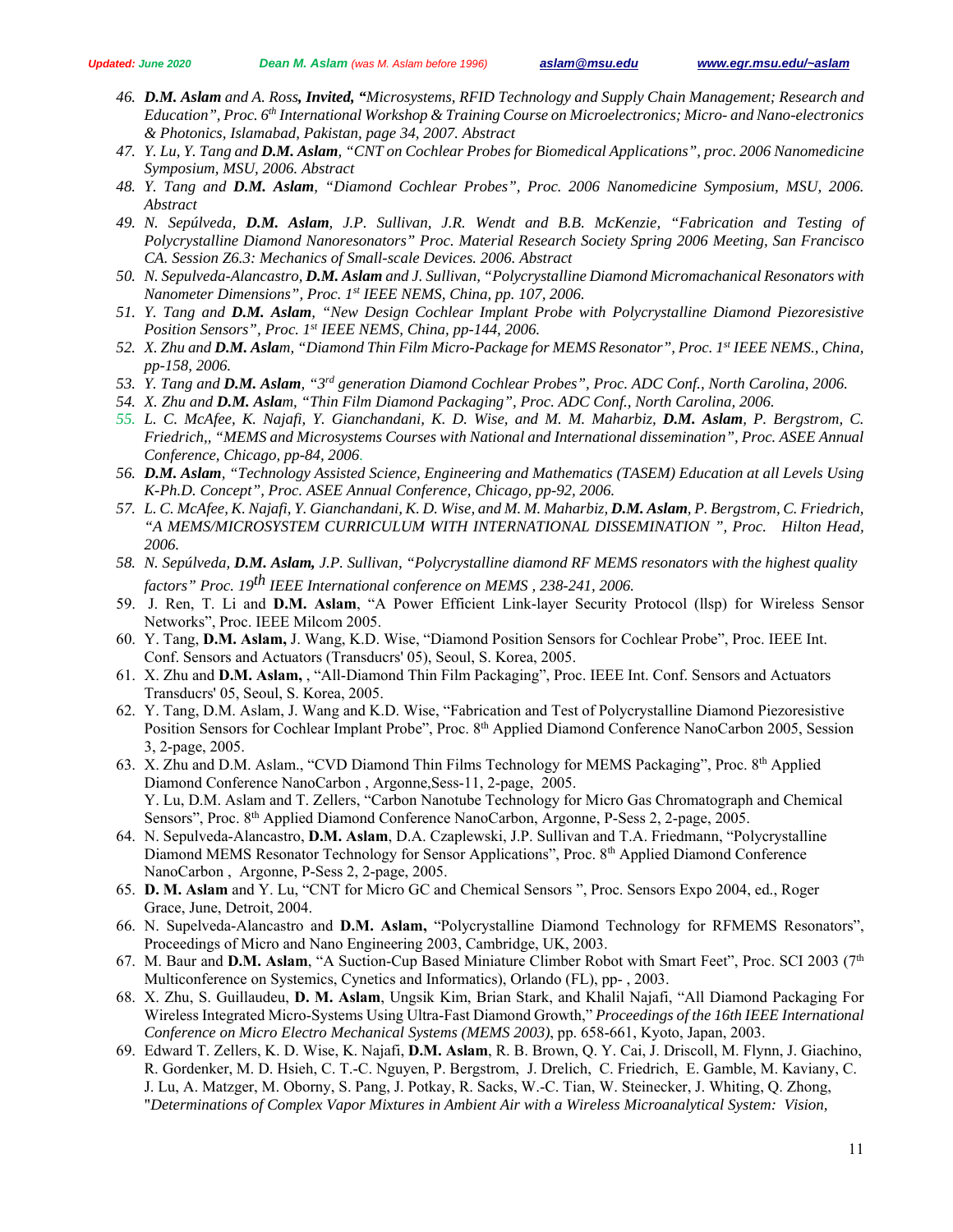*Progress, and Homeland Security Applications*," Technical Digest of the IEEE Conference on Technologies for Homeland Security, Waltham MA, IEEE, Boston, pp. 92-95, 2002.

- 70. **D. M. Aslam**, K. Najafi, K. D. Wise and T. Zellers, "Poly-Carbon Nano- And Micro-Technologies For Wireless Integrated Micro-Systems", Proc. MANCEF COMS 2002, Ypsilanti (MI), pp.125-128, 2002.
- 71. Y. Tang, S. Sahli, **D. M. Aslam**, D. Merriam, and K. D. Wise, "Poly-diamond inter- and intra-grain piezoresistive position sensor design for WIMS", Proc. AICHE Annual Conference on Sensors, Indianapolis, pp. , 2002.
- 72. U. Kim, **D.M. Aslam**, S.C. Rand, and S. Guillaudeau, "Field Emission Electroluminescence in Polycrystalline and carbon Nanotubes", pp. PT-32, 2002.
- 73. U. Kim and **D.M. Aslam**, "Field Emission Electro-Luminescence on Diamond and Carbon Nanotube Films", Proc. SID symposium, Detroit (MI), p- , 2001. Abstract
- 74. U. Kim and **D.M. Aslam**, "FEEL Spectra in Poly-C and Carbon Nanotube Films", Proc. SID symposium, Detroit (MI), p- , 2000. Abstract
- 75. V. Papageorgiou, **D.M. Aslam**, K. Najafi, "IC-Compatible Technology of Diamond MEMS", SID Symposium, University of Michigan, Ann Arbor, Eds. K.D. Wise and B. Donofrio, p- , 1999. Abstract
- 76. R. La1 Tummala', R. Mukherjee', **D. M. Aslam,** Ning Xi', S. Mahadevan, and J. Weng, " Reconfigurable Adaptable Micro-robot", Proceedings IEEE Conf. on Systems, Man and Cybernetics (Tokyo, Japan), IEEE Cat # 99CH37028C, pp. IV-687 - 691, 1999.
- 77. D.M. Aslam, "Intra-grain Diamond Piezoresistive Sensors", Proc. SID Symposium, University of Michigan, Ann Arbor, Eds. K.D. Wise and B. Donofrio, p- , 1999. Abstract
- 78. U. Kim and D.M. Aslam and S. Kwon, "Field Emission Mapping of Low-Temperature Diamond and DLC Films", Proc. IVMC 98, Ashevillea (NC), pp 216-217, 1998.
- 79. C. Koellner, U. Kim and D.M. Aslam and S. Kwon, "Computer-Controlled Field Emission Testing Systemfor Mapping of Emission- and Photo-Current with Submicron Spatial Resolution", Proc. IVMC 98, Ashevillea (NC), pp 115-116, 1998.
- 80. D. Hong, **D.M. Aslam**, T. Grimm, L. Garbini and S. Bandy, "Field Emission from Carbon Implanted Polycrystalline Diamond Film", Technical Digest, Proc. International Vacuum Microelectronics Conference, Kyongju, South Korea, p 117-122, 1997.
- 81. D. Hong and D.M. Aslam, "Simulation Study of Microtip Field Emitter Arrays in Triode Configuration", Technical Digest, Proc. International Vacuum Microelectronics Conference, Kyongju, South Korea, p 336-340, 1997.
- 82. S.J. Kwon, D.M. Aslam, Y. Li, Y.H. Shin and J.D. Lee, "Low Voltage Emission Characteristics of the Undoped Polycrystalline Diamond Field Emitter by MPCVD", Technical Digest, Proc. International Vacuum Microelectronics Conference, Kyongju, South Korea, p 475-479, 1997.
- 83. Y. Li, D.M. Aslam and S.J. Kwon, "Field Emission from Undoped Polycrystalline Diamond Deposited by MPCVD at 520-665 C", Technical Digest, Proc. International Vacuum Microelectronics Conference, Kyongju, South Korea, p 509-512, 1997.
- 84. M. Aslam and D. Hong, "Fabrication and Optimization of Diamond Field Emitter Display Cell in Triode Mode", Proceeding of SID Symposium on Vehicle Displays, Eds. R.L. Donofrio, pp. ?-? (1997).
- 85. M. Aslam and D. Hong, "Field emission display technology", Proceeding of SID Symposium on Vehicle Displays, Eds. R.L. Donofrio and A. Gosh, pp. 39-45(1996).
- 86. D. Hong and D. M. Aslam, "Fabrication and Optimization of Diamond Field Emission Display Cell in Triode Modes", Proc. Diamond '96, Tours (France), pp , 1996.
- 87. S. Sahli and D. M. Aslam, "Effect of Annealing Resistivity", Proc. Diamond '96, Tours (France), pp , 1996.
- 88. S. Sahli and D. M. Aslam, "Inter- and Intra-grain Conduction in Polycrystalline Diamond", Proc. Diamond '96, Tours (France), pp , 1996.
- 89. G.S. Yang and D. M. Aslam<sup>2</sup>, Diamond Temperature Sensors and Heaters", Proc. Diamond '96, Tours (France), pp , 1996.
- 90. D. Hong and D. M. Aslam, "Effect of Diamond Growth Parameters on Field Emission Current", Proc. IVMC 96, Saint Petersburg (Russia), pp 325-328, 1996.
- 91. S. Sahli, X. Hou and M. Aslam, "Piezoresistive Gauge Factor of Polycrystalline Diamond Measured at Different Fields and Temperatures", *Applications Of Diamond Films And Related Materials: 3rd Int. Conf., eds. Feldman et al., NIST Special Publ. # 885*, pp 95 – 98, 1995.
- 92. S. Sahli, X. Hou and M. Aslam, "Effect of Grain Size and Temperature on the Field-Dependence of Resistivity of B-Doped Diamond", *Applications Of Diamond Films And Related Materials: 3rd Int. Conf., eds. Feldman et al., NIST Special Publ. # 885*, 103 - 106(1995).
- 93. G.S. Yang and M. Aslam, "CVD Diamond Resistor as Heater and Temperature Sensor", *Applications Of Diamond Films And Related Materials: 3rd Int. Conf., eds. Feldman et al., NIST Special Publ. # 885*, 125 - 128(1995).

 $\overline{a}$ 

Prior to 1996: M. Aslam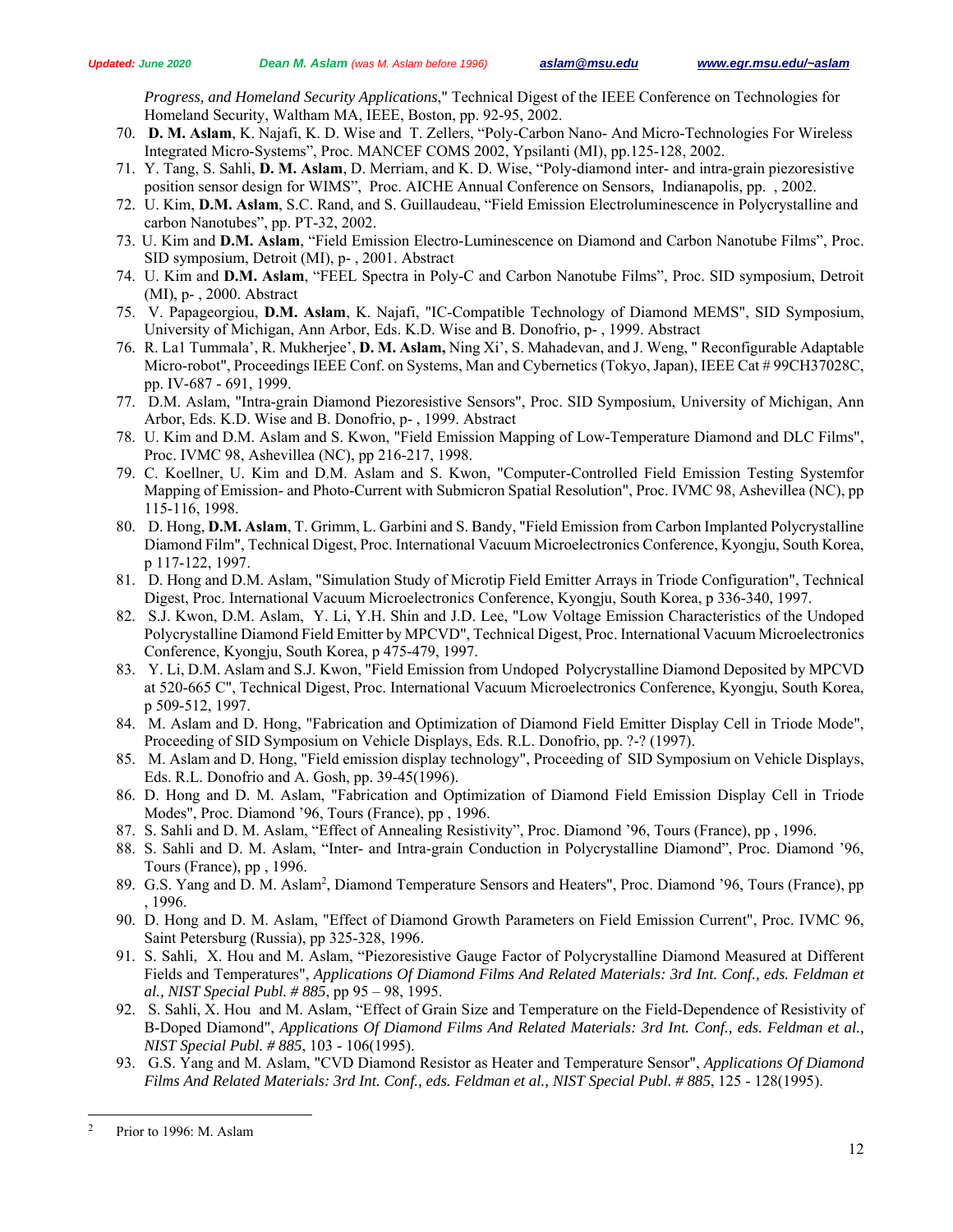- 94. D. Hong and M. Aslam, "Fabrication and Characterization of Diamond Field Emitter Diode with Built-in Anode", *Applications Of Diamond Films And Related Materials: 3rd Int. Conf., eds. Feldman et al., NIST Special Publ. # 885*, 49 - 52(1995).
- 95. S. Sahli and M. Aslam, "Pressure Microsensors Using P-Type Diamond Films", Technical Digest: 8th Int. Conf. Solid-State Sensor & Actu., Stockholm (Sweden), Vol. 2, 592-595 (1995).
- 96. M. Aslam and D. Schulz, "Technology of Diamond Microelectromechanical Systems", Technical Digest: 8th Int. Conf. Solid-State Sensor & Actu., Stockholm (Sweden), Vol. 2, 222-224 (1995).
- 97. D. Hong and M. Aslam, "Design and Fabrication of Diamond Field Emitter Structures", Technical Digest: 8th Int. Vacuum Microelectronics Conf., Portland (Oregon), 320-324 (1995).
- 98. D. Hong and M. Aslam, "Diamond Field Emitter Triode Display Cells", Technical Digest: 8th Int. Vacuum Microelectronics Conf., Portland (Oregon), 330-334 (1995).
- 99. D. Hong and M. Aslam, "Diamond Field Emitter Pressure Sensor", Technical Digest: 8th Int. Vacuum Microelectronics Conf., Portland (Oregon), 335-339 (1995).
- 100.M.D. Jaeger, B. Golding, M. Thorpe, K. Shirai and M. Aslam, "Electrical Contacts to 3D Diamond Microcrystals", Bull. Am. Phys. Soc. **40**, 221(1995). Abstract
- 101. D.S. Hong and **M. Aslam**, "Field Emission From Vapor Deposited p-Type Polycrystalline Diamond Films", Proc. ICNDST-4, MYU K.K. Scientific Publishing Division, Tokyo (Japan), pp 683-686, 1994.
- 102. G.S. Yang, **M. Aslam**, M. Ulczynski and D.K. Reinhard, "Ultra-High Nucleation Density for Diamond Film Growth at 470 and 900 C", Proc. ICNDST-4, MYU K.K. Scientific Publishing Division, Tokyo (Japan), pp 171-174, 1994.
- 103. S. Sahli, X. Hou and M. Aslam, "Current Bias Stressing of p-type Diamond Films at Different Temperatures", Proceed. High Temp. Elect. Conf., North Carolina, pp , 1994.
- 104.G.W. Yang and M. Aslam, "Ultra High Nucleation Density for Diamond Temperature Sensors", Proceed. High Temp. Elect. Conf., North Carolina, pp , 1994.
- 105. S. Herr, J. Beck, J. McGrath, S. Sahli and **M. Aslam**, "Method Measuring Doped Diamond Film Thermal Conductivity Using Infrared Thermography", Proc. of SPIE, Diamond-Film Semiconductors, vol. 2151, eds. M.A. Tamor and M. **Aslam**, Los Angeles, pp 26-35, 1994.
- 106.**M. Aslam**, A. Masood, M. Tamor, "CVD Diamond Temperature Sensors", Proc. of SPIE, Diamond-Film Semiconductors, vol. 2151, eds. Tamor and Aslam, Los Angeles, pp 145-151, 1994.
- 107.D.S. Hong and **M. Aslam**, "Diamond Cold Emitters", Proc. Diamond Technology Workshop, WSU, Troy MI, 1994. Abstract
- 108.G.S. Yang and **M. Aslam**, "Ultra-High Nucleation Density for Diamond Growth", Proc. Diamond Technology Workshop, WSU, Troy, MI, 1994. Abstract
- 109.Abu-Ageel, **M. Aslam**, L. Rimai, "Electrical Characterization of Polycrystalline SiC Thin Films Deposited on Fused Silica Substrates by Laser Ablation", Proc. Diamond Technology Workshop, WSU, Troy, MI, 1994. Abstract
- 110.Herr, J. Beck, J. McGrath, S. Sahli and **M. Aslam**, "Estimation of Diamond Film Thermal Conductivity Using Optimal Design Techniques", Proc. Sixth Inverse Problems in Engineering Seminar and Workshop, Cincinnati, pp , 1994.
- 111.D.S. Hong and **M. Aslam**, "Field Emission From p-Type Polycrystalline Diamond Films", Proc. IVMC'94, Grenoble, France, pp 96-99, 1994.
- 112.Feldmann, M. Olinger and **M. Aslam**, "Analysis of New Cold Cathode Microelctrometer Using a Novel Corrugated Anode", Proc. Position Location and Navigation Symposium (PLANS'94), pp , 1994.
- 113. Abu-Ageel, **M. Aslam**, L. Rimai, "Electrical Characterization of Polycrystalline SiC Thin Films Deposited on Fused Silica Substrates by Laser Ablation, Proceedings of Int. Conf. on SiC and Related Materials, Washington DC, pp , 1993.
- 114. **M. Aslam**, I. Taher, M.A. Tampor, R. Elder, "CVD Diamond Piezoresistive Sensors", Technical Digest, 7th Int. Conf. Solid-State Sensors and Actuators (Proc.Transducer 93), Yokohama, Japan, 718-721, 1993.
- 115.Taher, **M. Aslam**, M.A. Tamor, "CVD Microstructures for Sensor Applications", Proc. 2nd Int. Conf. on Application of Diamond Films and Related Materials", Tokyo, Japan, pp , 1993.
- 116.D.S. Hong, **M. Aslam**, M. Olinger and M. Feldmann, "Simulations of Fabricated Field Emitter Structures", Proc. International Conference on Vacuum Microelectronic, Rode Island, USA, pp 43, 1993. Abstract
- 117.Taher, **M. Aslam**, M.A. Tamor, "CVD Polycrystalline Diamond Structures For Micromechanical Sensor Applications", Proc. Diamond Workshop, Madison, Wisconson, USA, pp , 1993
- 118. L. Rimai, R. Ager, J. Hangas, C. Peters, E.M. Logothetis, N. Abu-Ageel and **M. Aslam**, "Laser Deposited SiC on Fused Silica and Sapphire Substrates", Proceeding of Materials Research Society, pp , 1992.
- 119. **M. Aslam**, A. Masood, R. Fredericks, M.A. tamor, "Diamond Temperature Sensor Array for Harsh Aerospace Environments", Proceeding of SPIE on Sensors and Sensor Systems for Guidance and Navigation II, vol. 1694, pp 184-?, 1992.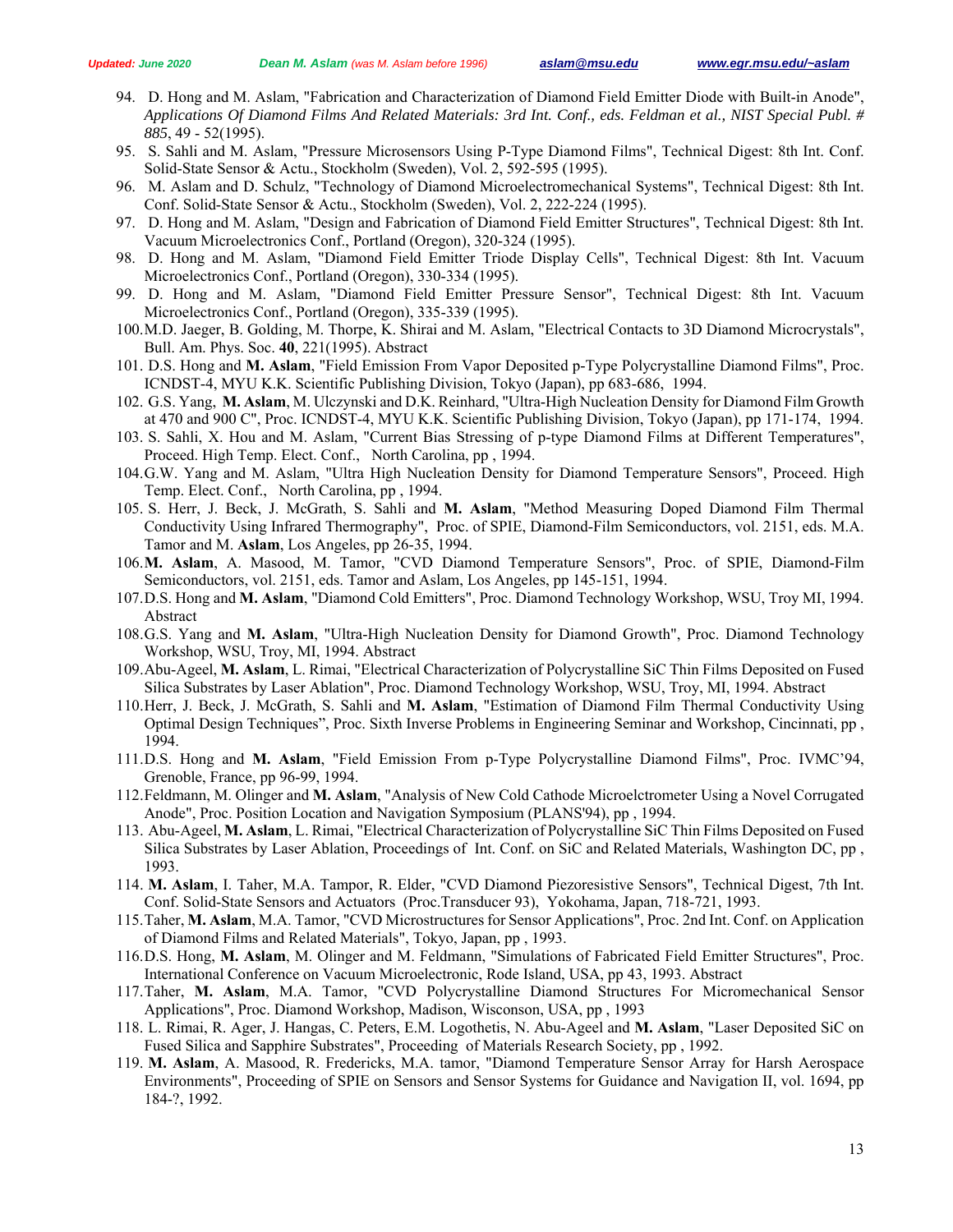- 120.**M.Aslam**, G. Myers, P. Klimecky, L. Cathey, R. Elder and B. Artz, "Characterization of Evaporated Si Cold Emitters", Proc. 5th International Conference on Vacuum Microelectronics, Vienna, Austria, pp , 3-2 (2-page), 1992.
- 121.**M. Aslam**, I. Taher, A. Masood, M. Tamor, "CVD Diamond Piezoresistive Sensors", Proc. 3rd International Conf. on New Diamond Science and Technol. & Diamond 92, Heidelberg, Germany, pp , 1992.
- 122.Masood, **M. Aslam**, I. Taher, M. Tamor, T.J. Potter, C. Evans, T. Curtis and J. Ledford, "Diamond Piezoresistive Sensors for High Temperatures", Proc. CFMR Industry Symposium, East Lansing, MI, 1992. Abstract
- 123.P. Klimecky, **M. Aslam**, G. Myers, R.E. Elder and B. Artz, " Current-Voltage Characteristics of Micromachined Si Vacuum Diodes", Proc. CFMR Industry Symposium, East Lansing, MI, 1992. Abstract
- 124.Pawlowski, M. Aslam, L. Rimai and W.P. Pratt, "In-Situ Laser Deposition of YBa<sub>2</sub>Cu<sub>3</sub>O<sub>x</sub> Films Using Microwave Plasma Disk Reactor Oxygen Source", Proc. CFMR Industry Symposium, East Lansing, MI, 1992. Abstract
- 125.Zapp, H. Tseng, **M. Aslam** and G. Brown, "Smart Logic Design for Instrumented Sphere Miniaturization", Proc. International Meeting of American Society of Agricultural Engineers, Sharlott, North Carolina, pp , 1992.
- 126.Masood, **M. Aslam**, M.A. Tamor and T.J. Potter, "Electrical Characterization of Boron Doped Diamond Film Resistors Synthesized by Hot-Filament CVD", Proc. 3rd Annual Diamond Workshop, Wayne State Uni., Detroit, MI, pp , 1992.
- 127.Masood, **M. Aslam**, M.A. Tamor and T.J. Potter, "Boron-doping and Electrical Characterization of Thin Diamond Films for Device Applications", Proc. ISDRS 91, Sharlottesville, Virginia, pp , 1991.
- 128.**M. Aslam**, I. Taher, A. Masood, M.A. Tamor and T.J. Potter, "Technology and Characterization of CVD-Diamond Piezoresistive Devices", Proc. ISDRS 91, Sharlottesville, Virginia, pp , 1991.
- 129.Tseng, **M. Aslam**, H.R. Zapp and G. Brown, "Multichip Housing for Instru. Sphere Miniaturization", Proc. American Society of Ag. Engineers Meeting, Chicago, IL, pp , 1991.
- 130.Myers, **M. Aslam**, L. Cathey, R.E. Elder and B. Artz, "Fabrication of Silicon Cold-Cathodes by Electron Beam Evaporation", Technical Digest, 4th International Vacuum Microelectronics Conference, Nagahama, Japan, pp 86- 87, 1991.
- 131.**M. Aslam**, B.E. Artz, T.J. Prater, S. Kaberline, "A Study of Micromachining-Related Cross Contamination Pertaining to Hybrid Vacuum Microelectronic Devices", Technical Digest, 3rd International Vacuum Microelectronics Conference, Monterey (CA), pp p-24 (2-page), 1990.
- 132. I. Taher, **M. Aslam**, A.H. Meitzler, and G.S. Saloka, Proc. Sensors Expo'90 (Chicago), Helmers Publishing, pp , 1990.
- 133. R. Soltis, E. M. Logothetis, D. W. Hoffman, J.W. Hangas, Shinozaki, **M. Aslam**, L.E. Wenger, and J.T. Chen, "Deposition of YBa<sub>2</sub>Cu<sub>3</sub>O<sub>7</sub> Films on Sapphire by RF Triode Sputtering", Proc. Science and Technology of Thin Film Superconductors 2, R.D. McConnell and R. Noufi (Eds.), Plenum Press, New York, pp , 1990.
- 134. R. Soltis, W.T. Donlon, S. Shinozaki, R.M. Ager, C.R. Peters, E.M. Logothetis, **M. Aslam**, L.E. Wenger, J.T. Chen, and R. Nelson, "Properties of BiSrCaCuO Films by RF Triode Sputtering", Proceedings of International Conference on Materials and Mechanisms of HTSC, Stanford, pp , 1989.
- 135.R.E.Soltis, S.Shinozki, R.Ager, E.M.Logothetis, **M.Aslam**, L.E.Wenger and J.T.Chen, "R F Triode Sputter Deposition of Superconducting BiCaSrCuO Films", American Physical Soc. Meeting St.Louis, Mo, U.S.A., pp , 1989.
- 136.R.E. Soltis, S. Shinozaki, R.M. Ager, R.E. Chase, E.M. Logothetis, **M.Aslam**, R.Nelson, M.Gorbett, J.T.Chen and L.E.Wenger "Superconducting YBaCuO Films on Si and SiO<sub>2</sub> and SiO<sub>2</sub>/Si Without Buffer Layers", Proc. Conf. on Science and Technology of Thin Film Superconductors, Colorado Springs, pp , 1988.
- 137.R.E. Soltis, **M. Aslam,** S. Shinozaki, R. Ager, E.M. Logothetis, J.T. Chen, and L.E. Wenger, "Rapid Thermal Annealing of YBaCuO Films on Si and SiO2 Substrates", Proc. International Materials Research Society Symposia, Boston, pp , 1988.
- 138.**M. Aslam**, R.E. Soltis, E.M. Logothetis, J.T. Chen and L.E. Wenger "Technology of Superconducting Films on Si, SiO2 and Si3N4", 1st IEEE Vacuum Microelectronics Conference, Williamsburg, Virginia, U.S.A., 1988.
- 139.**M. Aslam**, R.E. Soltis, E.M. Logothetis, R. Ager, M. Mikkor, W. Win, J.T. Chen and L.E. Wenger, "Rapid Thermal Annealing of YBaCuO Films and Si and SiO<sub>2</sub> Substrates", Proc. American Ceramic Society Meeting, Cincinnati, Ohio, U.S.A., 1988. Abstract
- 140.**M. Aslam**, "Electron Mobility in Boron Implanted Si Inversion Layers", Proc. Portland International Conference on Silicon Technology, Portland, Oregon, U.S.A., pp , 1987.
- 141.**M. Aslam**, "Nature of Instabilities in VLSI and VHSIC", Proc. Royal Aeronaut. Soc. Conf., Karachi, Pakistan, 1985. Abstract
- 142.M. Offenberg, **M. Aslam**, T. Johannson and P. Balk, "Electron Traps in B -Implanted SiO2 ", Proc. ESSDERC 84, Lille, France, pp , 1984.
- 143.**Aslam** and P. Balk, "Structural Relationship Between Electron and Hole Traps in Thermal SiO2 Films", Proc. 1983 IEEE Semiconductor Interface Specialists Conference, Fort Lauderdale, U.S.A., pp , 1983.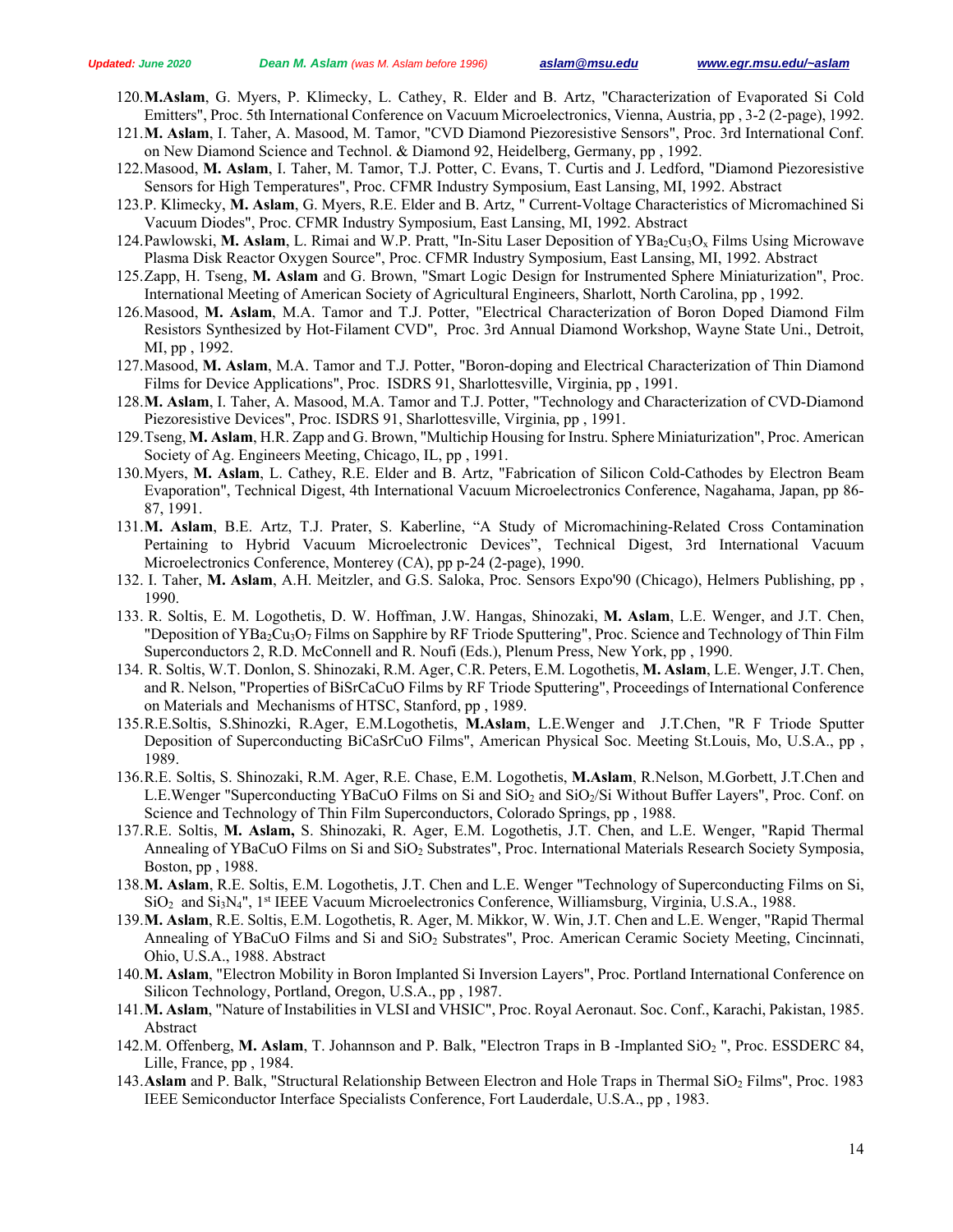- 144.Do Thanh, **M. Aslam** and P. Balk, "Processing Dependence and Generation of Interface States in MOS- Structure Upon Electron and Hole Injection," Proc. ESSDERC 83, Canterbury, U.K., pp , 1983.
- 145.**Aslam** and P. Balk, "Processing Dependence and Nature of Hole Traps in SiO2", Proc. INFOS '83, Eindhoven, Holland, pp , 1983.
- 146. Aslam, R. Singh, and P. Balk, "Electronen-Selftrapping in SiO<sub>2</sub> von MOS-Strukturen", Proc. German Physical Society Conference, Freudenstadt, Germany, 1983. Abstract in German
- 147.**M. Aslam**, M. Maier, D.R. Young, and P. Balk, "Effect of High Temperature Annealing on Electron Traps in SiO2", Proc. ESSDERC and Symposium 82, Munich, Germany, pp, 1982.

#### **Keynote Talks**

- 1. **D.M. Aslam,** "Fabric-embedded Single-sensor EEG for Mind-controlled Robots and Devices", Int. Conf. on Advanced Technology & Sciences (ICAT'15), Antalya, Turkey, August, 2015.
- 2. **D.M. Aslam,** "Technology Assisted Science, Engineering and Mathematics Outreach Education Using K-Ph.D. Concept", **Keynote**, NSF IGERT Interdisciplinary Research Symposium on 'Cultivating and Developing Leaders for the New Millennium', University of South Florida, Tampa, April 5, 2006.
- 3. **D.M. Aslam,** "Micro- and Nano- Technologies in K through Ph.D. Education and Research", **Keynote**, Second World Congress Biomimetics, Artificial Muscles and Nano-Bio (Nano-Bio 2004) Albuquerque, New Mexico, December 6-8, 2004.
- 4. **D.M. Aslam**, "Small Tech Education", **Keynote,** High Desert MNT Regional Workshop, TVI Workforce Training Center - Albuquerque, NM, October 12-13, 2004.
- 5. E. T. Zellers, **D. M. Aslam** and Yang Lu, "Materials and Processing Challenges Related to the Fabrication of a MEMS Micro Gas Chromatograph," Symposium on Materials, Mechanisms, and Systems for Chemical and Biological Detection and Remediation, Materials Research Society Meeting, *keynote*, San Francisco, CA, April 12-16th, 2004.
- 6. **D. M. Aslam** and K. D. Wise, "Micro and Nano Technologies in K-12", Sensors Expo conference, *Session Keynote*, June 4, Chicago, 2003.
- 7. K. D. Wise, K. Najafi, **D. M. Aslam**, R. B. Brown, J. M. Giachino, L. C. McAfee, C. T.-C. Nguyen, R. O. Warrington, and E. T. Zellers, "Wireless Integrated MicroSystems (WIMS): The Coming Revolution in the Remote Gathering of Information," *Session Keynote*, *Digest SensorsExpo*, Chicago, pp. 175-182, June 2001.

#### **Invited: Talks/Papers/Posters 36**

- 1. D.M. Aslam, "Intriguing Aspects of New Scientific Mind Model as EEG Data Based Algorithm", IEEE Luncheon, December 28, 29205 Orchard Lake Road, Farmington Hills, Michigan; 2019; https://events.vtools.ieee.org/m/213651
- 2. A. Alforidi and **D.M. Aslam**, "Fabric-embedded EEG/ECG/EMG Micro-Systems to Monitor Health/disease of people in Smart Homes using smartphones for data collection and analysis", 2018 IEEE International Conference on Electro/Information Technology (EIT),
- 3. **D.M. Aslam** "Innovative Hands-on Demos and Smartphone-based Learning", 3 Sessions for Math and Science for Girls, MSU Campus, March 17, 2017.
- 4. **D.M. Aslam** "Innovative Hands-on STEM Modules; Gateway to Research-oriented and Entrepreneurial Learning", Demos for 50 Teachers Invited by National Academy of Inventers (NAI), MSU Campus, July 16, 2016.
- 5. **D.M. Aslam** "Introduce a Girl to Engineering Day", Hands-on Presentation, MSU Campus, February 27, 2016.
- 6. **D.M. Aslam** "Fabric-embedded Mind-control for Robots and Smart-Home Devices", IEEE SEM Spring Conf., April 2015.
- 7. **D.M. Aslam** "Mind-controlled Robots and Prosthetics", IEEE SEM Fall Conf,, 2013; http://detroit.cbslocal.com/2013/11/06/ieee-celebrates-electronics-engineerings-achievements-amazing-future/
- 8. **D.M. Aslam** "Mind/Muscle Controlled Games, Robotics and Prosthetic Limbs", MRS Spring Meeting and Exhibition, San Francisco April 1-5, 2013; http://www.mrs.org/spring-2013-functionalized-bricksembedded-intelligence-presentations/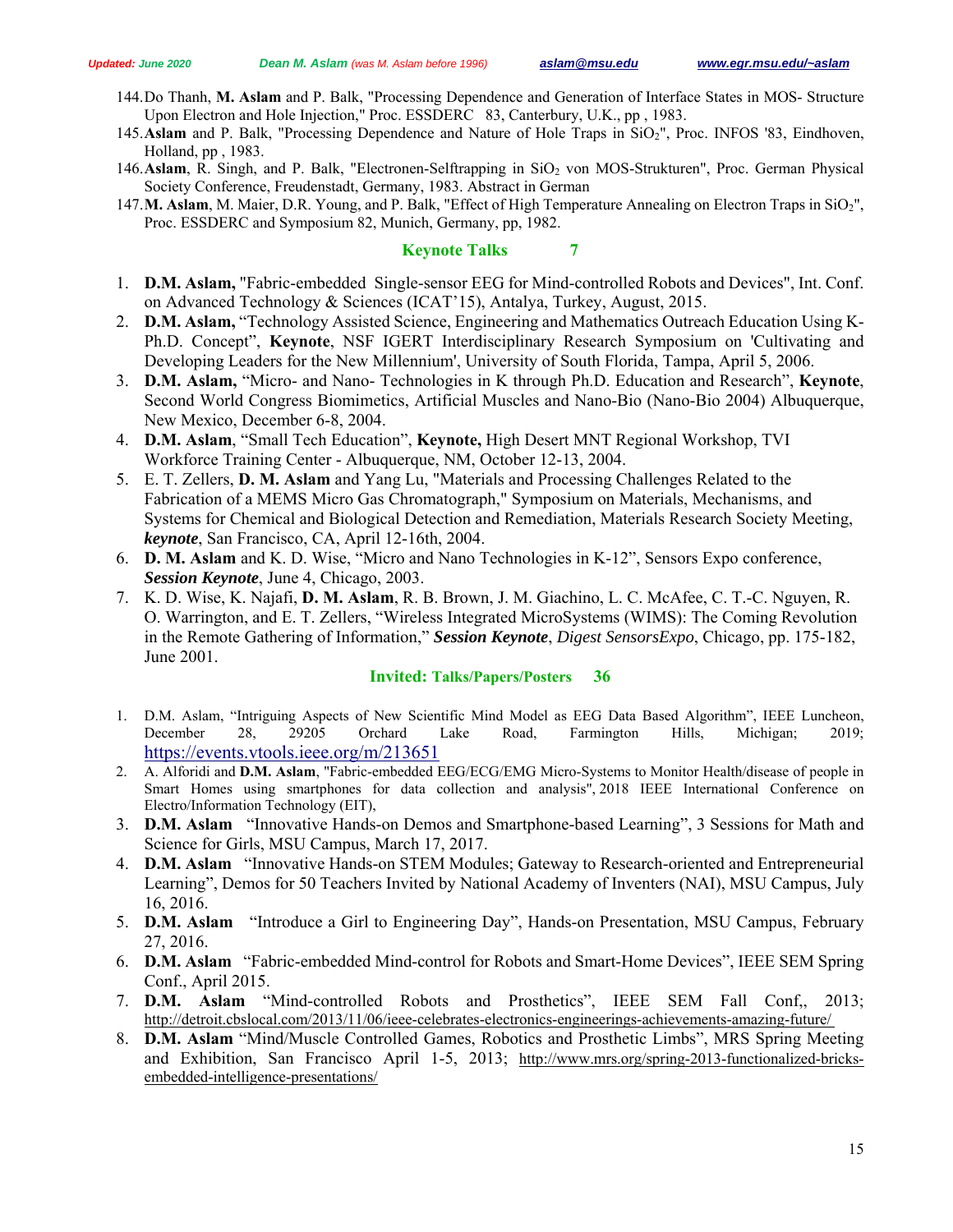- 9. **D.M. Aslam** "Monitoring Happiness for Improved Workplace Performance", MRS Spring Meeting and Exhibition, San Francisco April 1-5, 2013; http://www.mrs.org/spring-2013-functionalized-bricks-embeddedintelligence-presentations/
- 10. **D.M. Aslam** "Piano and Bugs Controlled by Static Charges", MRS Spring Meeting and Exhibition, San Francisco April 1-5, 2013; http://www.mrs.org/spring-2013-functionalized-bricks-embedded-intelligencepresentations/
- 11. **D.M. Aslam** "LEDs Used as Solar Cells", MRS Spring Meeting and Exhibition, San Francisco April 1-5, 2013; http://www.mrs.org/spring-2013-functionalized-bricks-embedded-intelligence-presentations/
- 12. **D.M. Aslam** "Hands-on Open-design Functionalized Bricks with Embedded Intelligence (FBEI): *Part I; Materials and Energy*", MRS Fall Meeting and Exhibition, Boston, November 26-30, 2012.
- 13. **D.M. Aslam** "Hands-on Open-design Functionalized Bricks with Embedded Intelligence (FBEI): *Part II; Micro and Nano Technologies*", MRS Fall Meeting and Exhibition, Boston, November 26-30, 2012.
- 14. **D.M. Aslam** "Hands-on Open-design Functionalized Bricks with Embedded Intelligence (FBEI): *Part III; Computer Switches*", MRS Fall Meeting and Exhibition, Boston, November 26-30, 2012.
- 15. **D.M. Aslam** "Hands-on Open-design Functionalized Bricks with Embedded Intelligence (FBEI): *Part IV; System Integration*", MRS Fall Meeting and Exhibition, Boston, November 26-30, 2012.
- 16. **D.M. Aslam** "FBEI: Functionalized Bricks with Embedded Intelligence", National Academies of Sciences and Engineering Symposium on Frontiers of Engineering Education, Irvine, CA, October 14-17, 2012.
- 17. **D.M. Aslam** "Carbon-based Single Matrial MEMS", AVS Conf., Wayne State U, Detroit, MI, May 2011.
- 18. **D.M. Aslam**, Z. Cao, S. Gur, M. Varney "Passive maple-seed robotic fliers (MRF) with onboard sensors, microcontroller and wireless interfaces", IEEE Fall Conference Dearborn, MI, 2010.
- 19. **D.M. Aslam**, "Tiny Technology Known as Nanotechnology", Panel Discussion on 'Nanojobe in Michigan', IEEE Fall Nano Conference on "Nano-technology & -robots, Nano-business & -education", Ypsilanti, MI, November 2009.
- 20. **D.M. Aslam**, "Bi-directional Learning; Computer Switches and Base Pairs in Genes", Electrical and Computer Engineering, Wayne State University, Detroit, MI, October, 2009.
- 21. **D.M. Aslam**, "Single Material MEMS Using Polycrystalline Diamond", TARDEC Workshop, Warren, MI, September, 2009.
- 22. **D.M. Aslam**, "Energy Scavenging from Static Charges and other sources", IEEE SEM Fall Conf. on Green Energy in Great Lakes, Dearborn, MI, November, 2008.
- 23. D.M. Aslam, "Carbon Based Micro- and Nano-Technologies; Materials, Devices and Systems", 6<sup>th</sup> International Workshop & Training Course on Microelectronics; Micro- and Nano-electronics & Photonics, Islamabad, Pakistan, April 9-13, 2007.
- 24. **D.M. Aslam** and A. Ross**, "**Microsystems, RFID Technology and Supply Chain Management; Research and Education",  $6<sup>th</sup>$  International Workshop & Training Course on Microelectronics; Micro- and Nanoelectronics & Photonics, Islamabad, Pakistan, April 9-13, 2007.
- 25. **D.M. Aslam,** "Diamond MEMS and Wireless Integrated Micro Systems", **invited**, Materials Research Group, University of South Florida, Tampa, April 5, 2006.
- 26. **D.M. Aslam,** "Technology Assisted Science, Engineering and Mathematics Outreach Education Using K-Ph.D. Concept", **invited**, K-5 Science Education Mini-Summit, Center for Urban and transportation Research, University of South Florida, Tampa, April 6, 2006.
- 27. **D. M. Aslam** and Y. Lu, "CNT for Micro GC and Chemical Sensors ", Sensors Expo conference, *Invited*, June, Detroit, 2004.
- 28. **D. M. Aslam**, K. Najafi, K. D. Wise and T. Zellers, "Poly-Carbon Nano- And Micro-Technologies For Wireless Integrated Micro-Systems", *Invited*, Proc. COMS 2002, Ypsilanti, MI.
- 29. D.M. **Aslam**, "Intra-grain Diamond Piezoresistive Sensors", *Invited,* SID Symposium, University of Michigan, Ann Arbor, 1999.
- 30. **M. Aslam**, "On-Chip Microdevices and Microtubes", *Invited,* APSENA 1994 Conf., Oakland University, Rochester Hills, MI, 1994.
- 31. M.A. Tamor and **M. Aslam**, "Diamond Microsensors", *Invited,* 3rd International Conf. on New Diamond Science and Technol. & Diamond 92, Heidelberg, Germany, 1992.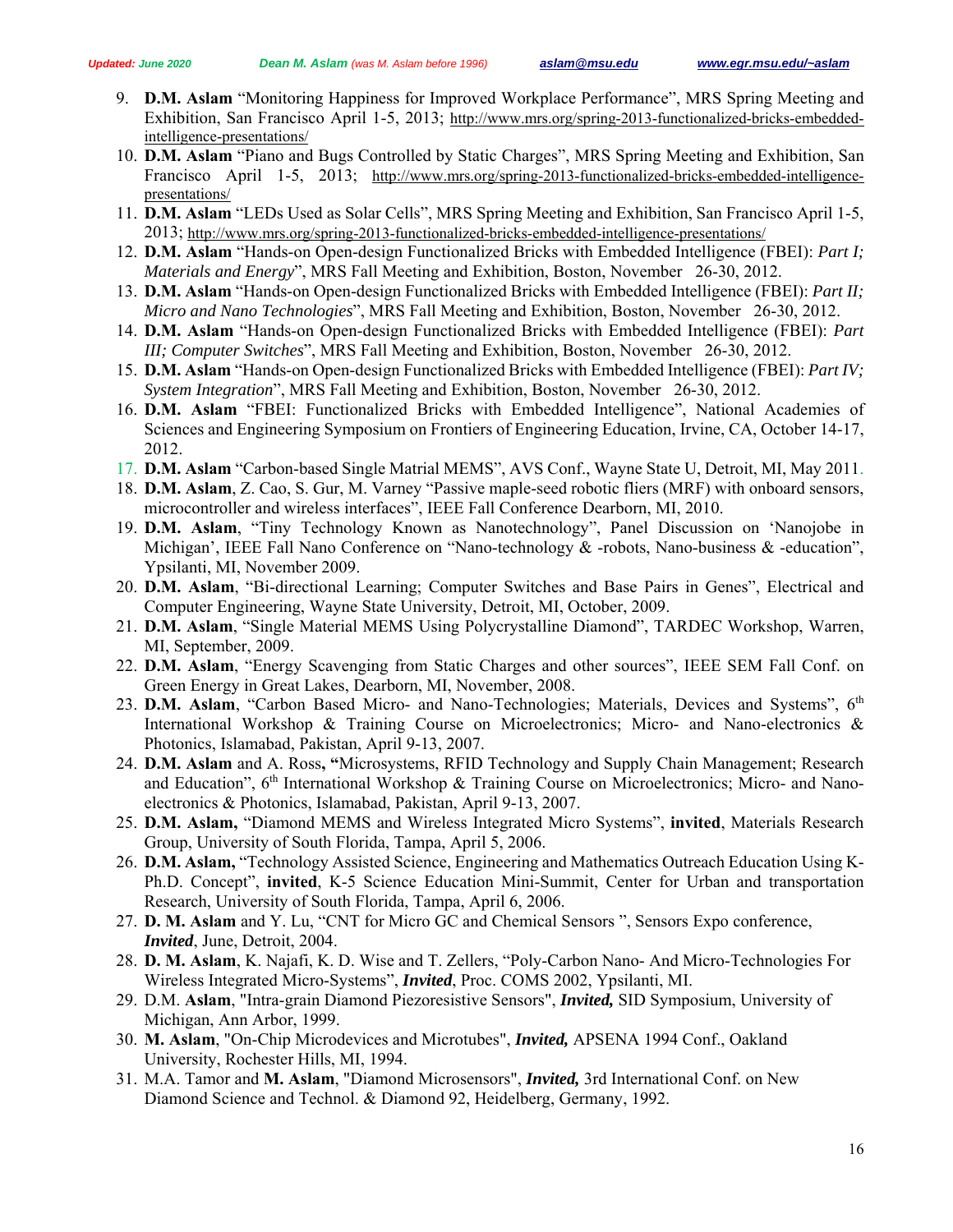- 32. **M. Aslam**, "Technology Si Vacuum Microtubes for Microsensors", *Invited,* AMSE Conf., MSU, East Lansing, MI, 1992.
- 33. **M. Aslam**, "Micromachined On-chip Vacuum Tubes", *Invited,* CFMR Industrial Meeting, MSU, 1992.
- 34. **M. Aslam**, "Diamond Piezoresistive Devices", *Invited,* ISHM Workshop on Diamond and Diamond-like Films, Breckenridge, Colorado, 1992.
- 35. **M. Aslam**, "Piezoresistive Pressure Sensors", *Invited,* CFMR Industrial Symposium, East Lansing, MI, 1991.
- 36. **M. Aslam**, "New and Conventional Materials for VLSI Devices", *Invited,* Meeting of Detroit Chapter of ASM International, Farmington Hills, MI, U.S.A. (1990).

# **Multimedia News, Appearances, etc. 84**



**2015:** *7 reports* **11-5-15:** silicon ANGLE, Nov. 5th http://siliconangle.com/blog/2015/11/05/bizarre-brainpower-smart-homes-prosthetic-limbs-and-more/

*controlled robots and smart homes* 

**2016:** *1 report*

10-6-15: **IEEE Institute; Mind-Controlled Technology Could Make Homes Smarter** http://theinstitute.ieee.org/technology-focus/technology-topic/mindcontrolled-technology-could-make-homessmarter

**6-2-15:** Science Alert, June 2, 2015 http://www.sciencealert.com/this-professor-thinks-he-has-the-key-to-controlling-your-home-with-your-mind

**5-31-15:** Business Insider, May 31, 2015 http://www.businessinsider.com/using-mind-control-to-command-the-smarthome-2015-5

**5-19-15:** 12:00 noon, IEEE organizes a Google+ Hangout Session; *Dean Aslam* https://plus.google.com/110847308612303935604/posts/ZP39rQFdT84 https://plus.google.com/u/0/events/c91s2v6irlkoh9qiqrcb8ahui0g?authkey=CKGu29OQxK7hbw https://business.facebook.com/IEEE.org/photos/a.176108879110422.62121.176104589110851/839393279448642/?type=1&theater

**4-23-15: The Art of Service**  http://theartofservice.com/new-system-aims-to-make-robot-mind-control-simple.html

**4-1-15: Indian Express** 

http://indianexpress.com/article/technology/science/you-could-soon-be-running-cars-on-the-power-of-thought-let-the-expert-tell-youhow/

**2014:** *57 reports* **January 1, 2014 Chuandong; China http://www.chuandong.com/news/news.aspx?id=129368 1-6-14: Robotics**  http://robotics.skoopr.com/2014/01/06/ieee-mind-controlled-robot-demonstration/ **Electronic Specifier**  http://www.electronicspecifier.com/tech-videos/ieee-mind-controlled-robot-demonstration **1-7-14: KSS India** http://www.kssindia.in/2014/01/07/ieee-mind-controlled-robot-demonstration/ **1-8-14: SILObreaker.com** http://news.silobreaker.com/ieee-expert-demonstrates-research-and-applications-of-mindcontrolled-robots-5\_2267650467800547434 **1-13-14;** IEEE Press release:

*Dean Aslam, IEEE Senior Member and professor of Electrical and Computer Engineering at Michigan State University, explained that, "through use of wearable Microsystems equipped with inexpensive and non-invasive brainwave and muscle sensors, we will be able to set* 

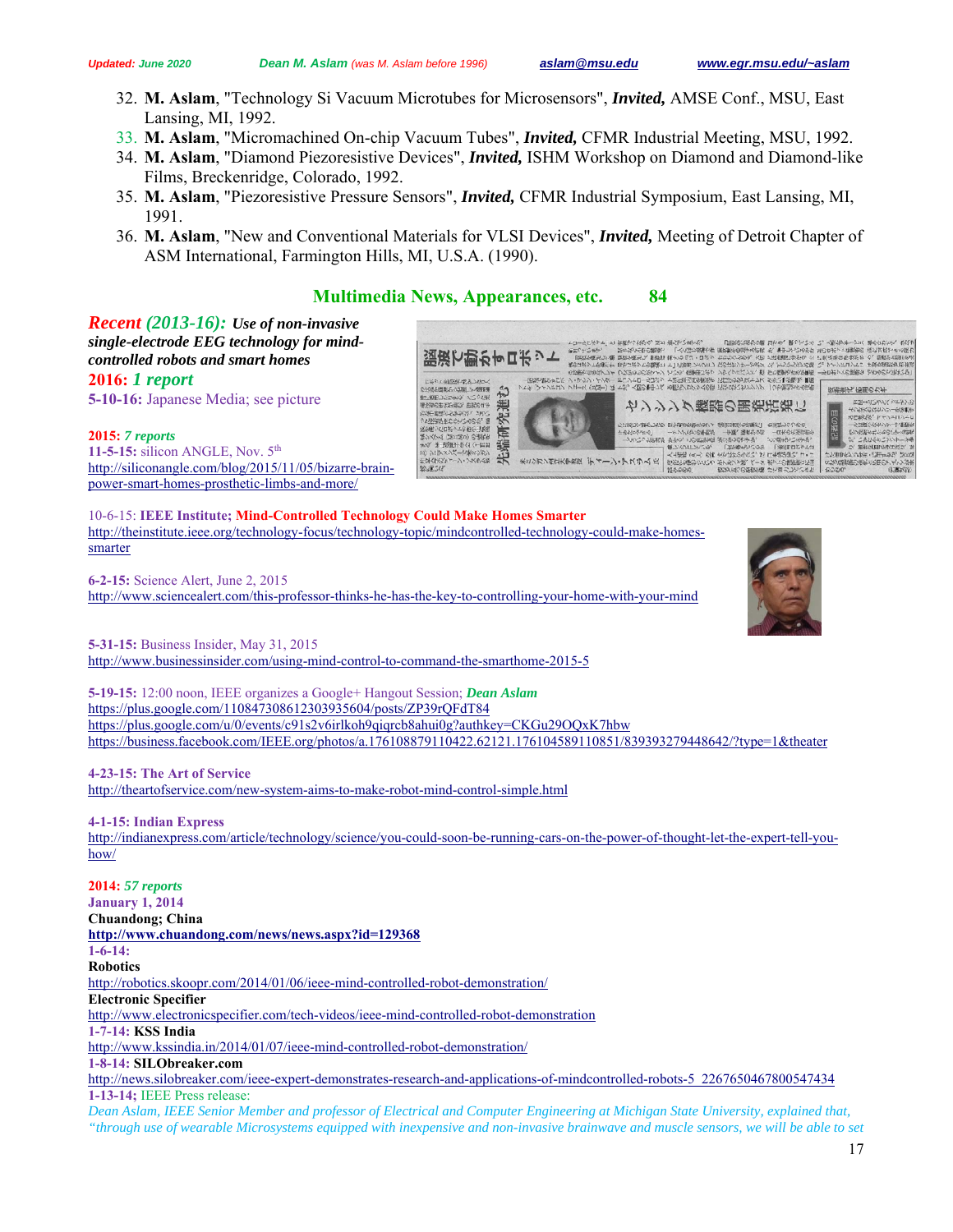*specific patterns and thoughts to turn on ceiling fans, appliances or even lights. When you get cold, all you'll need to do is blink your left eye twice or think about raising the temperature on the thermostat and you'll warm right up. If you go to sleep without switching off lights and TV, they will be automatically switched off the moment the sensors find you in the state of sleep."* **1-14-14: 1. CNN Interv. by Heather; Google acquires NEST: Dean Aslam's interview near the end of the article**  http://www.cnn.com/2014/01/15/tech/innovation/google-connect-home-nest/ **2. KPLCtv.com: Jan 14th, 10:50 p.m.**  http://www.kplctv.com/story/24443800/ieees-ces-whats-next-game-predicts-the-gadget-of-the-future-you **3. G4SGuam.com:**  http://www.kuam.com/story/24443555/ieees-ces-whats-next-game-predicts-the-gadget-of-the-future-you **4. CBS5:**  http://www.kgwn.tv/story/24443555/ieees-ces-whats-next-game-predicts-the-gadget-of-the-future-you **5. IT News Online:**  http://www.itnewsonline.com/showprnstory.php?storyid=305340 **6. 9&10 News:**  http://www.9and10news.com/story/24443555/ieees-ces-whats-next-game-predicts-the-gadget-of-the-future-you **7. WICU12, WSEF:**  http://www.erietvnews.com/story/24443555/ieees-ces-whats-next-game-predicts-the-gadget-of-the-future-you **8. Yahoo Finance:**  http://sg.finance.yahoo.com/news/ieees-ces-whats-next-game-140000816.html 9. PCB 007: http://www.pcb007.com/pages/zone.cgi?a=97452 10. Broadway World: http://www.broadwayworld.com/bwwgeeks/article/IEEEs-CES-Whats-Next-Game-Predicts-the-Gadget-of-the-Future-You-20140114#.U2z2jPldUnU 11. Virtual Press: Office http://www.virtualpressoffice.com/publicsiteContentFileAccess?fileContentId=1466099 12. PR Newswire http://www.prnewswire.com/news-releases/ieees-ces-whats-next-game-predicts-the-gadget-of-the-future-you-240087771.html 13. n j news http://www.nj.com/business/prnewswire/index.ssf?/nj/story/?catSetID=7002&nrid=240087771 14. MCADECafe http://www10.mcadcafe.com/nbc/articles/1/1247831/IEEE-quotCES-What-Nextquot-Game-Predicts-Gadget-Future-You **1-15-2014;**  1. MSU News http://edition.cnn.com/2014/01/15/tech/innovation/google-connect-home-nest/index.html?eref=edition 2. WHOth.com http://whotv.com/2014/01/15/new-purchase-google-wants-to-run-your-home-with-nest/ 3. FOX44-kwkt & WQAD-8 (see paragraph starting with "A few years from now …") http://kwkt.com/news/google-wants-run-your-home-nest 4. **January 16, 2014:**  1. Zengardner.com: http://www.zengardner.com/facebook-game-predicts-mind-controlled-smart-homes/ 2. Neurogadget.com http://neurogadget.com/2014/01/16/ieees-ces-whats-next-game-predicts-future-smart-homes-will-mind-controlled/9332#more-9332 3. NEWBIE Technology http://www.newbietechnology.com/engineers-survey-reveals-future-tech/ 4. Wquad.com: (see paragraph starting with "A few years from now …") http://wqad.com/2014/01/15/google-wants-to-run-your-home-with-nest/ 5. Wtkr.com; see end of article below: (see paragraph starting with "A few years from now …") http://wtkr.com/2014/01/15/google-wants-to-run-your-home-with-nest/ 6. Kxlh.com; see end of article below: http://www.kxlh.com/news/google-wants-to-run-your-home-with-nest/ 7. kionrightnow.com; see end of article below: http://www.kionrightnow.com/news/technology/Google-bets-on-a-connected-future-with-Nest/-/23246944/23939990/-/f3g5miz/- /index.html 8. Internet Do; see end of article below (paragraph starting with "A few years from now …"): http://internetdo.com/2014/01/google-wants-to-run-your-home-with-nest/ 9. India: CIOL http://www.ciol.com/ciol/news/206718/ieees-ces-whats-next-game-predicts-gadget-future-you 10. Before It's News http://beforeitsnews.com/alternative/2014/01/facebook-game-predicts-mind-controlled-smart-homes-2876482.html 11. Sagacious News Network http://sagaciousnewsnetwork.com/facebook-game-predicts-mind-controlled-smart-homes/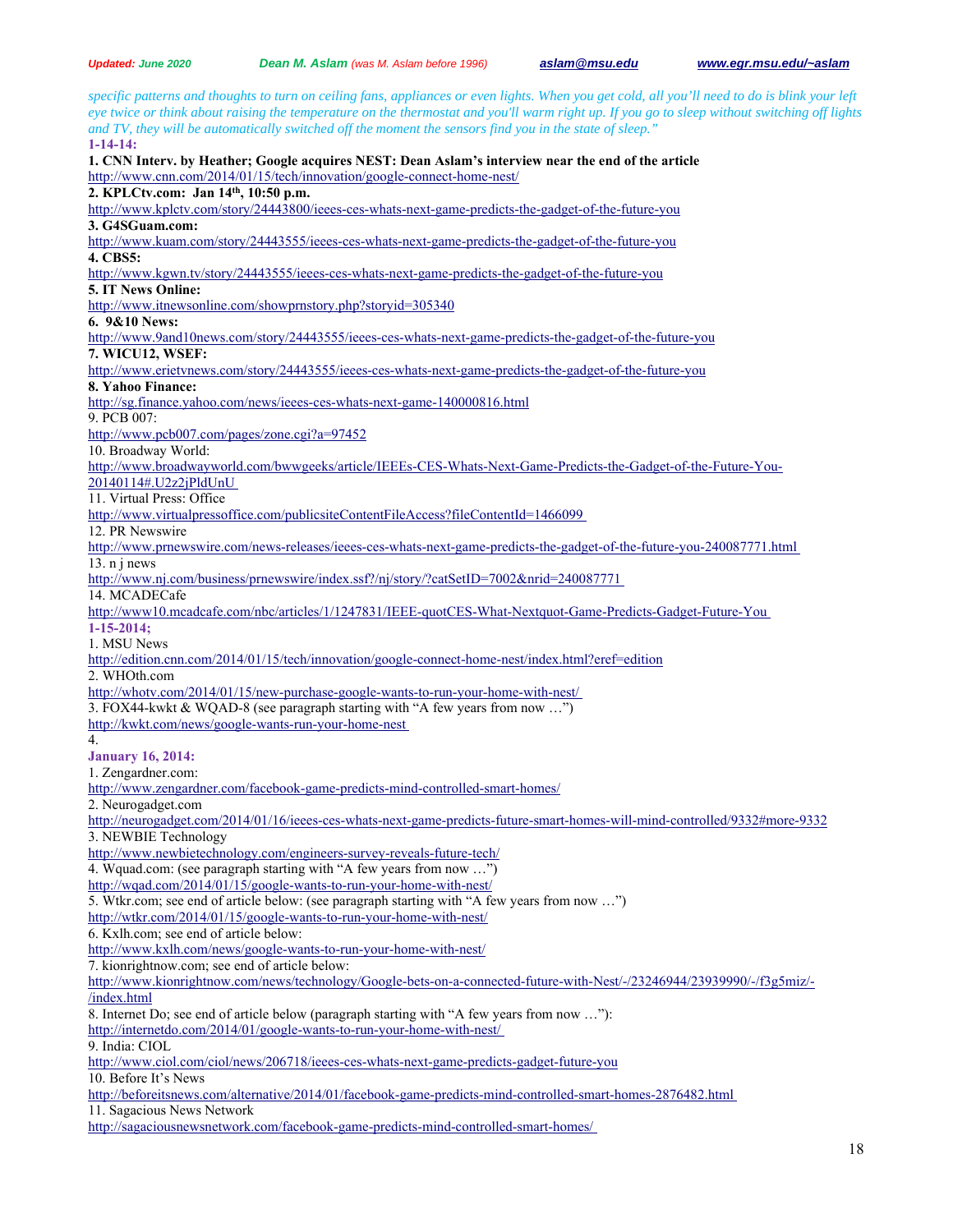|  | <b>Updated: June 2020</b> |  |
|--|---------------------------|--|
|  |                           |  |

*Updated: June 2020 Dean M. Aslam (was M. Aslam before 1996) aslam@msu.edu www.egr.msu.edu/~aslam*

12. Neurogadget http://neurogadget.com/2014/01/16/ieees-ces-whats-next-game-predicts-future-smart-homes-will-mind-controlled/9332 **January 17, 2014:**  1. Activistpost.com http://www.activistpost.com/2014/01/facebook-game-predicts-mind-controlled.html?showComment=1389950135588 2. dprogram.net http://dprogram.net/2014/01/17/facebook-game-predicts-mind-controlled-smart-homes/ **January 19, 2014**  1. Electronicspecifier.com http://www.electronicspecifier.com/tech-videos/ieee-mind-controlled-robot-demonstration 2. End Time Info http://endtimeinfo.com/2014/01/facebook-game-predicts-mind-controlled-smart-homes/# 3. Smart Group http://www.smartgroup.org/industry-news/ieee-reveals-ces-whats-next-game-results/ 4. Pacific Rim http://pacificrimcoins.com/content/facebook-game-predicts-mind-controlled-smart-homes **January 21, 2014:**  1. India: EFY Times.com http://www.efytimes.com/e1/fullnews.asp?edid=127457 2. India: IT VAR News http://www.itvarnews.in/2014/01/21/ieees-ces-whats-next-game-predicts-the-gadget-of-the-future/ 3. PCQUEST http://www.pcquest.com/pcquest/news/207120/ces-2014-ieee-s-what-s-next-game-predicts-gadget-future **Jan 28, 2014;**  1. Prison Planet Forum: http://forum.prisonplanet.com/index.php?topic=255120.0 2. The Business of Robotics: http://thebusinessofrobotics.com/technology/new-system-aims-to-make-robot-mind-control-simple/ **Feb 2, 2014;** The Gipster **http://thegipster.blogspot.com/2014/02/facebook-game-predicts-mind-controlled.html Feb 4, 2014; The Telegraph, India**  http://www.telegraphindia.com/pressrelease/prnw/ny45648.html **Feb 21, 2014;**  The Indian Express http://indianexpress.com/article/technology/science/you-could-soon-be-running-cars-on-the-power-of-thought-let-the-expert-tell-youhow/ **Feb 25, 2014;** Abb Takk News, Pakistan http://abbtakk.tv/eng/you-could-soon-be-running-cars-on-the-power-of-thought250214/ **Feb 27, 2014;** Videolog http://videolog.tv/1048982 **Feb 28, 2014**  1. icttele.com http://www.icttele.com/ieee-announced-the-results-of-ces-whats-next-game/ 2. R7 Notias http://noticias.r7.com/tecnologia-e-ciencia/sistema-permite-controlar-robos-usando-apenas-o-poder-da-mente-28022014 **April 29, 2014;** Drive the District http://www.drivethedistrict.com/2014/04/29/the-robots-are-coming-no-seriously/ **IEEE Inst. Article -October 6, 2014;** IEEE Institute http://www.seriouswonder.com/future-home-will-mind-controlled/ **October 28, 2014;** Serious Wonder http://www.seriouswonder.com/future-home-will-mind-controlled/

#### **2013:** *8 reports*

**November 6, 2013; Original IEEE Talk by Dean Aslam**

**DEARBORN (WWJ) –** Mind-controlled robots . . . . http://detroit.cbslocal.com/2013/11/06/ieee-celebrates-electronics-engineerings-achievements-amazing-future/

**November 10; 2013Follow up by Ryan Siss;** 

**Nov/Dec 2013; Skype video interview of Dean Aslam by Ryan and Andrew of IEEE; December 2013; video posted by Ryan Siss of IEEE USA,**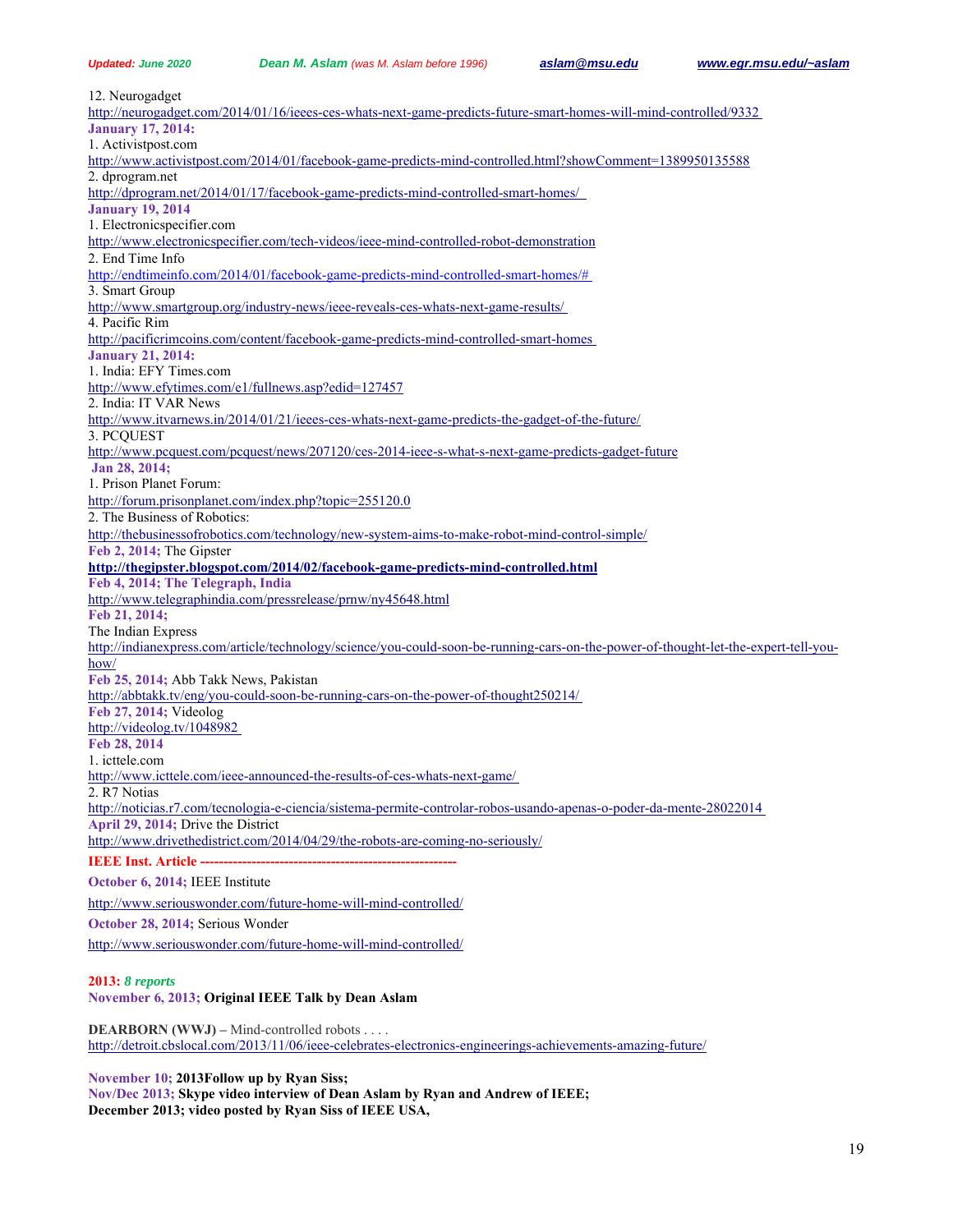**Dec 17, 2013; IEEE Report;** 

http://www.ieee.org/about/news/2013/17december\_2013.html Youtube: http://www.youtube.com/watch?v=AeJFfPF\_K\_4

**December 20, 2013;** Robotics Business review

http://www.roboticsbusinessreview.com/article/ten\_microwatts\_and\_a\_painters\_cap\_in\_search\_of\_an\_app

**December 29, 2013;**  Brazil http://esma-9dades.blogspot.com/2013/12/da-ficcao-para-realidade-controle-um.html MenosFios, Brazil http://www.menosfios.com/2013/12/da-ficcao-para-a-realidade-controle-um-robot-com-o-poder-da-mente/

#### **December 31, 2013;**

China

YangCheng Evening News;

http://www.ycwb.com/ePaper/ycwb/html/2013-12/31/content\_336930.htm?div=- 1 163.com http://news.163.com/13/1231/15/9HEEUF1G00014AED.html 360doc

http://www.360doc.com/content/13/1231/15/739691\_341509674.shtml Caijing http://politics.caijing.com.cn/2013-12-31/113759903.html



#### **Earlier:**

- 1. July 11<sup>th</sup>; MSU State News; http://statenews.com/article/2013/07/children-learn-cutting-edge-technology-at-msu-summer-camp
- 2. July 13, 2013; Notre Dame students, Nolan and Marshall Weimar, benefited from Dean Aslam's Summer camp since 2005; http://www.ndpma.org/drupal/node/3171MRS TV interview, Boston, 2012.
- 3. Middle East Newspaper, "??", June 2010.
- 4. **MSU-The Engaged Scholar; E-Letter,** "Building the Future of Technology --One Block at a Time", November 2009; http://engagedscholar.msu.edu/enewsletter/volume2/issue1/aslam.aspx
- **5. MSU State News,** "K-12 outreach Using Legos", November, 2008.
- 6. **MSU State News,** "Plasma/LCD TVs", October 2008.
- 7. **B. Vitual; 2005;** http://dailyrevolution.com/tuesday/nanotubes.html
- 8. **New type of Summer Camp** (see the paragraph starting with **"**Among the most interesting classes is a course . . .**");** http://www.bridges4kids.org/articles/2005/6-05/MLive6-16-05.html
- *9.* **Local TV Interviews**, "K-12 Education", Local Channels in Lansing, 2004, 2005, 2007*.*
- 10. **Voice of America Urdu Service**, "Youth and Education", 2007*.*
- 11. **Pakistan TV Program,** "Late Night Visitor Show", 2001.
- 12. **German TV,** "DAAD Scholar", 1979.

# **Book Chapters and Encyclopedia Articles 3**

- *1.* **D.M. Aslam**, "Electroluminescence in Diamond", in Handbook of Electroluminescent Materials", edited by D. R. VIJ, Institute of Physics Publishing, U.K. (2004), *also listed under J. Papers.*
- 2. **D.M. Aslam**, "Optical Properties of Diamond", Encyclopedia of Optics, Elsvier Publ., 2004, *also listed under J. Papers.*
- 3. **M. Aslam** and P. Balk, "Processing Dependence and Structure of Hole Traps in SiO2", Insulating Films on Semiconductors, eds. V.J. Verwey and Wolters, North Holland Publishing Co. (1983), *also listed under J. Papers.*

# **Conference Chair/Co-Chair, Workshop-Chair, Session-Chair 21**

- 1. One day workshop, Lansing STEM Academy, "Hands-on TASEM session for 4<sup>th</sup> graders", 2012.
- 2. **Workshop Chair**, "Nanotechnology Education Using Nanobricks", MSTA Conf., Grand Rapids, MI, 2011.
- 3. **Workshop Chair**, "Hands-on Nanotechnology", eight workshops (200 college and high school students and 35 teachers), Taibah University, Medinah, Saudi Arabia June 2010.
- 4. General Chair, IEEE Fall Nano Conference on "Nano-technology & -robots, Nano-business & education", Ypsilanti, MI, November 2009.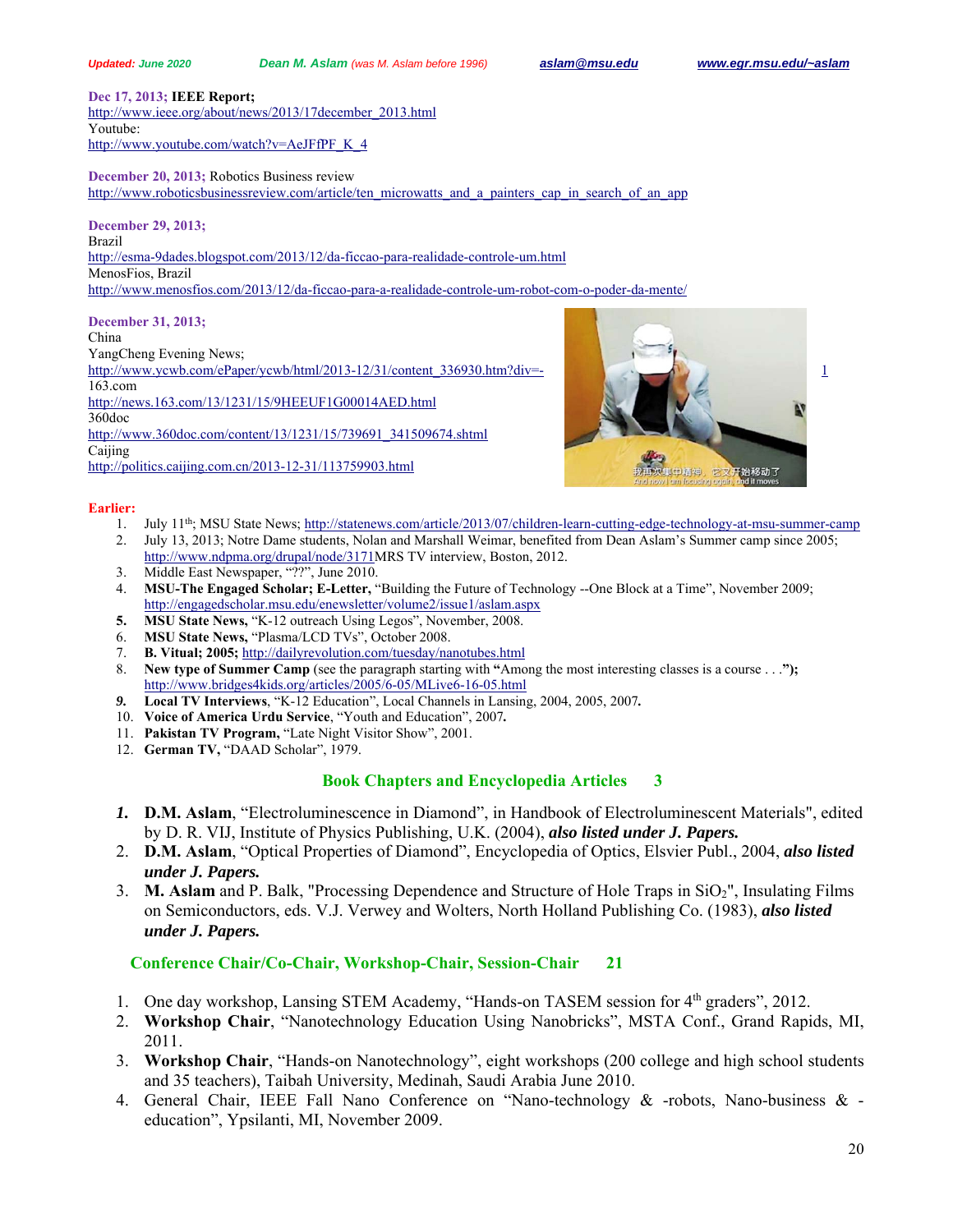- 5. Session Chair, "COMS-2009 Education Session", COMS 2009, Copenhagen, Denmark, September 2009.
- 6. **Student Poster Session Chair**, "Energy Scavenging for Microsystems", IEEE SEM Fall Conference on Green Energy in Great Lakes, Dearborn, MI, November, 2008.
- 7. **Session Chair**, Int.Lawrence Conference on Commercialization of Micro and Nano Sysytems (COMS), Puerto Vallarta, Mexico, 2008.
- 8. **Workshop Co-Chair**, "Robotics and Nanotechnology", IEEE Science Teacher Workshop (10 teachers), Dearborn, MI, USA, August 2008.
- 9. **Workshop Chair**, "Hands-on Nanotechnology and Microsystems", ASEE Conference (17 teachers), Pittsburgh, USA, June 2008.
- 10. **Chair Technical Session D,** "Material Considerations", ASEE Zone 1 Conference, West Point, New York, USA, March 2008.
- 11. **Workshop Chair**, "Hands-on Nanotechnology and Microsystems Learning Modules", ASEE Zone 1 Conference (16 teachers), West Point, New York, USA, March 2008.
- 12. **Workshop Chair,** "Hands-on Nanotechnology and Microsystems Learning Modules", New York State United Teachers (76 teachers), Latham, New York, USA, March 2008.
- 13. **Chair Technical Session B,** 6th International Workshop & Training Course on Microelectronics; Microand Nano-electronics & Photonics, Islamabad, Pakistan, April 9-13, 2007.
- 14. **Poster session Chair,** 2006 Nanomedicine Symposium, Michigan State University, E. Lansing, MI, April 29, 2006.
- 15. **Member of Organizational Committee**, 2006 Nanomedicine Symposium, Michigan State University, E. Lansing, MI, April 29, 2006.
- 16. **Chair Hands-On One-Day Science Teacher Workshop**, Science and Math Education, Michigan State U, 2002.
- 17. **Workshop Chair,** Sci Teacher Workshop at Okemos High School near Michigan State University "Elementary School to Ph.D.", June 2002.
- 18. **Workshop Chair,** Sci Teacher Workshop at University of Michigan on "Elementary School to Ph.D.", June 2001.
- 19. **Poster Session Co-Chair,** SID Symposium, University of Michigan, Ann Arbor, 1999.
- 20. **Poster Session Co-Chair:** 3rd Int. Conf. on Applications of Diamond Films And Related Materials, Gaithersburg, Washington D.C.; Co-chair of Poster Session II, 1997.
- 21. **Conference Co-Chair:** SPIE Conference on "Diamond Film Semiconductors" (vol. 2151), Los Angeles, CA, 1994; co-chaired by M.A. Tamor and M. Aslam, 1994.

# **Research Short Courses 7**

- 1. **Two Short Courses;** "Hands-on Learning Modules for Understanding Microsystems/MEMS", GIKI, Topi, Pakistan, April 2007.
- 2. **Short Course:** "Microcontroller Programming and Educational Modules", Michigan Technological University, Houghton, Summer 2004.
- 3. **Short Course:** "Microcontroller Programming and Robots", Naval Engineering College (Karachi), 2001.
- 4. **Short Course:** "Microcontroller Programming and Robots", EME College, NUST (Islamabad), Pakistan, 2001.
- 5. **Short Course:** "Diamond Sensors and MEMS", IEEE Int. Conf. on Solid State Sensors and Actuators (Transducers'97), Chicago, 1997.
- 6. **Short Course** on sensors given at NUST (Pakistan), 1993.

# **Outreach Short-Courses, Presentations 63**

- 1. **Six 8-hour Short Courses;** "Technology Assisted Science, Engineering and Mathematics (TASEM)", MSU Nanotechnology and Robotics Summer Camp, June-July 2013, average number of children in a short course is 13.
- 2. **Short Course;** "FBEI modules", Lurie Nanofab Facility (LNF) open house, approx. 20 children in grades 8-11, 2012.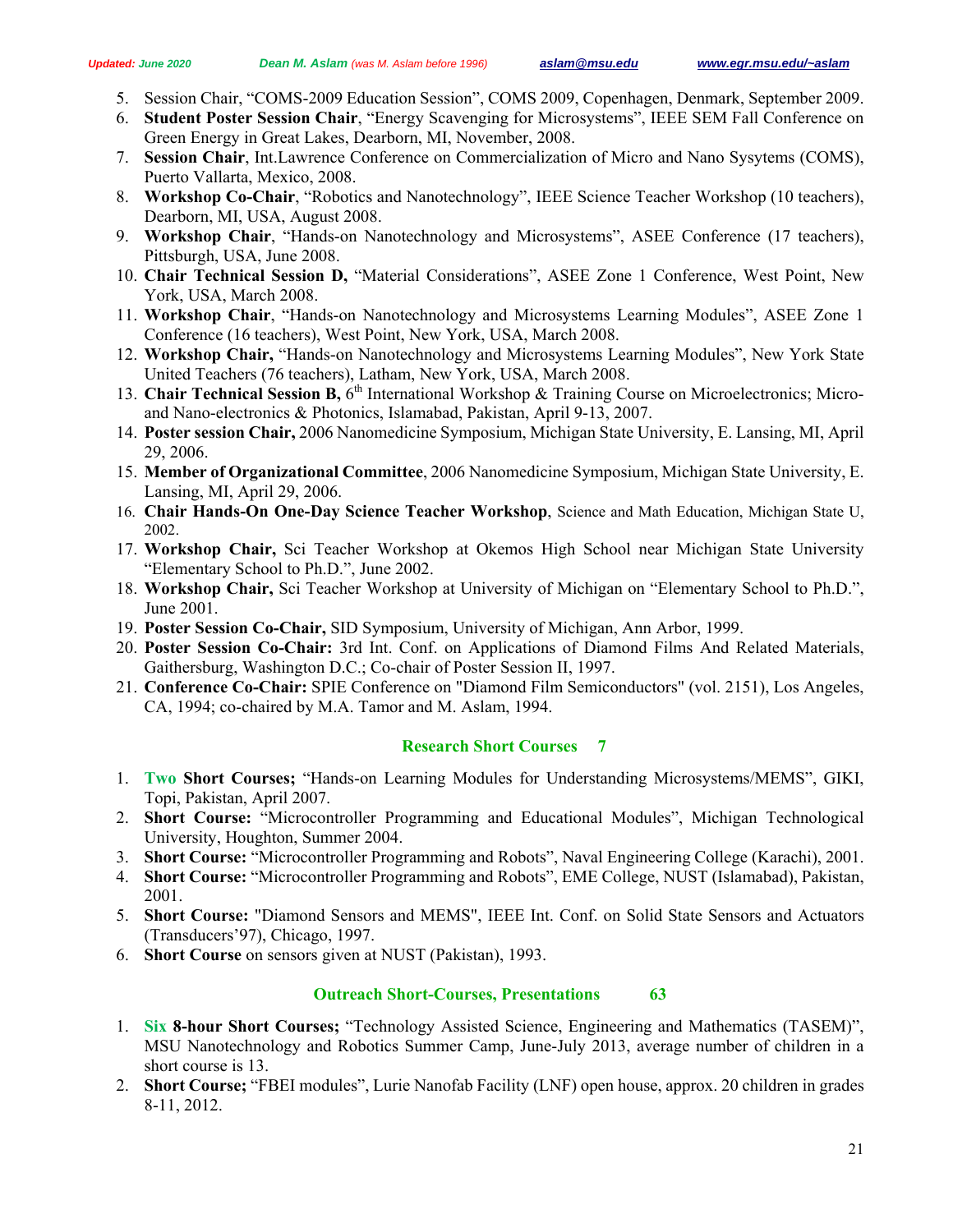- 3. **Four Short Courses;** "Technology Assisted Science, Engineering and Mathematics (TASEM)", MSU DPO, approx. 80 children in grades 8-11, June-July 2012.
- 4. **Six 8-hour Short Courses;** "Technology Assisted Science, Engineering and Mathematics (TASEM)", MSU Nanotechnology and Robotics Summer Camp, June-July 2012, average number of children in a short course is 12.
- 5. **Four 8-hour Short Courses;** "Technology Assisted Science, Engineering and Mathematics (TASEM)", MSU Nanotechnology and Robotics Summer Camp, June-July 2011, each short course; 20 children.
- 6. **Four 8-hour Short Courses;** "Technology Assisted Science, Engineering and Mathematics (TASEM)", MSU Nanotechnology and Robotics Summer Camp, June-July 2010, each short course; 18 children.
- 7. **Four** 14-week courses at Woodcreek Magnet Elementary School, Lansing, 2009, Each course; 50 min per week, 20 children (2 in Fall and 2 in Spring).
- 8. **Four Short Courses;** "Technology Assisted Science, Engineering and Mathematics (TASEM)", MSU Nanotechnology and Robotics Summer Camp, June-July 2009, each short course; 8 hours, 20 children.
- 9. **Four** 14-week courses at Woodcreek Magnet Elementary School, Lansing, 2008, Each course; 50 min per week, 20 children (2 in Fall and 2 in Spring).
- 10. **Six Short Courses;** "Technology Assisted Science, Engineering and Mathematics (TASEM)", MSU Nanotechnology and Robotics Summer Camp, July-August 2008, each short course; 8 hours, 25 children.
- 11. **Short Course;** "Nano Robotics and Technology", Impressions 5 Museum, March 2008; 5 hours, 120 visitors.
- 12. **Six Short Courses;** "Technology Assisted Science, Engineering and Mathematics (TASEM)", MSU Nanotechnology and Robotics Summer Camp, July-August 2007, each short course; 8 hours, 30 children.
- 13. **One Short Course;** "Technology Assisted Science, Engineering and Mathematics (TASEM)", MSU Nanotechnology and Robotics DAPCEP, July-August 2007, each short course; 12 hours, 26 High School students.
- 14. **Four** 14-week courses at Woodcreek Magnet Elementary School, Lansing, 2007, Each course; 50 min per week, 20 children (2 in Fall and 2 in Spring).
- 15. **Short Course;** "Technology Assisted Science, Engineering and Mathematics (TASEM)", Impressions 5 Museum, April 2007, 6 hours, 80 visitors.
- 16. **Six Short Courses;** "Technology Assisted Science, Engineering and Mathematics (TASEM)", Woodcreek Magnet Elementary School, Lansing, 2004 - 2006.
- 17. **Eight Short Courses;** "Technology Assisted Science, Engineering and Mathematics (TASEM)", MSU Summer Camp, July-August 2006.
- 18. **Two Short Courses;** "Technology Assisted Science, Engineering and Mathematics (TASEM)", Oakland Schools Summer Camp, June/July 2006.
- 19. **Six Short Courses;** "Technology Assisted Science, Engineering and Mathematics (TASEM)", MSU Summer Camp, July-August 2005.
- 20. **Two Short Courses;** "Technology Assisted Science, Engineering and Mathematics (TASEM)", Oakland Schools Summer Camp, June/July 2005.
- 21. **Six Short Courses;** "Technology Assisted Science, Engineering and Mathematics (TASEM)", MSU Summer Camp, July-August 2004.
- 22. **Short Course:** "WIMS for precollege students", Okemos community Education, Summer 2003.
- 23. **Short Course:** "WIMS for precollege students", July 2000, Sponsored by Diversity Programs Office at Michigan State University, 2002.
- 24. **Short Course:** "WIMS for precollege students", July 2000, Sponsored by Diversity Programs Office at Michigan State University, 2001.
- 25. **Short Course:** "WIMS for precollege students", July 2000, Sponsored by Diversity Programs Office at Michigan State University, 2000. *First ever courses on WIMS.*

# **Oral/Poster Conference Presentations 145**

1. Y. Chu, H. R.Chowdhury, A. Mitul, N. Uddin, M. J. Hossain, **Dean Aslam,** "Nature of Distracted Driving in Various Physiological Conditions", SPIE Conf., 2019;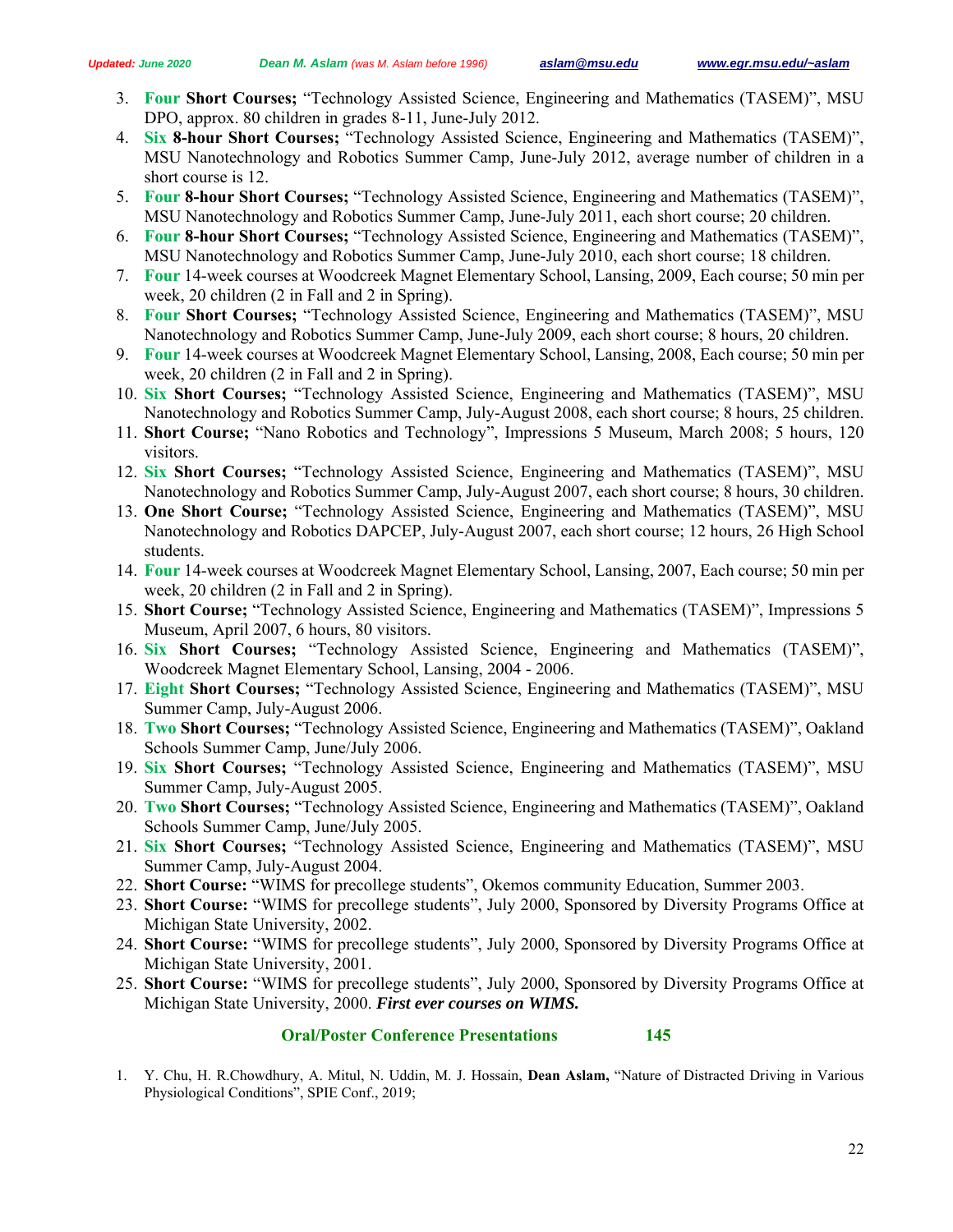- 2. A. Alforidi, **D.M. Aslam,** "Partial-Resonant Flyback Converter Analysis and Comparison to the Standard Flyback Converter", Int. Conf. on Recent Advances in Engineering and Technology (ICREAT), December 2016, Miami, USA.
- 3. A. Alforidi, **D.M. Aslam** "TASS" IEEE SEM, 2015.
- 4. A. Alinaizi, **D.M. Aslam** "TASS" IEEE SEM, 2015.
- 5. C. Yu, D.**M. Aslam, D. Posselt "Microdrones"** IEEE SEM, 2015.
- 6. A. Alforidi, **D.M. Aslam,** "Solar Tracking Systems", IEEE SEM, Best poster award, 2013
- 7. H. Cheng, "Inkjet Printed Packaging of IC and MEMS". IEEE SEM, 2013
- 8. N. Abu-Ageel and **D.M. Aslam**, "Laser-driven solid-state light source for automotive applications," Poster Session, IEEE Southeastern Michigan Spring Section Conference, Dearborn, Michigan, April 25, 2013.
- 9. He-Chuan Cheng, Ahmad Alforidi, N. Abu-Ageel and **D.M. Aslam** "Technology Assisted Solar Systems (TASS) with Multiple Tracking Capabilities," Poster Session, IEEE Southeastern Michigan Spring Section Conference, Dearborn, Michigan, April 25, 2013.
- 10. N. Abu-Ageel, **D.M. Aslam**, M. Alfatlawi and A. Abu-Ageel, "Functionalized Bricks with Embedded Intelligence," Poster Session, The R&D Project Brokerage Event, Istanbul, Turkey, March 23, 2013.
- 11. N. Abu-Ageel, **D.M. Aslam**, M. Alfatlawi and A. Abu-Ageel, "Commercialization of Functionalized Bricks with Embedded Intelligence," The second R&D Project Brokerage Event, Istanbul, Turkey, March 22, 2013.
- *12. Sedat Gur and D. M. Aslam, "Technology Assisted Business Innovations Using Programmable Robots with Integrated RFID Readers/Writers", IEEE Southeastern Michigan Section Spring Conference, UM Dearborn, MI, 2011.*
- *13. Sedat Gur, C. Zongliang and D. M. Aslam, "Passive Maple-seed Robotic Flyers with On-board Sensors and Actuators", IEEE Southeastern Michigan Section Spring Conference, UM Dearborn, MI, 2011.*
- *14. Sedat Gur, D. M. Aslam,C. McGreal and C. Moser, "Programming of Networked NXT Robots to Study Bullying using Technology Assisted Psychology Concept", IEEE Southeastern Michigan Section Spring Conference, UM Dearborn, MI, 2011.*
- *15. S. Hatch and D. M. Aslam, "Optimal Design of MEMS Cantilever Resonators In Terms of Quality Factor and Mass Sensitivity", IEEE Southeastern Michigan Section Spring Conference, UM Dearborn, MI, 2011.*
- *16. Z. Cao and D.M. Aslam, "Polycrystalline CVD Diamond Single-Material MEMS Resonators With Piezoresistive Detection", IEEE Southeastern Michigan Section Spring Conference, UM Dearborn, MI, 2011.*
- *17. M. Varney, D.M. Aslam, and Z. Cao, "Diamond Electrochemical MEMS Probes", IEEE NEMS, China, 2010.*
- *18. Z. Cao and D.M. Aslam,"* SINGLE-MATERIAL MEMS USING POLYCRYSTALLINE DIAMOND*", IEEE MEMS, 2010.*
- *19. Z. Cao and D.M. Aslam," Polycrystalline Diamond MEMS Using Single-Material Technology", IEEE NEMS, 2010.*
- *20. Z. Cao and D.M. Aslam," All-Diamond Field Emission Device with a Micro-tip Array Cathode", IEEE NEMS, 2010.*
- *21. Z. Cao and D.M. Aslam," Thin Film Packaging Process for MEMS Device Using Polycrystalline Diamond", IEEE NEMS, 2010.*
- *22. D.M. Aslam, S. Heatch, A. Basit, and R. Raza, "Energy Scavenging from Static Charges", COMS 2009, 2009.*
- *23. D.M. Aslam and Z. Cao, "Single Material MEMS and NEMS", COMS 2009, 2009.*
- *24. Z. Cao and D.M. Aslam, "Single-material Vacuum Diode", EEE International Vacuum Nanoelectronics Conf. (IVNC), Japan, 2009.*
- *25. Z. Cao and D.M. Aslam,"", 2009 IEEE Nanotechnology Materials and Devices Conference,??, 2009.*
- *26. Z. Cao and D.M. Aslam,"", 2009 Diamond Sci Techn & Nano Techn Conference,??, 2009.*
- *27. H-Y Chan, D. Aslam, S. Hatch, J. Wiler, and B. Casey, "Implantable Diamond Neural Probe For In Vivo And In Vitro Physiological Recording", IEEE Transduzers Conf., Denver, Co, 2009.*
- *28. D.M. Aslam, S. Hatch, and C. Rostamzadeh, "On the Diverse Educational Applications of Van de Graaff Generators", ASEE North Central Section Conf., Grand Rapids, MI, 2009.*
- *29. D.M. Aslam, "Bi-directional Learning; Computer Switches and Base Pairs in Genes", Electrical and Computer Engineering, Wayne State University, Detroit, MI, October, 2009.*
- *30. Mike Varney, Abed Janoudi, Sean Hatch, D.M. Aslam, Diane Graham, "Hands-on TASEM Modules for Third Graders in Woodcreek Magnet Elementary School", ASEE North Central Section Conf., Grand Rapids, MI, 2009."*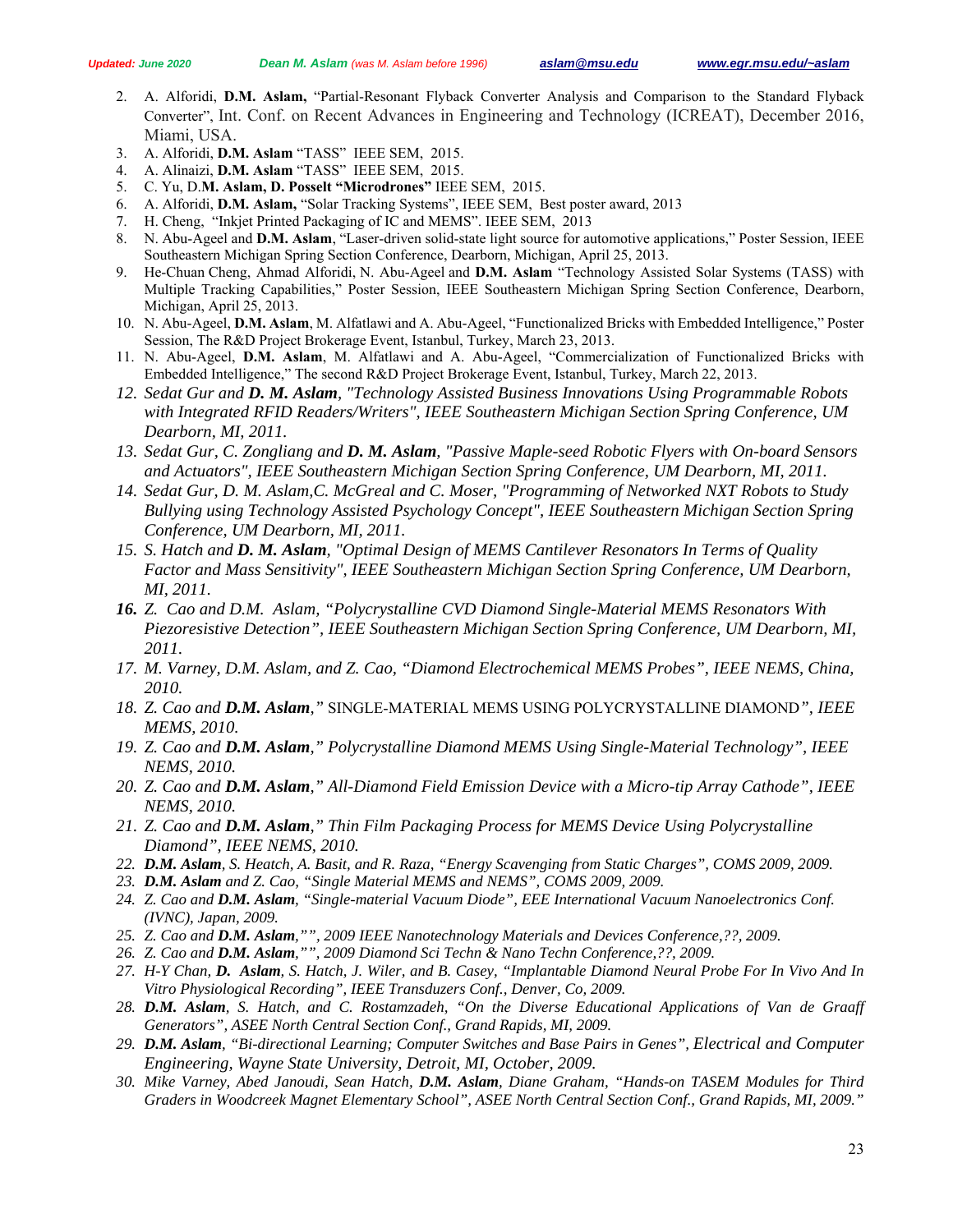- *31. S. Hatch, B. Chaudhry, D.M. Aslam, and C. Rostamzadeh, "Energy Scavenging from Static Charges", IEEE SEM Fall Conference on Green Energy in Great Lakes, Dearborn, MI, November, 2008.*
- *32. Z. Cao and D.M. Aslam, "MEMS Packaging with Built-in Energy Scavenging Devices", IEEE SEM Fall Conference on Green Energy in Great Lakes, Dearborn, MI, November, 2008.*
- *33. D.M. Aslam, Z. Cao, and C. Rostamzadeh, "Hands-on Micro and Nano Learning Modules Using Programmable*  Lego® Robotic Van de Graaf Generators and Their Commercialization", COMS 2008 Conf., 2008. Best Paper *Award*
- *34. H-Y Chan, D.M. Aslam, S. Hatch, J. Wiler, and B. Casey, "In vitro and In vivo Neural Recordings using Diamond Neural Probes", COMS 2008 Conf., 2008.*
- *35. D.M. Aslam, Z. Cao and C. Rostamzadeh , "Innovative Engineering Education Using Programmable Lego Robotic VD Graaf Generators", Proc. ASEE Zone 1 Conf., West Point, New York, 2008.*
- *36. D.M. Aslam and A. Shao, "Nanotechnology Learning Modules Using Technology Assisted Science, Engineering and Mathematics", Proc. ASEE Zone 1 Conf, West Point, New York, 2008.*
- 37. Najamuddin, Shafaat A. Bazaz, H.Y.Chan, **D.M.Aslam**, "Impedance Characterization of MEMS based All Diamond Neural Probe", The 20th IEEE International Conference on Microelectronics, Sharjah, 14-17 December, 2008*.*
- *38. H. Chan, M. Varney, D.M. Aslam and K.D. Wise, "Fabrication and Characterization of All-diamond Microprobes for Electrochemical Analysis", IEEE NEMS, China, 2008; selected among the 10 best papers.*
- *39. J. Lu, N. Sepulveda, Z. Cao, D.M. Aslam, J.P Sullivan "High Performance Polycrystalline Diamond Micro Resonators", IEEE NEMS, China, 2008.*
- *40. H. Chan, D.M. Aslam and K.D. Wise, "Fabrication and Characterization of All-diamond Microprobes for Electrochemical Analysis", IEEE MEMS, Phoenix, Arizona, 2008.*
- *41. A. Shao, D.M. Aslam and E. T. Zellers, "Carbon nanotube selective growth for micro gas chromatograph and chemical nano-sensors", ENATBio, Emerging Nanoscience Applications in Technology and Biomedicine , Wayne State University, Detroit, 2007.*
- *42. G. Wile and D.M. Aslam, "Design, Fabrication and Testing of a Miniature Wall Climbing Robot Using Smart Robotic Feet", International Conference on Cybernetics and Information Technologies, Systems and Applications, Orlando, FL, 2007.*
- *43. Y. Tang and D.M. Aslam, "3rd generation Diamond Cochlear Probes", ADC Conf., 2006.*
- 44. *X. Zhu and D.M. Aslam, "Thin Film Diamond MEMS Packaging", ADC Conf., 2006.*
- *45. Y. Tang and D.M. Aslam, "Diamond Cochlear Probe", IEEE NEMS, China, 2006.*
- *46. X. Zhu and D.M. Aslam, "Diamond MEMS Packaging", IEEE NEMS, China, 2006.*
- *47. N. Sepulveda-Alancastro, D.M. Aslam, "RFMEMS Resonators", J. Sullivan, IEEE NEMS, China, 2006.*
- 48. N. Sepulveda, **D.M. Aslam** and J. Sullivan, "Polycrystalline Diamond RFMEMS Resonators with Highest Quality Factors", EEE Int. Conference on Micro Electro Mechanical Systems (MEMS 2006), Istanbul, Turkey, 2006.
- 49. Y. Tang, **D.M. Aslam,** J. Wang, K.D. Wise, "Diamond Position Sensors for Cochlear Probe", Transducrs' 05, Seoul, S. Korea, 2005.
- 50. X. Zhu and **D.M. Aslam,** "All-Diamond Thin Film Packaging", Transducrs' 05, Seoul, S. Korea, 2005.
- 51. J. Ren, T. Li and **D.M. Aslam**, "A Power Efficient Link-layer Security Protocol (llsp) for Wireless Sensor Networks", IEEE Milcom 2005, Oct. 17-20, 2005, Atlantic City, NJ.
- 52. Tang et al., ADC 2005, Chicago.
- 53. Zhu et al., ADC 2005, Chicago.
- 54. Lu et al., ADC 2005, Chicago.
- 55. Sepulveda-Alancastro, D.M. Aslam et al., ADC 2005, Chicago.
- 56. **D. M. Aslam** and Y. Lu, "CNT for Micro GC and Chemical Sensors", Proc. Sensors Expo 2004, ed., Roger Grace, June, Detroit, 2004.
- 57. N. Supelveda-Alancastro and **D.M. Aslam,** "Polycrystalline Diamond Technology for RFMEMS Resonators", Proceedings of Micro and Nano Engineering 2003, Cambridge, UK, Sept. 2003.
- 58. M. Baur and D.M. Aslam, "Robotic Foot", Robotics Conf., Orlando, Florida, 2003.
- 59. X. Zhu and D. Aslam, "CVD Diamond Packaging Structures", MEMS 2003. Japan, 2003.
- 60. Y. Tang, S. Sahli, **D. M. Aslam**, D. Merriam, and K. D. Wise, "Poly-diamond inter- and intra-grain piezoresistive position sensor design for WIMS", AICHE Annual Conference on Sensors, Indianapolis, 2002.
- 61. U. Kim and D.M. Aslam, "Field Emission Electro-Luminescence on Diamond and Carbon Nanotube Films", SID symposium, Detroit, MI, 2001.
- 62. U. Kim and D. Aslam, "Diamond Field Emission", SID Symposium, 2000.
- 63. R. La1 Tummala', R. Mukherjee', **D. M. Aslam**, Ning Xi', S. Mahadevan, and J. Weng, " Reconfigurable Adaptable Micro-robot", IEEE Conf. on Systems, Man and Cybernetics, Tokyo, Japan, 1999.
- 64. V. Papageorgiou, D.M. Aslam and K. Najafi, "Diamond MEMS", SID Symposium, University of Michigan, 1999.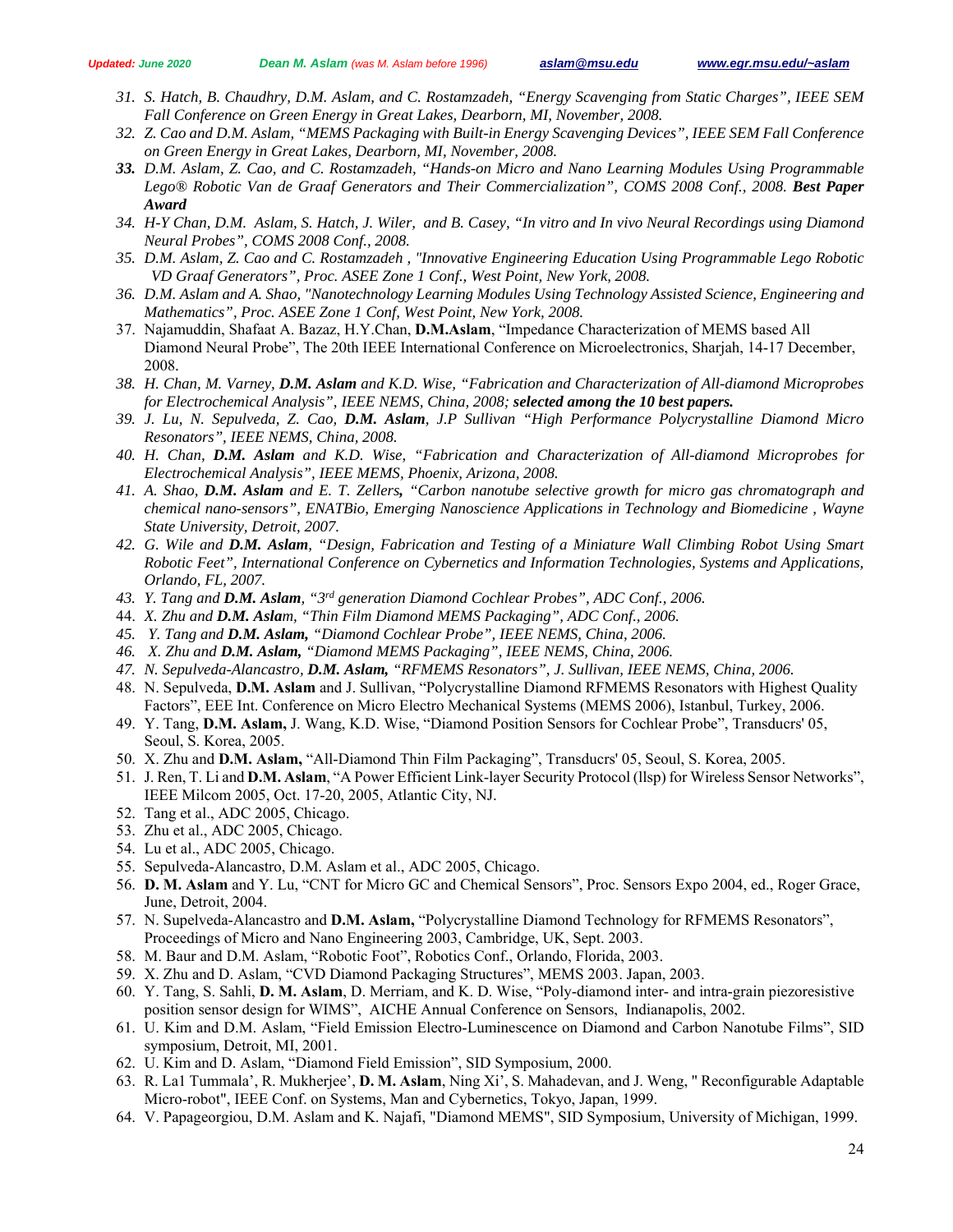- 65. U. Kim and D.M. Aslam and S. Kwon, "Field Emission Mapping", IVMC 98, Ashevillea, NC, 1998.
- 66. C. Koellner, U. Kim and D.M. Aslam and S. Kwon, "Field Emission Testing System", IVMC 98, Ashevillea, NC, 1998
- 67. D. Hong and D.M. Aslam, "Field emission Displays", SID 97, U of Michigan, 1997.
- 68. D. Hong and D.M. Aslam, "Simulation of FE structures", IVMC 97, South Korea, 1997.
- 69. D. Hong, D.M. Aslam, T. Grimm and S. Bandy, "Ion Implanted FE structures", IVMC 97, South Korea, 1997.
- 70. Y. Li, D.M. Aslam and S. Kwon, "Field Emission From Low Temperature Diamond", IVMC 97, South Korea, 1997.
- 71. S. Kwon, D.M. Aslam, Y. Li and Y. Lee, "Field Emission From MPCVD Films", IVMC 97, South Korea, 1997.
- 72. D.M. Aslam, Y. Li and W. McColl, "Field emission from Diamond deposited at low temperature", Diamond'97, UK, 1997.
- 73. D. Hong and D. M. Aslam, "Fabrication and Optimization of Diamond Field Emission Display Cell in Triode Modes", Diamond '96, Tours, France.
- 74. S. Sahli and D. M. Aslam, "Effect of Annealing on Resistivity", Diamond '96, Tours, France, 1996.
- 75. S. Sahli and D. M. Aslam, "Inter- and Intra-grain Conduction in Polycrystalline Diamond", Diamond '96, Tours, France, 1996.
- 76. G.S. Yang and D. M. Aslam<sup>3</sup>, "Diamond Temperature Sensors and Heaters", Diamond '96, Tours, France, 1996.
- 77. D. Hong and D. M. Aslam, "Diamond Field Emitters", IVMC 96, Saint Petersburg, Russia, 1996.
- 78. D. Hong and D. M. Aslam, "Diamond Field Emitter Displays", IVMC 96, Saint Petersburg, Russia, 1996.
- 79. M. Aslam and D. Hong, "Diamond Field Emitter display Technology", SID Symposium on Vehicle Displays, Ypsilanti, MI, 1996.
- 80. S. Sahli and M. Aslam, "Pressure Sensors", Transducers 95, Stockhom, Sweden, 1995.
- 81. M. Aslam and D. Schulz, "Technology of Diamond Microelectromechanical Systems", Transducers 95, Stockhom, Sweden, 1995.
- 82. S. Sahli and M. Aslam, "Pressure Dependence of Piezoresistance", Applied Diamond Conference, Gaithersburg, USA, 1995.
- 83. S. Sahli, X. Hou and M. Aslam, "CBS Measurement on Diamond", Applied Diamond Conference, Gaithersburg, USA, 1995.
- 84. G.S. Yang and M. Aslam, "Temperature Sensors and Heaters", Applied Diamond Conference, Gaithersburg, USA, 1995.
- 85. D. Hong and M. Aslam, "Diamond Field Emitters", Applied Diamond Conference, Gaithersburg, USA, 1995.
- 86. D. Hong and M. Aslam, "Diamond Field Emitter Study", IVMC 95, Portland, USA, 1995.
- 87. D. Hong and M. Aslam, "Diamond Field Emitter Pressure Sensor", IVMC 95, Portland, USA, 1995.
- 88. D. Hong and M. Aslam, "Diamond Field Emitter Displays", IVMC 95, Portland, USA, 1995.
- 89. S. Sahli and M. Aslam, "Pressure Dependence of Resistance", CFMR Symposium, MSU, E. Lansing, 1995.
- 90. S. Sahli, X. Hou and M. Aslam, "Piezoresistance of CVD Diamond", CFMR Symposium, MSU, E. Lansing, 1995.
- 91. M.D. Jaeger, B. Golding, M. Thorpe, K. Shirai and M. Aslam, "Electrical Contacts to 3D Diamond Microcrystals", Bull. A.P.S. **40**, 221(1995).
- 92. S. Sahli and M. Aslam, "Pressure Dependence of Piezoresistance", CFMR Symposium, 1994.
- 93. S. Sahli , X. Hou, M.Aslam and B. Golding, "CBS Measurements", CFMR Symposium, 1994.
- 94. G.S. Yang and M. Aslam, "Ultra-High Nucleation Diamond Films for Thermistors", CFMR Symposium, 1994.
- 95. D.S. Hong and M. Aslam, "Diamond Cold Emitters", Diamond Technology Workshop, WSU, Troy MI, 1994.
- 96. G.S. Yang and M. Aslam, "Ultra-High Nucleation Density for Diamond Growth", Diamond Technology Workshop, WSU, Troy, MI, 1994.
- 97. Abu-Ageel, **M. Aslam**, L. Rimai, "Electrical Characterization of Polycrystalline SiC Thin Films Deposited on Fused Silica Substrates by Laser Ablation", Diamond Technology Workshop, WSU, Troy, MI, 1994.
- 98. Herr, J. Beck, J. McGrath, S. Sahli and **M. Aslam**, "Estimation of Diamond Film Thermal Conductivity Using Optimal Design Techniques", Sixth Inverse Problems in Engineering Seminar and Workshop, Cincinnati, 1994.
- 99. D.S. Hong and **M .Aslam**, "Diamond Cold Emission", ICNDST-4, 4th Int. Conf. New Diamond Sci. & Technol.), Kobe, Japan, 1994.
- 100.Yang, **M .Aslam** et al., "Ultra-high Nucleation Density", ICNDST-4, 4th Int. Conf. New Diamond Sci. & Technol., Kobe, Japan, 1994.
- 101.D.S. Hong and **M. Aslam**, "Field Emission From p-Type Polycrystalline Diamond Films", IVMC'94, Grenoble, France, 1994.
- 102.S. Sahli, X. Hou and **M. Aslam**,"Current Bias Stressing of p-type Diamond Films at Different Temperatures", High Temp. Elect. Conf., North Carolina, 1994.

 $\overline{a}$ 

<sup>&</sup>lt;sup>3</sup> Previously M. Aslam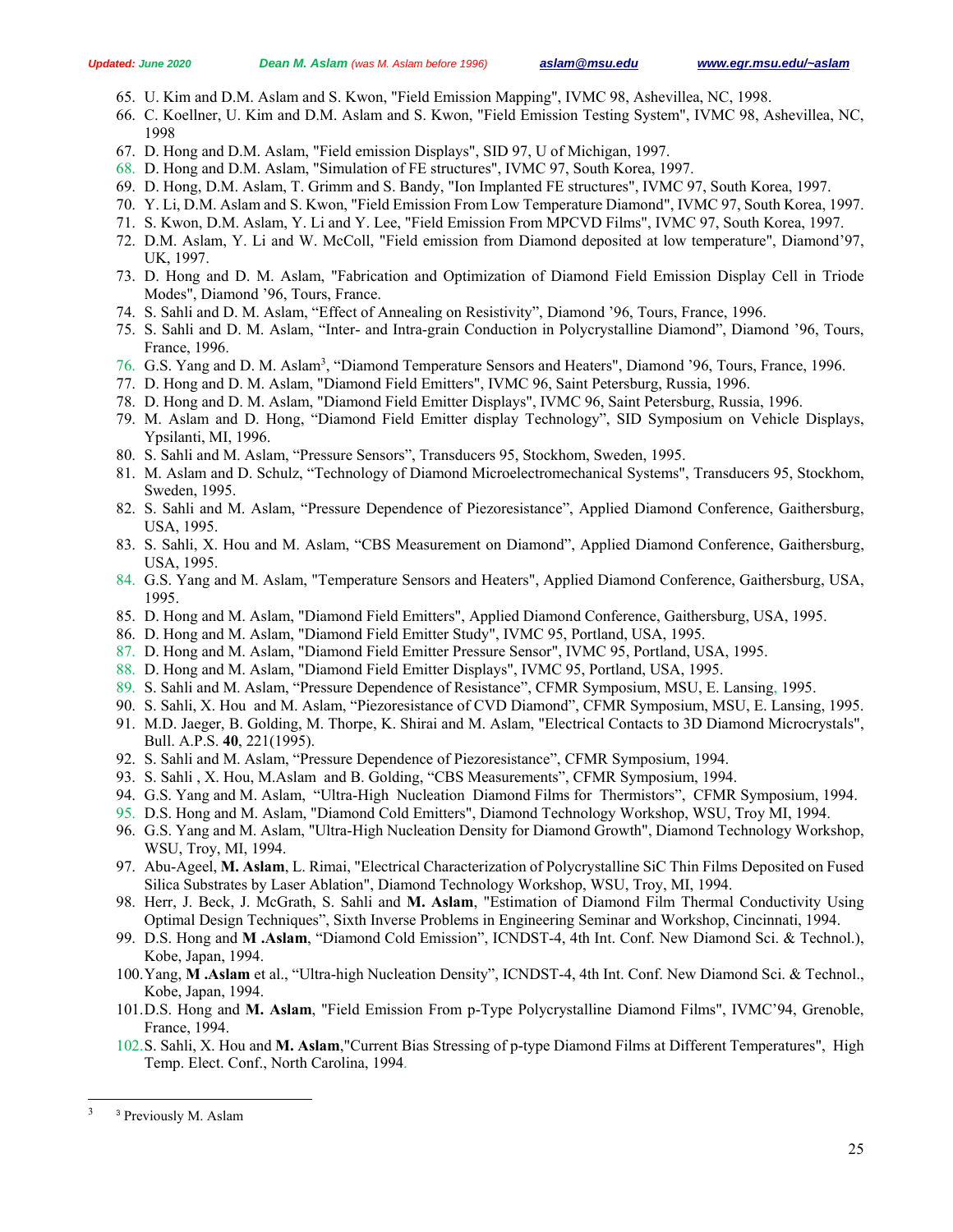- 103.G.S. Yang and **M. Aslam**, "Ultra High Nucleation Density for Diamond Temperature Sensors", High Temp. Elect. Conf., North Carolina, 1994.
- 104.M. Feldmann, M. Olinger and **M. Aslam**, "Analysis of New Cold Cathode Microelctrometer Using a Novel Corrugated Anode", Position Location and Navigation Symposium (PLANS'94), 1994.
- 105.S. Herr, J. Beck, J. McGrath, S. Sahli and **M. Aslam**, "Method Measuring Doped Diamond Film Thermal Conductivity Using Infrared Thermography", SPIE Int. Conf. on Diamond Film Semiconductors, Los Angelas, 1994.
- 106.**M. Aslam,** A. Masood, M. Tamor, "CVD Diamond Temperature Sensors", SPIE Int. Conf. on Diamond Film Semiconductors, Los Angelas, 1994.
- 107.Abu-Ageel, **M. Aslam**, L. Rimai, "Electrical Characterization of Polycrystalline SiC Thin Films Deposited on Fused Silica Substrates by Laser Ablation", Int. Conf. on SiC and Related Materials, Washington DC, 1993..
- 108.I. Taher, **M. Aslam**, M.A. Tamor, "CVD Microstructures for Sensor Applications", 2nd Int. Conf. on Application of Diamond Films and Related Materials", Tokyo, Japan, 1993.
- 109.D.S. Hong, **M. Aslam**, M. Olinger and M. Feldmann, "Simulations of Fabricated Field Emitter Structures", International Conference on Vacuum Microelectronic, Rode Island, USA, 1993.
- 110.**M. Aslam**, I. Taher, M.A. Tampor, R. Elder, "CVD Diamond Piezoresistive Sensors", Transducer 93, Int. Conference on Solid -State Sensors and Actuators, Yokohama, Japan, 1993.
- 111.I Taher, **M. Aslam**, M.A. Tamor, "CVD Polycrystalline Diamond Structures For Micromechanical Sensor Applications", Diamond Workshop, Madison, Wisconson, USA, 1993.
- 112.I. Taher, **M. Aslam**, M.A. Tamor, "Doping Dependence of Piezoresistive Effect in Diamond", CFMR Symposium, MSU, 1993.
- 113.L Rimai, R. Ager, J. Hangas, C. Peters, E.M. Logothetis, N. Abu-Ageel and **M. Aslam**, "Laser Deposited SiC on Fused Silica and Sapphire Substrates", MRS Meeting, Boston, 1992.
- 114.**M.Aslam**, G. Myers, P. Klimecky, L. Cathey, R. Elder and B. Artz, "Characterization of Evaporated Si Cold Emitters", 5th International Conference on Vacuum Microelectronics, Vienna, Austria, 1992.
- 115.**M. Aslam**, I. Taher, A. Masood, M. Tamor, "CVD Diamond Piezoresistive Sensors", 3rd International Conf. on New Diamond Science and Technol. & Diamond 92, Heidelberg, Germany, 1992.
- 116.A Masood, **M. Aslam**, I. Taher, M. Tamor, T.J. Potter, C. Evans, T. Curtis and J. Ledford, "Diamond Piezoresistive Sensors for High Temperatures", CFMR Industry Symposium, East Lansing, MI, 1992.
- 117.P. Klimecky, **M. Aslam**, G. Myers, R.E. Elder and B. Artz, " Current-Voltage Characteristics of Micromachined Si Vacuum Diodes", CFMR Industry Symposium, East Lansing, MI, 1992.
- 118.C. Pawlowski, **M. Aslam**, L. Rimai and W.P. Pratt, "In-Situ Laser Deposition of YBa2Cu3Ox Films Using Microwave Plasma Disk Reactor Oxygen Source", CFMR Industry Symposium, East Lansing, MI, 1992.
- 119.R. Zapp, H. Tseng, **M. Aslam** and G. Brown, "Smart Logic Design for Instrumented Sphere Miniaturization", International Meeting of American Society of Agricultural Engineers, Sharlott, North Carolina, 1992.
- 120.**M. Aslam**, A. Masood, R.J. Fredricks, M.A. Tamor, "Thin Film Diamond Temp. Sensor Array for Harsh Aerospace Env.", SPIE Conf., Orlando, FL, 1992.
- 121.A. Masood, **M. Aslam**, M.A. Tamor and T.J. Potter, "Electrical Characterization of Boron Doped Diamond Film Resistors Synthesized by Hot-Filament CVD", 3rd Annual Diamond Workshop, Wayne State Uni., Detroit, MI, 1992.
- 122.**M. Aslam**, I. Taher, A. Masood, M.A. Tamor and T.J. Potter, "Homoepitaxial and Polycrystalline CVD-Diamond Films for Piezoresistive Devices", 3rd Annual Diamond Workshop, Wayne State Uni., Detroit, MI, 1992.
- 123.A. Masood, **M. Aslam**, M.A. Tamor and T.J. Potter, "Boron-doping and Electrical Characterization of Thin Diamond Films for Device Applications", ISDRS 91, Sharlottesville, Virginia, 1991.
- 124.**M. Aslam**, I. Taher, A. Masood, M.A. Tamor and T.J. Potter, "Technology and Characterization of CVD-Diamond Piezoresistive Devices", ISDRS 91, Sharlottesville, Virginia, 1991.
- 125.J. Tseng, **M. Aslam**, H.R. Zapp and G. Brown, "Multichip Housing for Instru. Sphere Miniaturization", American Society of Ag. Engineers Meeting, Chicago, IL, 1991.
- 126.G. Myers, **M. Aslam**, L. Cathey, R.E. Elder and B. Artz, "Fabrication of Silicon Cold-Cathodes by Electron Beam Evaporation", Technical Digest, 4th International Vacuum Microelectronics Conference, Nagahama, Japan, 1991.
- 127. I. Taher, **M. Aslam**, A.H. Meitzler, and G. sloka, "Resistance-vs-Strain Nonlinearity for Ion-Implanted, Junction-Isolated Piezoresistors", Sensors-Expo 90, Chicago, IL, U.S.A.(1990).
- 128.**Aslam**, B. Artz, T. J. Pratter, and S. Kaberline, "A Study of Micromachining-related Cross Contamination Pertaining to Hybrid Vacuum Microelectronic Devices," 3rd International Conference on Vacuum Microelectronics, Montery, CA, U.S.A.(1990).
- 129.C. Pawlowski, **M. Aslam**, L. Rimai, W.P. Pratt, "In-Situ Deposition of YBaCuO Films by Laser Deposition Using MPDR Oxygen Source", CFMR/Industry Symposium, Michigan State University, East Lansing, MI, U.S.A.(1991).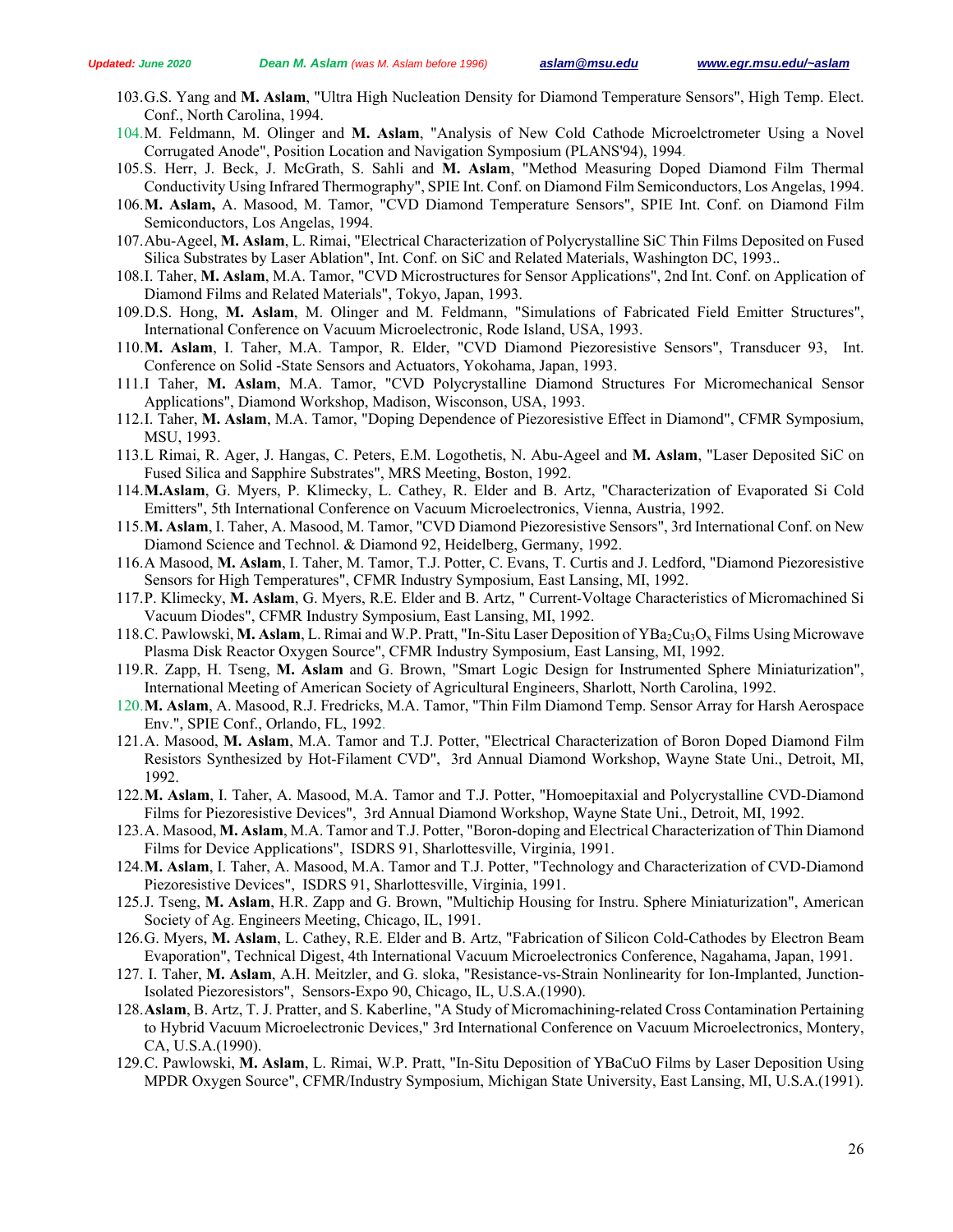- 130.Pawlowski, **M. Aslam**, C. Nelson, W.P. Pratt, P. Vaishnava, E.M. Logothetis, and R. Soltis, "In Situ Deposition of YBaCuO Films by Laser Deposition", Fourth Annual CFMR/Industry Symposium, Michigan State University, East Lansing, MI, U.S.A.(1990).
- 131.Soltis, E. M. Logothetis, D. W. Hoffman, J.W. Hangas, Shinozaki, **M. Aslam**, L.E. Wenger, and J.T. Chen, "Deposition of YBa<sub>2</sub>Cu<sub>3</sub>O<sub>7</sub> Films on Sapphire by RF Triode Sputtering", International Conference on Science and Technology of Thin Film Superconductors, Denver, Colorado(1990).
- 132.R. Soltis, W.T. Donlon, S. Shinozaki, R.M. Ager, C.R. Peters, E.M. Logothetis, **M. Aslam**, L.E. Wenger, J.T. Chen, and R. Nelson, "Properties of BiSrCaCuO Films by RF Triode Sputtering", International Conference on Materials and Mechanisms of HTSC, Stanford University, Stanford, CA, U.S.A (1989).
- 133.R.E.Soltis, S.Shinozki, R.Ager, E.M.Logothetis, **M.Aslam**, L.E.Wenger and J.T.Chen, "R F Triode Sputter Deposition of Superconducting BiCaSrCuO Films", American Physical Soc. Meeting St.Louis, U.S.A. (1989).
- 134.**M. Aslam**, "Performance-limiting defects in VLSI devices", CM/ESD Conference, Dearborn, MI, U.S.A. (1989).
- 135.Soltis, S. Shinozaki, R.M. Ager, R.E. Chase, E.M. Logothetis, **M.Aslam**, R.Nelson, M.Gorbett, J.T.Chen and L.E.Wenger "Superconducting YBaCuO Films on Si and SiO<sub>2</sub> and SiO<sub>2</sub>/Si Without Buffer Layers", Conf. on Science and Technology of Thin Film Superconductors, Colorado Springs, Colorado, U.S.A.(1988).
- 136.R. Soltis, **M. Aslam,** S. Shinozaki, R. Ager, E.M. Logothetis, J.T. Chen, and L.E. Wenger, "Rapid Thermal Annealing of YBaCuO Films on Si and SiO2 Substrates", International Materials Research Society Symposia, Boston, Massachusetts, U.S.A., (1988).
- 137.**M. Aslam**, R.E. Soltis, E.M. Logothetis, J.T. Chen and L.E. Wenger "Technology of Superconducting Films on Si, SiO2 and Si3N4", IEEE Vacuum Microelectronics Conference, Williamsburg, Virginia, U.S.A., (1988).
- 138.**M. Aslam**, R.E. Soltis, E.M. Logothetis, R. Ager, M. Mikkor, W. Win, J.T. Chen and L.E. Wenger, "Rapid Thermal Annealing of YBaCuO Films and Si and SiO2 Substrates", American Ceramic Society Meeting, Cincinnati, Ohio, U.S.A. (1988).
- 139.**M. Aslam**, "Electron Mobility in Boron Implanted Si Inversion Layers", Portland International Conference on Silicon Technology, Portland, Oregon, U.S.A., (1987).
- 140.**M. Aslam**, "Nature of Instabilities in VLSI and VHSIC", Royal Aeronaut. Soc. Conf., Karachi, Pakistan, (1985).
- 141.M. Offenberg, M. Aslam, T. Johannson and P. Balk, "Electron Traps in B -Implanted SiO<sub>2</sub>", ESSDERC 84, Lille, France (1984).
- 142.M. Aslam and P. Balk, "Structural Relationship Between Electron and Hole Traps in Thermal SiO<sub>2</sub> Films", 1983 IEEE Semiconductor Interface Specialists Conference, Fort Lauderdale, U.S.A., (1983).
- 143.Do Thanh, **M. Aslam** and P. Balk, "Processing Dependence and Generation of Interface States in MOS- Structure Upon Electron and Hole Injection," ESSDERC 83, Canterbury, U.K., (1983).
- 144.M. Aslam and P. Balk, "Processing Dependence and Nature of Hole Traps in SiO<sub>2</sub>", INFOS '83, Eindhoven, Holland, (1983).
- 145.M. Aslam, R. Singh, and P. Balk, "Electronen-Selftrapping in SiO<sub>2</sub> von MOS-Strukturen", German Physical Society Conference, Freudenstadt, Germany (1983).
- 146.**M. Aslam**, M. Maier, D.R. Young, and P. Balk, "Effect of High Temperature Annealing on Electron Traps in SiO2", ESSDERC and Symposium 82, Munich, Germany, (1982).

#### **Invited and Other Seminars 43**

- 1. D.M. Aslam, "FBEI Modules", Harvard University, October, 2012.
- 2. D.M. Aslam, "FBEI Modules", Tufts University, October, 2012.
- 3. D.M. Aslam, "Carbon-Based NEMS and MEMS", Taibah University, Madinah, Saudi Arabia, June 2010.
- 4. D.M. Aslam, "Carbon-Based BioMEMS", KAUST University, Thuwal, Saudi Arabia, June 2010.
- 5. D.M. Aslam, "Single Material MEMS", IEEE SEM, U of Michigan, Ann Arbor, 2010.
- 6. D.M. Aslam, " Polycrystalline Diamond Bioprobes", Oral & Maxillofacial Surgery, Department of Surgery, U of Michigan Hospital, Ann Arbor, MI, USA, March 2010.
- 7. D.M. Aslam, " Single-Material MEMS and NEMS Using Polycrystalline Diamond", EM Virtual, Ann Arbor, MI, USA, February 2010.
- 8. D.M. Aslam, "Smart Nanobricks for STEM Education and Future Workforce", Native American Tribes in Michigan, Casino Resort, Manistee, MI, USA, January 2010.
- 9. D.M. Aslam, "Smart Nanobricks for STEM Education", Saginaw Chippewa Tribe, Casino Resort, Mt. Pleasant, MI, USA, January 2010.
- 10. D.M. Aslam, "Functionalized Nanobricks with Embedded Intelligence", Charter Schools, Grand Rapids, Michigan, USA, December 2009.
- 11. D.M. Aslam, "Diamond probes for Muscle Strain Mesurements", GI Molecular Motors Lab, Department of Pediatrics, U of Michigan Hospital, Ann Arbor, MI, USA, December 2009.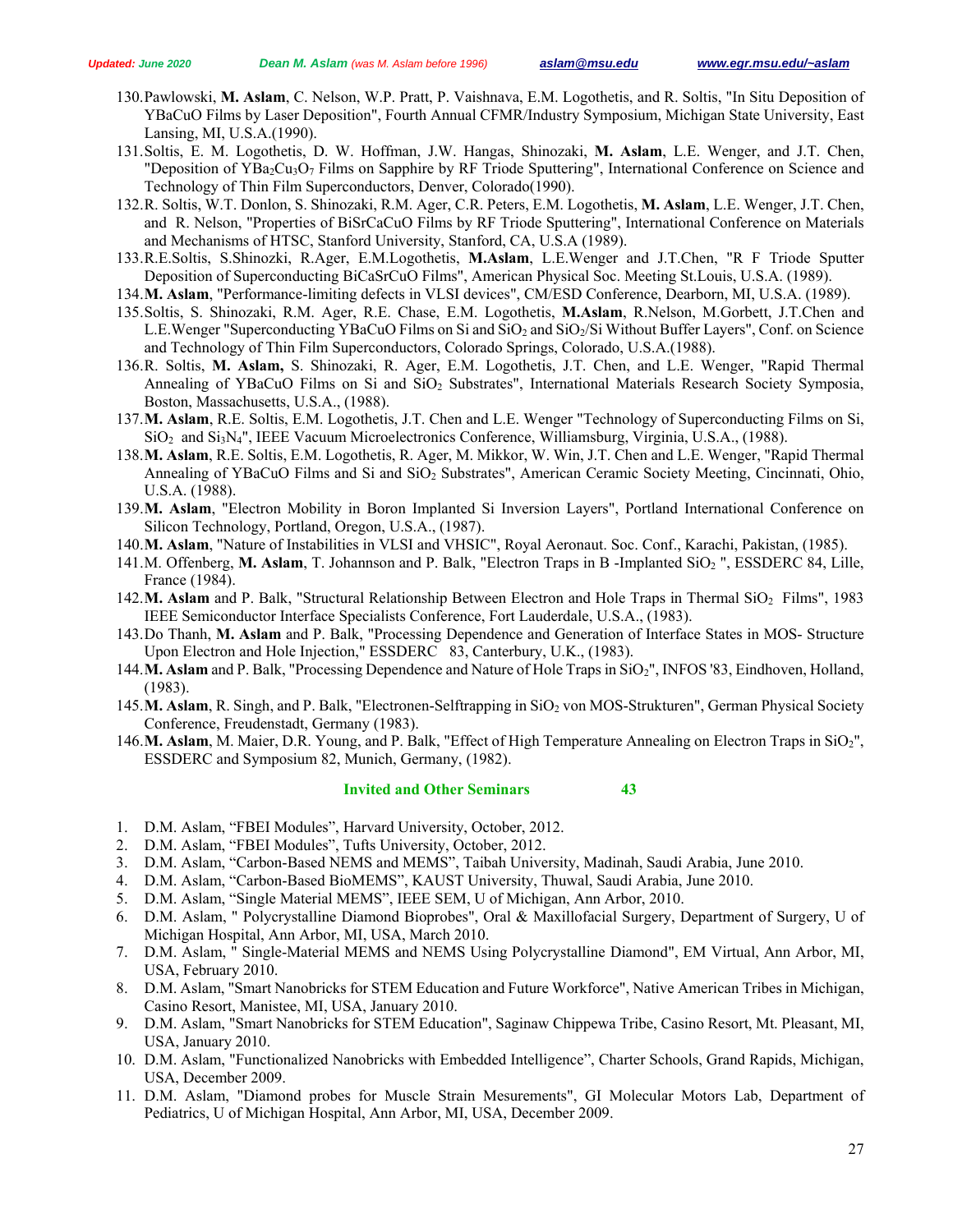- 12. D.M. Aslam, "Diamond Mircosystems Probes for Sensing in Skin", Department of Pathoology, U of Michigan Hospital, Ann Arbor, MI, USA, December 2009.
- 13. D.M. Aslam, "Diamond Mircosystems Probes and STEM Education", Galt, Ann Arbor, MI, USA, November 2009.
- 14. D.M. Aslam, "Micro and Nano System Integration", Air University, Islamabad (Pakistan), July 2009; *through live video conference.*
- 15. D.M. Aslam, "Carbon-Based MEMS", Center for Micromanufacturing, Louisiana Tech U, Ruston, June 2008.
- 16. D.M. Aslam, "From Micro Electro Mechanical Systems to Diamond Neural Probes", Inst. Theoret. Physik, Technical University of Berlin, Berlin, Germany, December 2007.
- 17. D.M. Aslam, "Design, Fabrication and Testing of All-Diamond Neural Probes", Inst. Messtechnik, Technical University of Berlin, Berlin, Germany, December 2007.
- 18. D.M. Aslam, "Carbon Basen Micro and Nano Technologies for Microsystems", University of Engineering and Technology, Lahore, Pakistan, April 2007.
- 19. D.M. Aslam, "Carbon Basen Micro and Nano Technologies for Microsystems", GIK Institute of Technology, Topi, Pakistan, April 2007.
- 20. D.M. Aslam, "Role of Micro and Nano in TASEM", Owosso School, Owosso, MI, March 2007.
- 21. D.M. Aslam, "TASEM for Lay Audiences", Impressions 5 Museum, Lansing, 2006.
- 22. D.M. Aslam, "Role of Micro and Nano in TASEM", Department of Science Education, Harvard University, Cambridge, MA, 2006.
- 23. D.M. Aslam, "Role of Micro and Nano in TASEM", Center for Innovations in Education, Princeton University, Princeton, NJ, 2006.
- 24. D.M. Aslam, "Diamond Technology for Microsystems", Electrical Engineering, University of South Florida, Tampa, April 5, 2006.
- 25. D.M. Aslam, "Science Teacher Seminar", Science and Math Education, Michigan State U, 2002.
- 26. "Carbon-based Micro and Nano Technologies for WIMS", University of Michigan, Ann Arbor, MI, 2002.
- 27. "Diamond Sensor Technologies" Delphi Automotive, Warren, MI, 2000.
- 28. "Technology of poly-diamond: FED, sensors and MEMS", CMP seminar, Physics Dept, MSU, 2000.
- 29. "Diamond sensors", MSU Cyclotron Center, 1999.
- 30. "IC-compatible Diamond Films Technology for Automotive Sensors", Delco Electronics, Kokomo, IN, 1998.
- 31. "IC-compatible Diamond Films Technology for Field Emission Displays and Sensors", OIS, Northville, MI, 1998.
- 32. "Poly- and Microcrystalline Diamond Films Technology for Field Emission Displays", Display Technology and Manufacturing Center, University of Michigan, Ann Arbor, MI, 1997.
- 33. "Fabrication and Optimization of Triode Field Emission Displays Cells", SID Detroit Chapter Seminar, Michigan State University, E. Lansing, MI, 1997.
- 34. "Diamond Film Technology for Field Emission Displays", University of Michigan, Ann Arbor, MI, 1996.
- 35. "On-Chip Si Vacuum Microtubes", Wayne State University, Detroit, MI, 1992.
- 36. "Trapping Centers in MOS Devices with A1, Poly-Si or YBaCuO Gates", Electrical Engineering and Systems Science, Michigan State University, East Lansing, Michigan, U.S.A. (1988).
- 37. "Trapping Centers in MOS Devices with A1, Poly-Si or YBaCuO Gates", Microelectronics Center of North Carolina, Research Triangle Park, North Carolina, U.S.A. (1988).
- 38. "Common Origin for VLSI/ULSI Instabilities Related to Charge Trapping in SiO2", Ford Scientific Research Laboratories, Dearborn, Michigan, U.S.A. (1987).
- 39. "Device Aspects of Optical Fibre Communication Systems", Avionics Engineering, PAF College of Aeronautical Engineering, Karachi, Pakistan (1985).
- 40. "Common Origin for Electron and Hole Traps in SiO<sub>2</sub> of MOS-Structures", ESAT Laboratory, Katholieke University Leuven, Heverlee, Belgium (1984).
- 41. "Structure of Electron and Hole Traps in Thermal SiO2", Department of Electrical and Computer Engineering, Wayne State University, Detroit, Michigan, U.S.A. (1983).
- 42. "Annealing Behavior of Electron and Hole Traps in SiO<sub>2</sub> of MOS- Structures", Institute of Solid State Physics, Technical University, Munich, Germany (1983).
- 43. "High Temperature Annealing Behavior of Trapping Sites in SiO2", Siemens Research Laboratories, Munich, Germany (1983).

## **Non-Reviewed Posters in Regional Research Meetings 54**

*[The number of papers/posters and participants in these meetings are over 150 and 175, respectively]* 

- 1. Others, D.M. Aslam, "", Poster, UM, 2019.
- 2. X. Yang, M. Shah, **D.M. Aslam,** "Growth of Conformal Carbon-Nanotube Layers for a µGC", WIMS ERC IAB Meeting, U of Michigan, Ann Arbor; *2 posters* during 2009.
- 3. Z. Cao and **D.M. Aslam,** "Poly-C Micro- and Nano-Resonators", WIMS ERC IAB Meeting, U of Michigan, Ann Arbor; *2 posters* during 2009.
- 4. Z. Cao and **D.M. Aslam,** "Poly-C MEMS Smart Packaging", WIMS ERC IAB Meeting, U of Michigan, Ann Arbor; *2 posters* during 2009.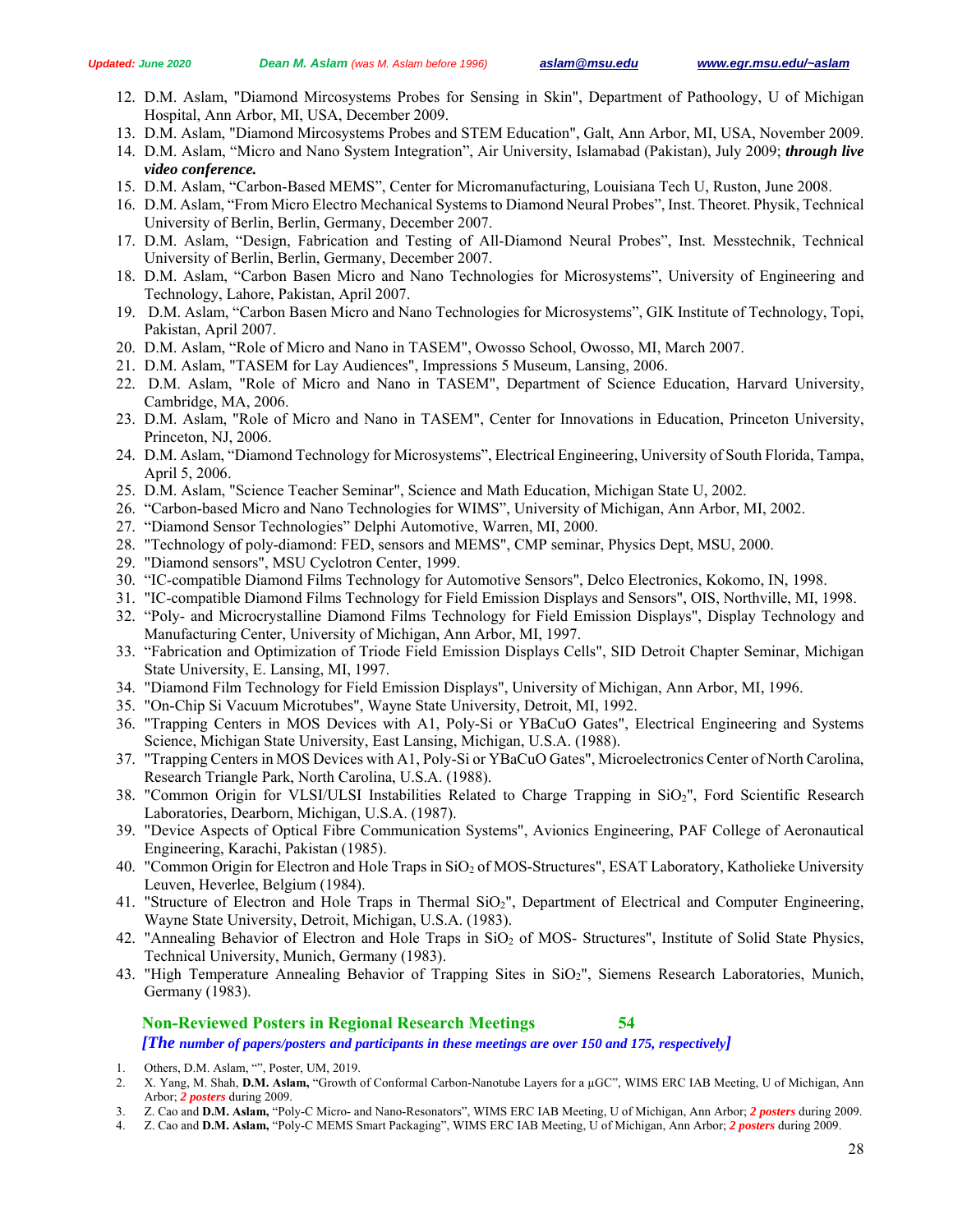- 5. H. Chan, A. Shao, **D.M. Aslam,** "Growth of Conformal Carbon-Nanotube Layers for a µGC", WIMS ERC IAB Meeting, U of Michigan, Ann Arbor; *2 posters* during 2008.
- 6. Z. Cao, J. Lu and **D.M. Aslam,** "Poly-C Micro- and Nano-Resonators", WIMS ERC IAB Meeting, U of Michigan, Ann Arbor; *2 posters* during 2008.
- 7. Z. Cao and **D.M. Aslam,** "Poly-C MEMS Smart Packaging", WIMS ERC IAB Meeting, U of Michigan, Ann Arbor; *2 posters* during 2008.
- 8. H-Y. Chan and **D.M. Aslam,** "All-Diamond MEMS Neural Probes", WIMS ERC IAB Meeting, U of Michigan, Ann Arbor; *2 posters* during 2007.
- 9. A. Shao, **D.M. Aslam,** "Growth of Conformal Carbon-Nanotube Layers for a µGC", WIMS ERC IAB Meeting, U of Michigan, Ann Arbor; *2 posters* during 2007.
- 10. J. Lu and **D.M. Aslam,** "Poly-C Micro- and Nano-Resonators", WIMS ERC IAB Meeting, U of Michigan, Ann Arbor; *4 posters* during 2006- 07.
- 11. Z. Cao and **D.M. Aslam,** "Poly-C MEMS Smart Packaging", WIMS ERC IAB Meeting, U of Michigan, Ann Arbor; *2 posters* during 2007.
- 12. H-Y. Chan and **D.M. Aslam,** "All-Diamond MEMS Neural Probes", WIMS ERC IAB Meeting, U of Michigan, Ann Arbor; *2 posters* during 2007.
- 13. X. Zhu and **D.M. Aslam,** "All-Diamond Packaging for WIMS", WIMS ERC IAB Meeting, U of Michigan, Ann Arbor; *10 posters* during 2002- 07.
- 14. Y Tang, and **D.M. Aslam,** "Ultra-Sensitive Sensors for a Cochlear Prosthesis", WIMS ERC IAB Meeting, U of Michigan, Ann Arbor; *12 posters* during 2001-07.
- 15. Y. Lu and **D.M. Aslam,** "Growth of Conformal Carbon-Nanotube Layers for a µGC", WIMS ERC IAB Meeting, U of Michigan, Ann Arbor; *6 posters* during 2002-05.
- 16. N. Sepulveda-Alancastro and **D.M. Aslam,** "Poly-C RFMEMS Resonators", WIMS ERC IAB Meeting, U of Michigan, Ann Arbor; *8 posters* during 2002-06.

#### **Non-Reviewed Technical Reports 42**

- 1. 15 reports for 2007-09, to be updated, 2007-2010.
- 2. A. Shao, **D.M. Aslam,** "Growth of Conformal Carbon-Nanotube Layers for a µGC", WIMS Annual Report (U of Michigan, Ann Arbor), p-47, 2006.
- 3. H-Y Chan, Y Tang, and **D.M. Aslam,** "All-Diamond Probes for Cochlear and Neural Application", WIMS Annual Report (U of Michigan, Ann Arbor), p-66, 2006.
- 4. Y Tang, and **D.M. Aslam,** "Ultra-Sensitive Sensors for a Cochlear Prosthesis", WIMS Annual Report (U of Michigan, Ann Arbor), p-69, 2006.
- 5. **D.M. Aslam,** "Technology-Assisted Science, Engineering, and Mathematics for K-Ph-D Education", WIMS Annual Report (U of Michigan, Ann Arbor), p-161, 2006.
- 6. Z. Cao and **D.M. Aslam,** "Smart All-Diamond Packaging for WIMS", WIMS Annual Report (U of Michigan, Ann Arbor), p-91, 2006.
- 7. X. Zhu and **D.M. Aslam,** "All-Diamond Packaging for WIMS", WIMS Annual Report (U of Michigan, Ann Arbor), p-108, 2006.
- 8. J. Lu and **D.M. Aslam,** "Poly-C Micro- and Nano-Resonators", WIMS Annual Report (U of Michigan, Ann Arbor), p-110, 2006.
- 9. Y. Lu and **D.M. Aslam,** "Growth of Conformal Carbon-Nanotube Layers for a µGC", WIMS Annual Report (U of Michigan, Ann Arbor), p-47, 2005.
- 10. Y Tang and **D.M. Aslam,** "Ultra-Sensitive Sensors for a Cochlear Prosthesis"4 , WIMS Annual Report (U of Michigan, Ann Arbor), p-70, 2005.
- 11. X. Zhu and **D.M. Aslam,** "All-Diamond Packaging for WIMS", WIMS Annual Report (U of Michigan, Ann Arbor), p-91, 2005.
- 12. **D.M. Aslam,** "K-PhD: Cognitive Learning Modules For Science and Engineering in K-12", WIMS Annual Report (U of Michigan, Ann Arbor), p-148, 2005.
- 13. Y. Lu and **D.M. Aslam,** "Growth of Conformal Carbon-Nanotube Layers for a µGC", WIMS Annual Report (U of Michigan, Ann Arbor), p-52, 2003.
- 14. Y Tang and **D.M. Aslam,** "Ultra-Sensitive Sensors for a Cochlear Prosthesis"5 , WIMS Annual Report (U of Michigan, Ann Arbor), p-78, 2003.
- 15. X. Zhu and **D.M. Aslam,** "All-Diamond Packaging for WIMS", WIMS Annual Report (U of Michigan, Ann Arbor), p-109, 2003.
- 16. N. Sepulveda-Alancastro and **D.M. Aslam,** "Poly-C RFMEMS Resonators", WIMS Annual Report (U of Michigan, Ann Arbor), p-130, 2003.
- 17. **D.M. Aslam,** "K-PhD: Cognitive Learning Modules For Science and Engineering in K-12", WIMS Annual Report (U of Michigan, Ann Arbor), p-158, 2003.
- 18. N. Sepulveda-Alancastro and **D.M. Aslam,** "Poly-C RFMEMS Resonators", WIMS Annual Report (U of Michigan, Ann Arbor), p-64, 2002.
- 19. Y Tang and **D.M. Aslam,** "Ultra-Sensitive Sensors for a Cochlear Prosthesis", WIMS Annual Report (U of Michigan, Ann Arbor), p-69, 2002.
- 20. Y. Lu, U. Kim, and **D.M. Aslam,** "Growth of Conformal Carbon-Nanotube Layers for a µGC", WIMS Annual Report (U of Michigan, Ann Arbor), p-93, 2002.
- 21. X. Zhu and **D.M. Aslam,** "All-Diamond Packaging for WIMS", WIMS Annual Report (U of Michigan, Ann Arbor), p-123, 2002.
- 22. R. Brown, ….. K.D. Wise, **D.M. Aslam**, et al., "Master of Engineering Degree in Integrated Microsystems",WIMS Annual Report (U of Michigan, Ann Arbor), p-133, 2002.
- 23. **D.M. Aslam,** "Microsensor Inspired Learning System (MILS) and Robot Inspired Learning System (RILS) in K-12", WIMS Annual Report (U of Michigan, Ann Arbor), p-139, 2002.
- 24. **M. Asalm**, G.S. Yang, A. Masood and R. Fredrick, "Diamond Film Temperature and Heat Flux Sensors", NASA Technical Report, 1995.
- 25. I. Taher, **M. Asalm**, M. Tamor, "CVD Diamond Films Strain Sensors", Ford Technical Memorandum, 1994.
- 26. M. **Aslam** and S.L. McCarthy, "Etching Behavior of Ambient Oxides in Si", Ford Technical Memorandum, SRM-87-14, 1987.
- 27. Do Thanh and **M. Aslam**, "Generation of Interface States in MOS Structures Upon Electron and Hole Injection", Jahresbericht 1982-83, Halbleitertechnik, Technical University, Aachen, Germany.
- 28. M. Aslam and R. Singh, "Annealing Behavior of Electron and Hole Traps in Polysilicon-SiO<sub>2</sub>-Si Structures", Yahresbericht 1982-83, Halbleitertechnik, Technical University, Aachen, Germany.
- 29. M. Aslam, "Common Origin for Electron and Hole Traps in SiO<sub>2</sub>", Yahresbericht, 1982-83, Halbleitertechnik, Technical University, Aachen, Germany.
- 30. M. **Aslam**, "Annealing Behavior of Electron Traps in SiO2", Yahresbericht 1981, Halbleitertechnik, Technical University, Aachen, Germany.

## **7. RESEARCH FUNDING**

 $\overline{a}$ 

 $\frac{4}{5}$  Content of the report is updated every year without changing the title.

 $\frac{1}{2}$ <sup>5</sup> Content of the report is updated every year without changing the title.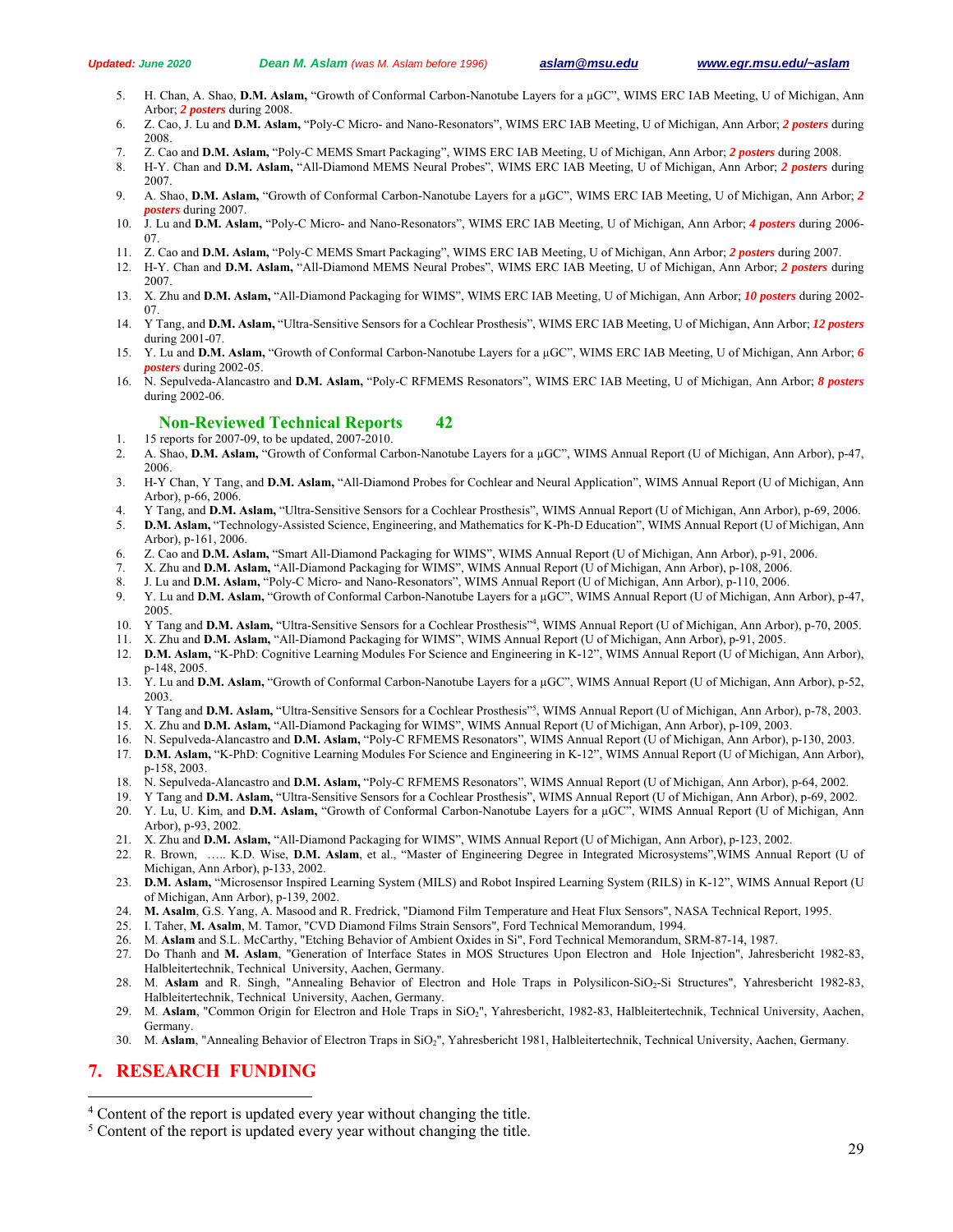# **7.1 Current**

- **1. General Motors; 2018 2019; \$180,000, PI**
- **2. MSU Catalyst Innovation Program (CIP): Project Code: CAT20STEM; Account #: GL100468, 2019 – 2020, \$ 10,000, "***Flipped STEM Learning Using Smartphones and Hands-On FBEI (Functionalized Bricks with Embedded Intelligence) Modules".*

## **7.3 Past Funding;** *\$ 6,000,000 (my share was \$ 3,500,000)*

- 1. Mathworks: Research and Education; 2013 2014, \$ 40,000, PI
- 2. NSF ERC for WIMS, "Wireless Integrated Mico Systems", 2000 2010, \$ 3.5 M, Co-**PI, MSU-PI**.
- **3.** Honk Kong, "Micromirror fabrication", 2009, \$ 7,000, **PI**.
- **4.** Lansing Area Schools and Parents, "TASEM Learning Modules for K-12 Education", **2003 2014**, \$ 155,500**, PI**
- **5.** Impressions 5 Museum, "TASEM Learning Modules for K-12 Education", 2007, \$2,500, **PI**
- **6.** Woodcreek Magnet Elementary, "TASEM Learning Modules for 3rd Graders", 2005-6, **\$ 6,200, PI**
- **7.** Oakland Schools, "TASEM Learning Modules for K-12 Education", 2005-06, **\$ 6,200, PI**
- **8.** NSF Equipment Grant, "Microfabrication equipment", 2001-04, multi-investigator, **\$ 300,000**, (my share is \$ 40,000), **Co-PI.**
- 9. DARPA, "Reconfigurable Adaptable Microrobot", 6 PIs, 1998-2002, **\$1,430,355**, (*share is approximately*  \$245,000), founding **Co-PI**.
- 10. Terastore, "Carbon nanotubes", 2000-01, 2 PIs, **\$ 19,000**, (my share is \$ 19,000), **PI**.
- **11.** NASA, "Carbon Nanotubes", 1999-00, 3 PIs. **\$ 20,000** (my share is \$ 6,666), **Co-PI.**
- 12. NSF MRSEC, "Sensor Materials", 1994-97, \$ 230,000, **Co-PI**.
- 13. Norton, "Poly-C Films", 1993, \$ 20,000, **PI**.
- **14.** C&J Ind, "Poly-C Structures", 1992-93, \$ 68,000, **PI**
- 15. NASA Langeley, "Poly-C Temperature Sensors", 1992-93, \$ 100,000, **PI**.
- 16. Ford Sci. Labs., "Poly-C Technology and SiC films", 1990-94, \$ 75,000, **PI**.
- 17. USDA, "Minaturization of Instrumented Sphere", 1989-90, \$ 5,000, **PI**.
- 18. Chrysler Corporation, "MOS Relays", 1988-90, \$ 34,000, **PI**.

## **8. PROFESSIONAL EXPERIENCE**

## **8.1 Teaching/Research**

*Professor 2010*- Electrical Engineering, Michigan State University, E. Lansing, MI, 48824. *Associate VP Americas* 2008-2016 MANCEF (www.mancef.org), Albuquerque, New Mexico. *Associate Director* 2000-10 NSF Egineering Research Center for Wireless Integrated Mico Systems (located at U of Michigan, Ann Arbor). *Associate Professor* 1988-2010 Electrical Engineering, Michigan State University, E. Lansing, MI, 48824. *Visiting Scholar 2007 Electrical Engineering and Computer Sciences, University of Michigan, Ann Arbor, MI Sabbatical Leave Fall 2007 U of Michigan, Ann Arbor, and Technical University of Berlin, Germany. Assistant Professor* 1986-88 Electrical and Computer Engineering, Wayne State University, Detroit, MI 48202. *Summer Assignment* 1987 Ford Scientific Research Laboratories, Dearborn, Michigan. *Squadron Leader* 1984-86 Avionics Engineering Dept., PAF CAE, Karachi, Pakistan. *Post Doc. Position* 1983-84 Electrical Engineering, Technical University (RWTH) Aachen. *DAAD Fellow* 1975-83 RWTH Aachen, Germany. *Flight Lieutenant* 1974-75 H & S Department, PAF College of Aeronautical Engineering, Karachi. *Lecturer* 1970-74 Physics Department, Panjab University, Lahore, Pakistan.  **8.2 Research Administration**  *2000 – 2010 Associate Director, NSF Engineering Research Center (ERC) for WIMS, U of Michigan, Ann Arbor 2000 – 2010 Member Executive Committee, WIMS ERC* 

- *2000 2010 Member Administrative Committee, WIMS ERC*
- *1990 Present MANTL Director & Principal Investigator on major External Funds (15 year average is \$ 140,000/year)*   **8.3 Industrial** 
	- *1987 1993* One day per week, Scientific Research Laboratories, Ford Motor Co., Dearborn, MI.

#### **8.4 Academic**

*1999 - 2010* One day per week, EECS Department, University of Michigan, MI.

- **8.5 Technological** 
	- *1987 2010* Microsensor and micromachining technologies, IC-compatible diamond film technology for microsensors, MEMS and field emission displays.
	- *1976 1984* MOSFET fabrication technologies and MOS characterization, RWTH Aachen .

#### **8.6 Laboratory Development**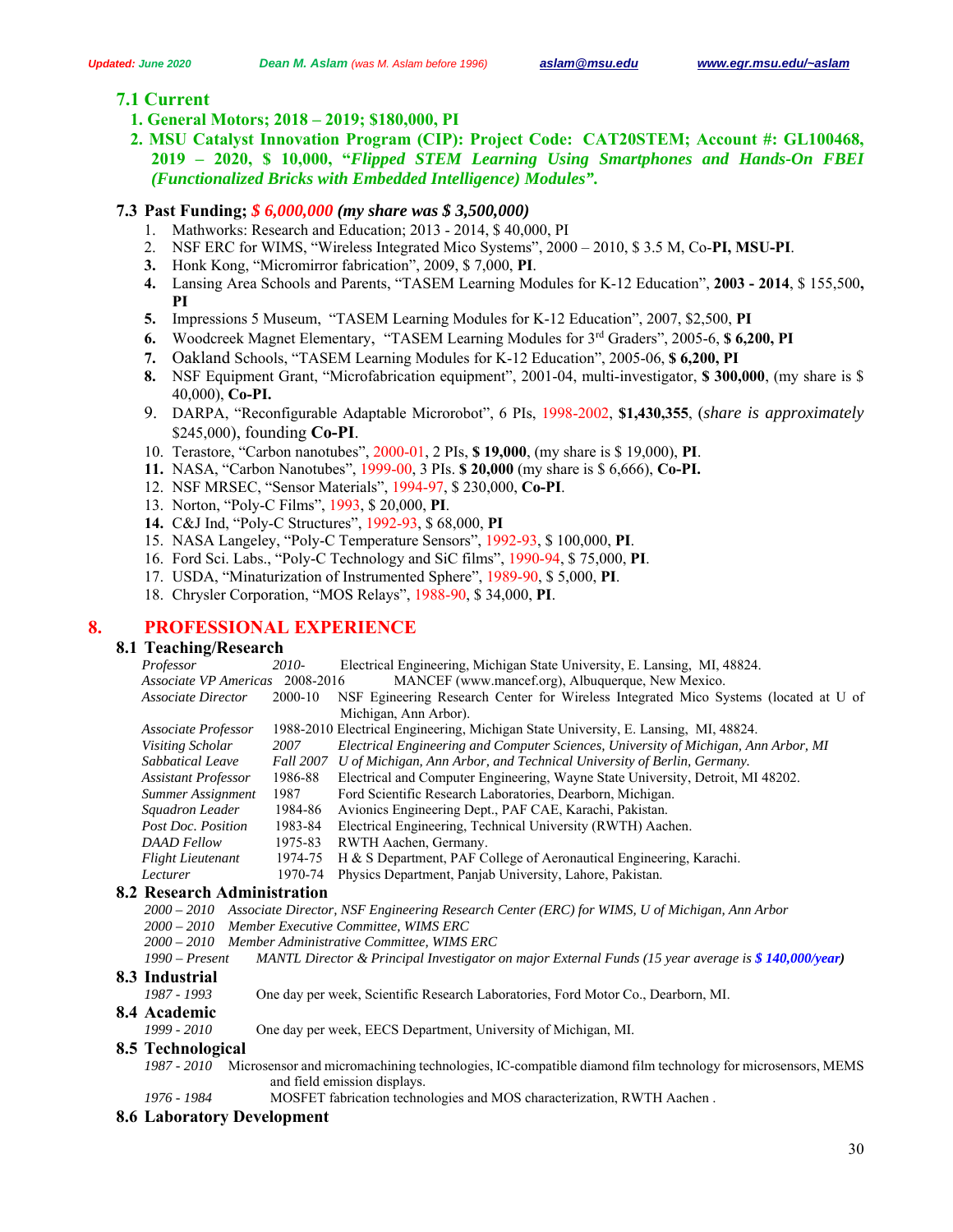- Micro and Nano Technology Lab **(MANTL);** Michigan State University (2000-present).
- *Microfabrication Laboratory* (cleanroom)**,** Michigan State University (with D.K. Reinhard).
- *Microsensor Lab.*, Michigan State University (C-V/I-V, field-emitter/microsensor characterization, etc.).
- *Microdevice Fabrication Laboratory* (class 100 cleanroom)*,* designed at Wayne State University (1986-88).
- *MOS Characterization Laboratory*, Dept. of Semiconductor Engin., RWTH Aachen, Germany, 1978 80.

#### **8.7 Hardware and Software Technologies**

- *Microcontrollers;* chip programmers, C-compiler, system integration (robots, Microsystems, etc.).
- *Operating Systems (familiarity/usage);* Window, Linux, Mac.
- *Software Tools;* MS Office, OpenOffice, 3D StudioMax, Mathematica, Dreamweaver, CoventoreWare, PSpice, L-Edit.
- *RFID (radio frequency identification);* RFID readers, RFID tags, technology-assisted business innovations (TABI), robotic TABI table-top factories for supply chain models.
- *Others;* programmable robotic van de Graaff generators, GPS, HD Video shooting and editing, etc.

# **9. PROFESSIONAL AND PUBLIC SERVICE**

## **Public Service and Service to Professional Societies**

- ◆ IEEE Life Senior Member, January 1, 2018.
- Member of National Academy of Inventors (NAI), April 2015.
- Invited by National Academy of Engineering to participate as fellow in their FOEE symposium, Irvine, CA, 2012.
- IEEE founding SEM Nanotechnology Council Chair, 2008 -11.
- IEEE SEM Education Society Chair, 2008 11.
- Member of General Advisory Board, MANCEF, 2009-2012.
- Associate Vice President Americas of MANCEF, 2008-2012.
- A certificate of Appreciation awarded to Dean Aslam by American Society for Engineering Education for his service at West Point for ASEE Zone-1 conference, March 2008.
- Dean Aslam has served on the NSF review panel for the award of Micosystems Education Center (MEC) (awarded to TVI, UNM and Sandia) at TVI community college in Abuquerque, MN, 2003.
- Dean Aslam served on National Visiting Committee of the TVI NSF Microsystems Education Center, 2004-2008.
- Faculty mentor, MSU branch of Student Leadership Council of NSF WIMS ERC during 2003-2010.
- A certificate of Appreciation awarded to Dean Aslam and his grad students by Lansing School District for valuable contributions in K-12, 2004.
- In recognition of service of Dean Aslam his contribution to international peace and to Lansing area education, a special tribute was awarded by State Representative Paul N. DeWeese (of  $67<sup>th</sup>$  district), Lansing, MI, 2002.
- Dean Aslam served on the Board of Directors of Global Hope Makers during 2001 2002.
- A Medal awarded to Dean M. Aslam in appreciation of his service to Detroit Chapter of ASM International, Farmington Hills, MI, U.S.A. (1990), 1990.

## *Professional Paid Consulting*

| 2009        | WEBB, Farmington Hills, MI; Static charges in Auto Guided Vehicles |
|-------------|--------------------------------------------------------------------|
| 2002-2003   | Sentec Corporation, Walled Lake, MI; biomedical sensor using DRIE  |
| 2002        | A.J. Boggs and Company; sensors in biomedical area                 |
| 2000        | Terastore, nanotubes.                                              |
| 1994 - 1995 | S Diamond Optical Structures.                                      |
| 1992 - 1993 | Smiths Industries, Grand Rapids, MI; cold emitter accelerometer.   |
| 1992 - 1993 | Ford Motor Company, Dearborn, MI; diamond electronic devices.      |
|             |                                                                    |

# *Professional Volunteer Consulting & Service*

- 2014 2019 Advisory Board Member, Lansing Magnet Schools
- 2003 2011 Woodcreek Magnet Elementary School, science and technology curriculum development for better testing scores; live video interaction with their students out of my MSU office.